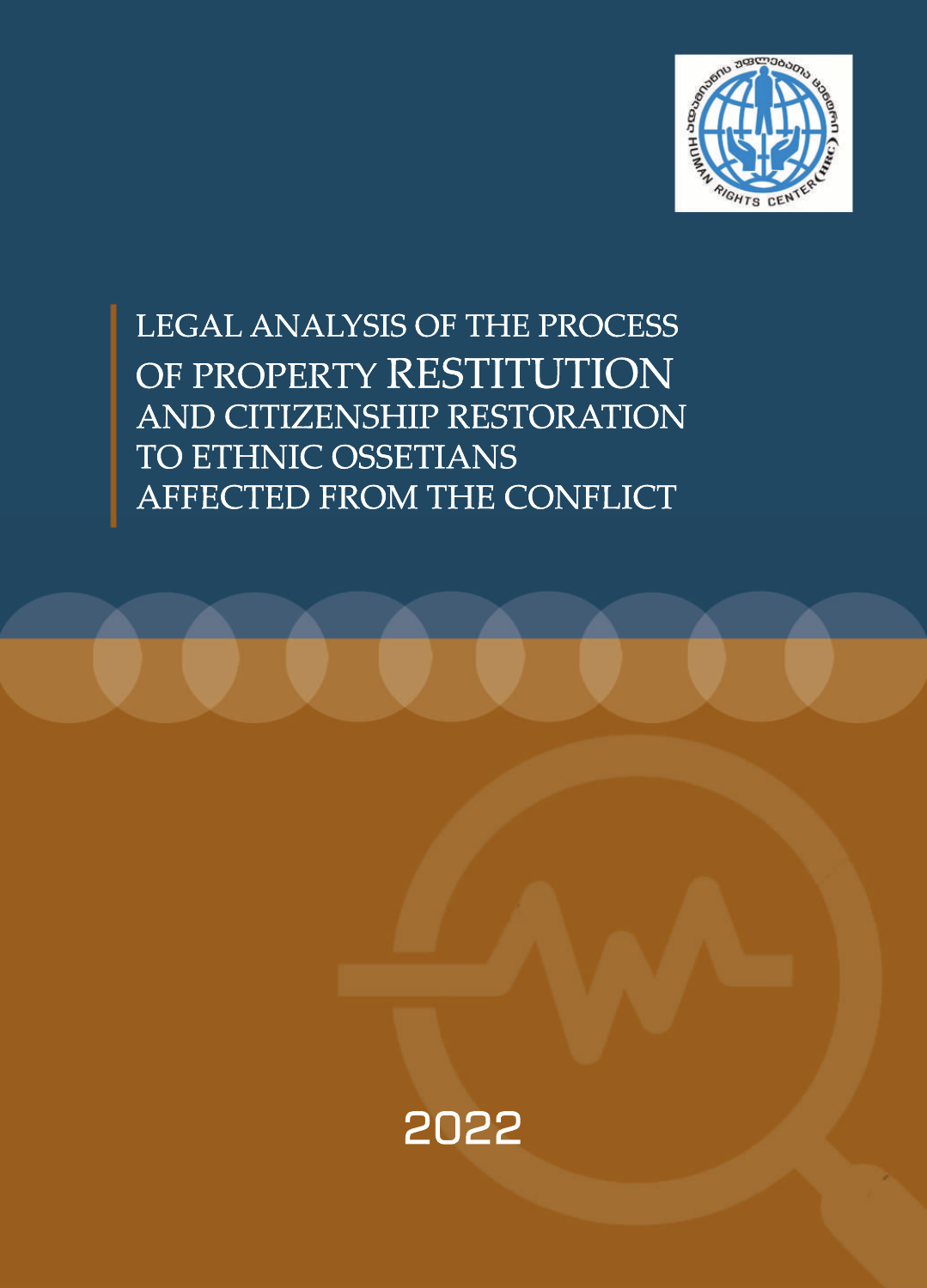# **LEGAL ANALYSIS OF THE PROCESS OF PROPERTY RESTITUTION AND CITIZENSHIP RESTORATION TO ETHNIC OSSETIANS AFFECTED FROM THE CONFLICT**





2022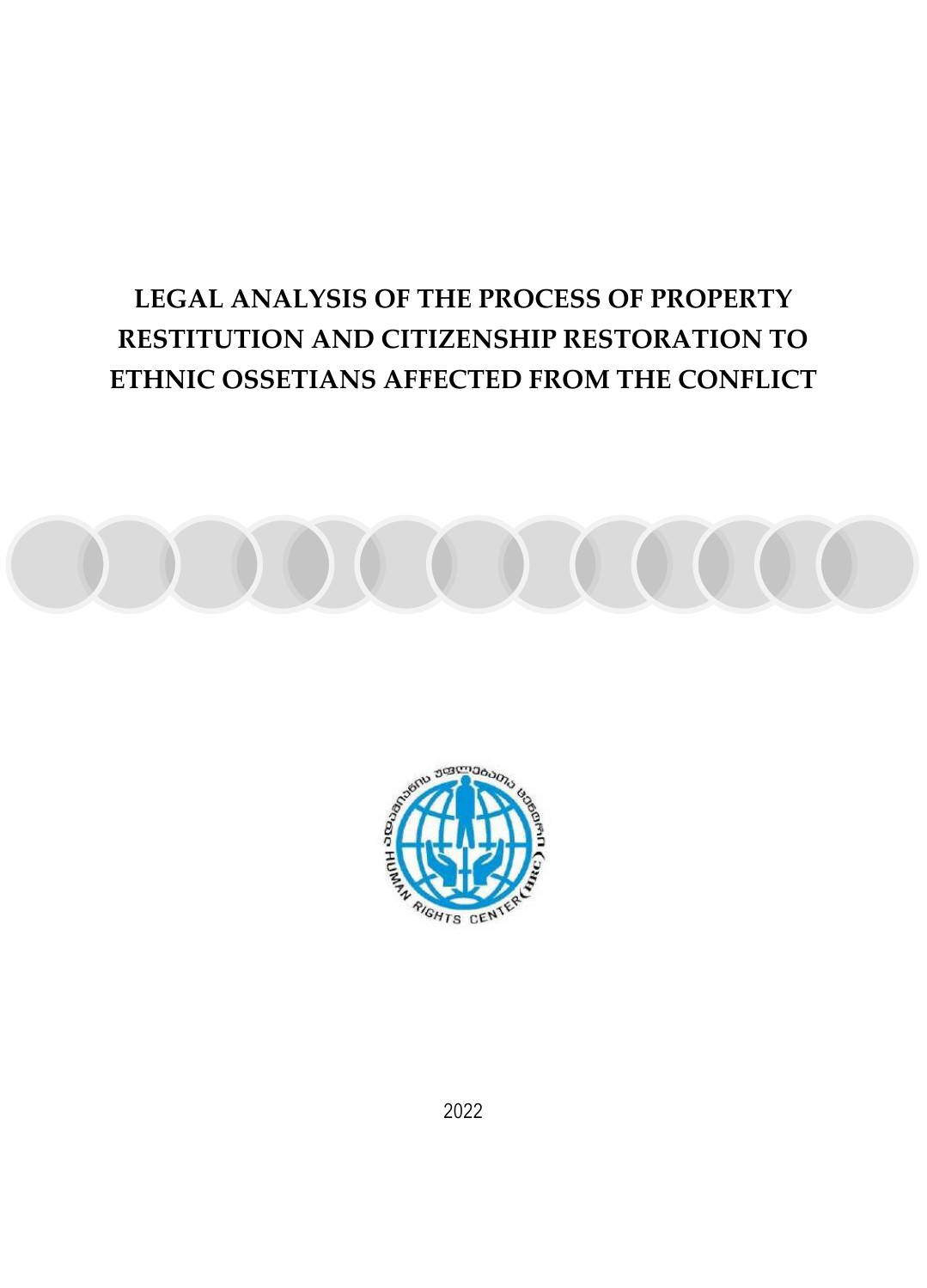**AUTHORS**: Zurab Bendianishvili, Mikheil Jakhua, Nona Kurdovanidze, Aleksi Merebashvili, Ucha Nanuashvili, Rusudan Pukhashvili, Malkhaz Saldadze **EDITED BY:** Aleko Tskitishvili, Giorgi Kakubava **TRANSLATED BY:** Nikoloz Jashi **LAWYERS:** Giorgi Kakubava, Lia Khuroshvili, Aleksi Merebashvili

# **THE REPORT WAS PREPARED BY HUMAN RIGHTS CENTER**

Non-governmental organization the HUMAN RIGHTS CENTER, formerly the Human Rights Information and Documentation Center (HRC) was founded on December 10, 1996 in Tbilisi, Georgia. The HRC aims to increase respect for human rights, fundamental freedoms and facilitate the peace-building process in Georgia.

### **THE HUMAN RIGHTS CENTER IS A MEMBER OF THE FOLLOWING INTERNATIONAL NETWORKS:**

- International Federation of Human Rights (FIDH); [www.fidh.org](http://www.fidh.org/)
- World Organization against Torture (SOS-Torture OMCT Network); [www.omct.org](http://www.omct.org/)
- Human Rights House Network[; www.humanrightshouse.org](http://www.humanrightshouse.org/)
- Coalition for International Criminal Court; [www.coalitionfortheicc.org](http://www.coalitionfortheicc.org/)

# **ADDRESS:**

Akaki Gakhokidze Str. 11a, 3rd Floor, 0160 Tbilisi Tel: (+995 32) 237 69 50, (+995 32) 238 46 48 Fax: (+995 32) 238 46 48 Email: [hrc@hrc.ge](mailto:hrc@hrc.ge)  Website[: http://www.humanrights.ge;](http://www.humanrights.ge/) [http://www.hrc.ge](http://www.hrc.ge/)



*The report was published with the financial assistance of the British Embassy in Tbilisi. The contents of this document are the sole responsibility of Human Rights Center and can under no circumstances be regarded as reflecting the position of the British Embassy.*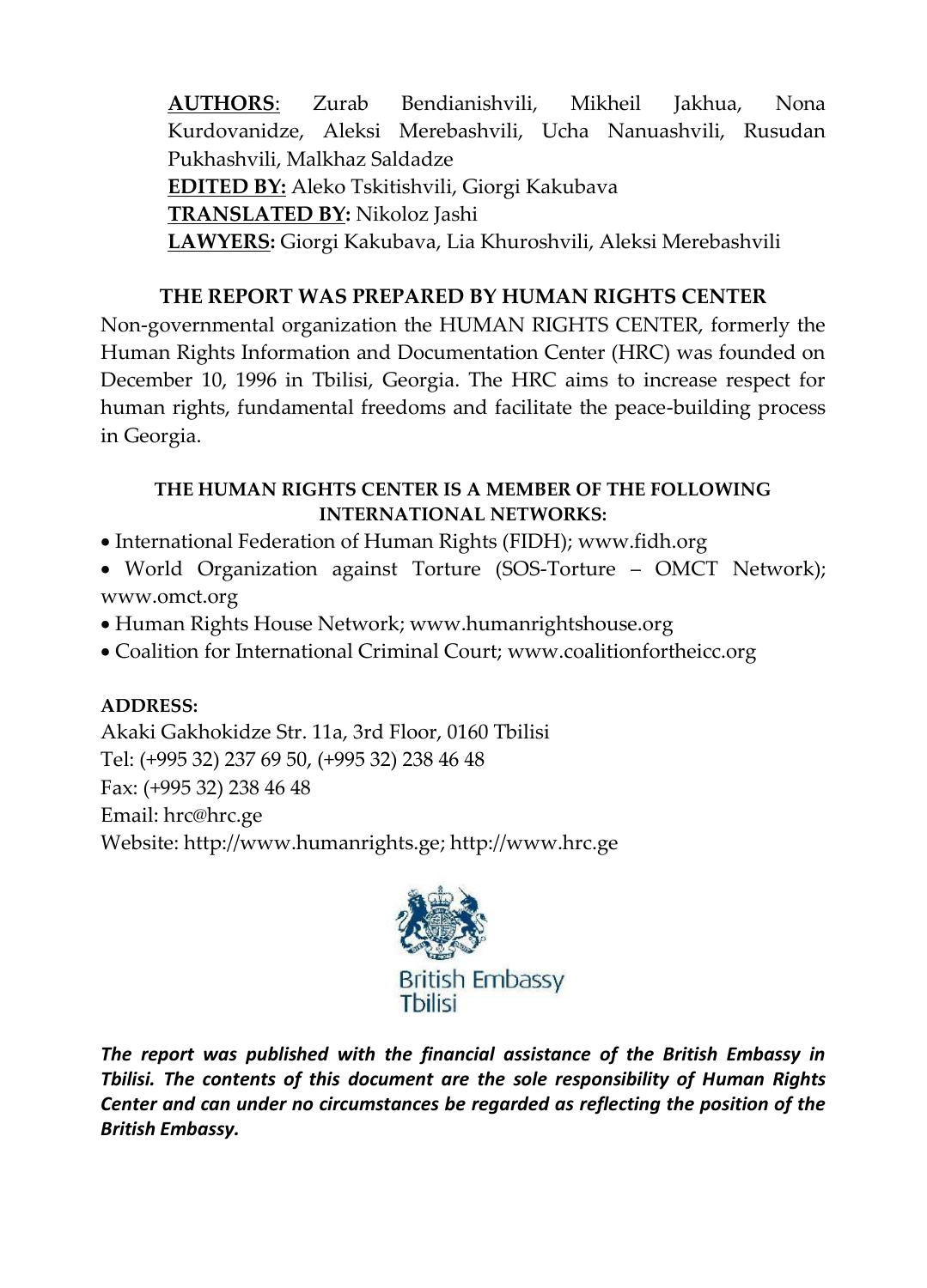# **TABLE OF CONTENTS**

| POSSIBILITIES OF RESTORING GEORGIAN CITIZENSHIP TO ETHNIC OSSETIAN    |                                                                                                                                                                                                                                                                                                                                                                    |
|-----------------------------------------------------------------------|--------------------------------------------------------------------------------------------------------------------------------------------------------------------------------------------------------------------------------------------------------------------------------------------------------------------------------------------------------------------|
|                                                                       |                                                                                                                                                                                                                                                                                                                                                                    |
|                                                                       | CHALLENGES TO THE PROTECTION OF PROPERTY RIGHTS IN THE GEORGIAN-                                                                                                                                                                                                                                                                                                   |
|                                                                       | PROPERTY RIGHTS UNDER THE GEORGIAN LEGISLATION  14<br><b>ESTABLISHED RESTRICTIONS ON CITIZENS OF FOREIGN COUNTRIES 16</b><br>CLAIMING PROPERTY BACK FROM ILLEGAL POSSESSION  17<br>THE PRIMACY OF INTERESTS OF A BONA FIDE PURCHASER 18<br>PROBLEMS RELATED TO THE REGISTRATION OF PROPERTY RIGHTS ON REAL<br>THE LAW ON PROPERTY RESTITUTION AND COMPENSATIONS 22 |
|                                                                       | THE PROCEDURE FOR STAFFING THE COMMISSION FOR RESTITUTION AND<br>HEARING AND ENFORCING THE MATTERS OF PROPERTY RESTITUTION AND<br>PROBLEMS RELATED TO THE ENFORCEMENT OF THE LAW  26<br>REVIEW OF INTERNATIONAL PRACTICES RELATED TO RESTITUTION  27                                                                                                               |
|                                                                       |                                                                                                                                                                                                                                                                                                                                                                    |
| REPATRIATION OF PERSONS DISPLACED FROM GEORGIA IN THE 40S OF THE 20TH |                                                                                                                                                                                                                                                                                                                                                                    |
|                                                                       |                                                                                                                                                                                                                                                                                                                                                                    |
|                                                                       |                                                                                                                                                                                                                                                                                                                                                                    |
|                                                                       |                                                                                                                                                                                                                                                                                                                                                                    |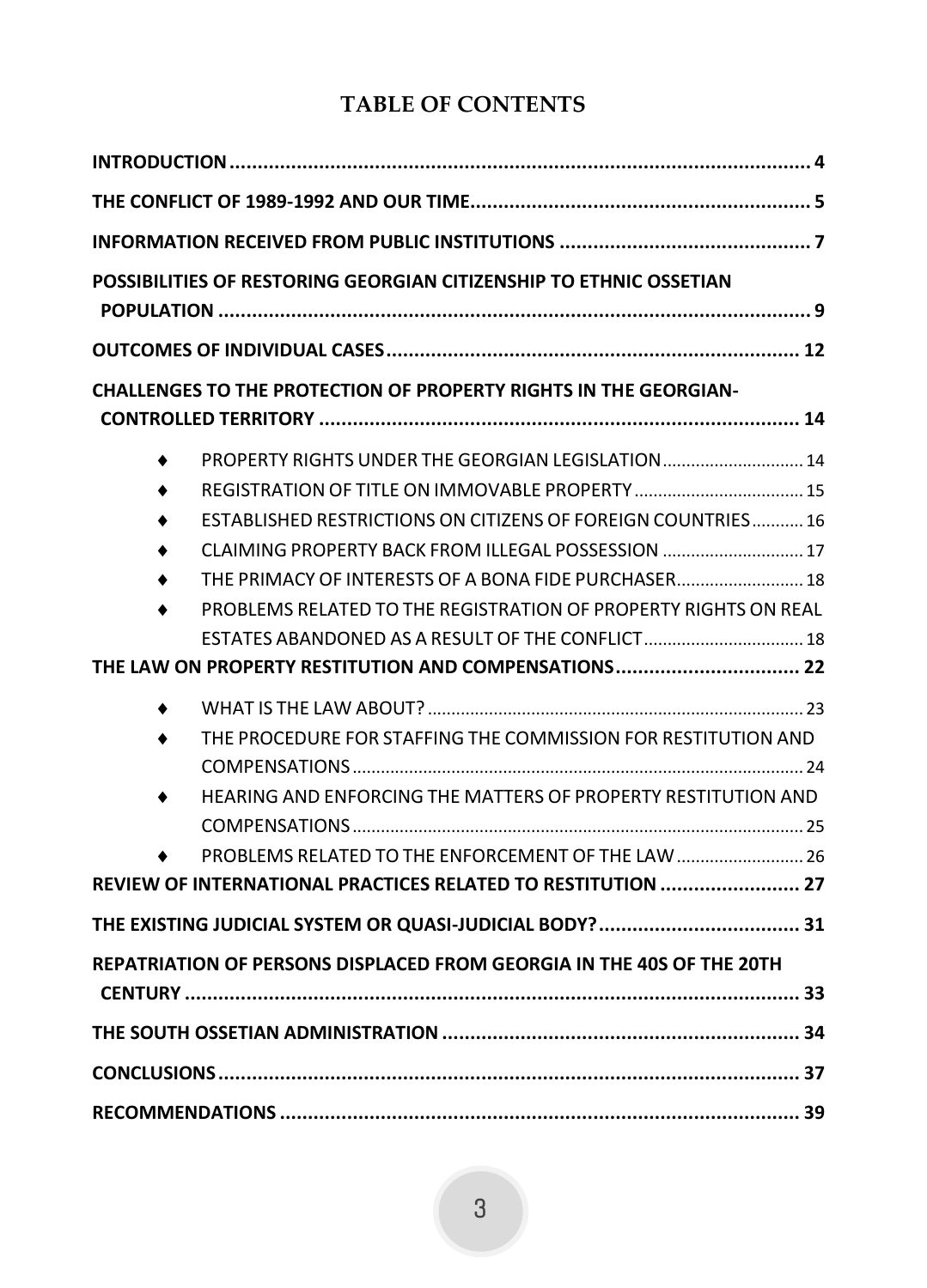#### **INTRODUCTION**

<span id="page-4-0"></span>Human Rights Center implemented the project **Dialogue over the Common Problems of the Georgian and Ossetian Peoples** aiming at promoting the protection of property and citizenship rights of ethnic Ossetian citizens in Georgia and identifying the deficiencies in Georgian legislation and practice related to the exercise of these rights.

The target group of the project was ethnically Ossetian citizens of Georgia who were affected by the political and ethnic conflicts of the 90s of the last century. Lawyers of HRC and invited experts were actively working and studying the issues of restoration of violated rights of ethnic Ossetian citizens who had emigrated during the armed conflict of 1989-1992 and later period. The work of the lawyers was related to granting citizenship to the target group and recovering their property. The Expert Group has studied national legislation, public information released from state institutions, international experience and has developed recommendations taking into account the trends revealed during the proceedings of specific cases.

The present Report outlines two significant problems related to the process of granting Georgian citizenship to ethnic Ossetians and to the failure to enforce the Law *on Property Restitution and Compensations of the Persons Affected in the Territory of Georgia from the Conflict held in the Former South Ossetian Autonomous District*, adopted by the Parliament of Georgia in 2006.

As part of the project, HRC has studied individual cases and has reacted to them. Citizens were given legal consultations related to citizenship. In providing the legal aid, often lawyers were not able to appeal in the court the decision of the Agency in the part of the issue of granting the citizenship due to the fact the deadline for appeal prescribed by law had been expired in most of the cases. Further, a trend was evident that in most cases ethnic Ossetian citizens wishing to restore legal ties with Georgia had in most instances filed applications with wrong claims that from the outset excluded the possibility of being granted by the Agency as a positive response to citizenship. Another identified problem was linked to the failure by President's Administration and the State Services Development Agency to process segregated data of how many ethnic Ossetians have addressed them with the request to obtain Georgian citizenship.

As for the issue of property restitution and compensations, the practice of legal aid and relevant proceedings showed that in most cases the documents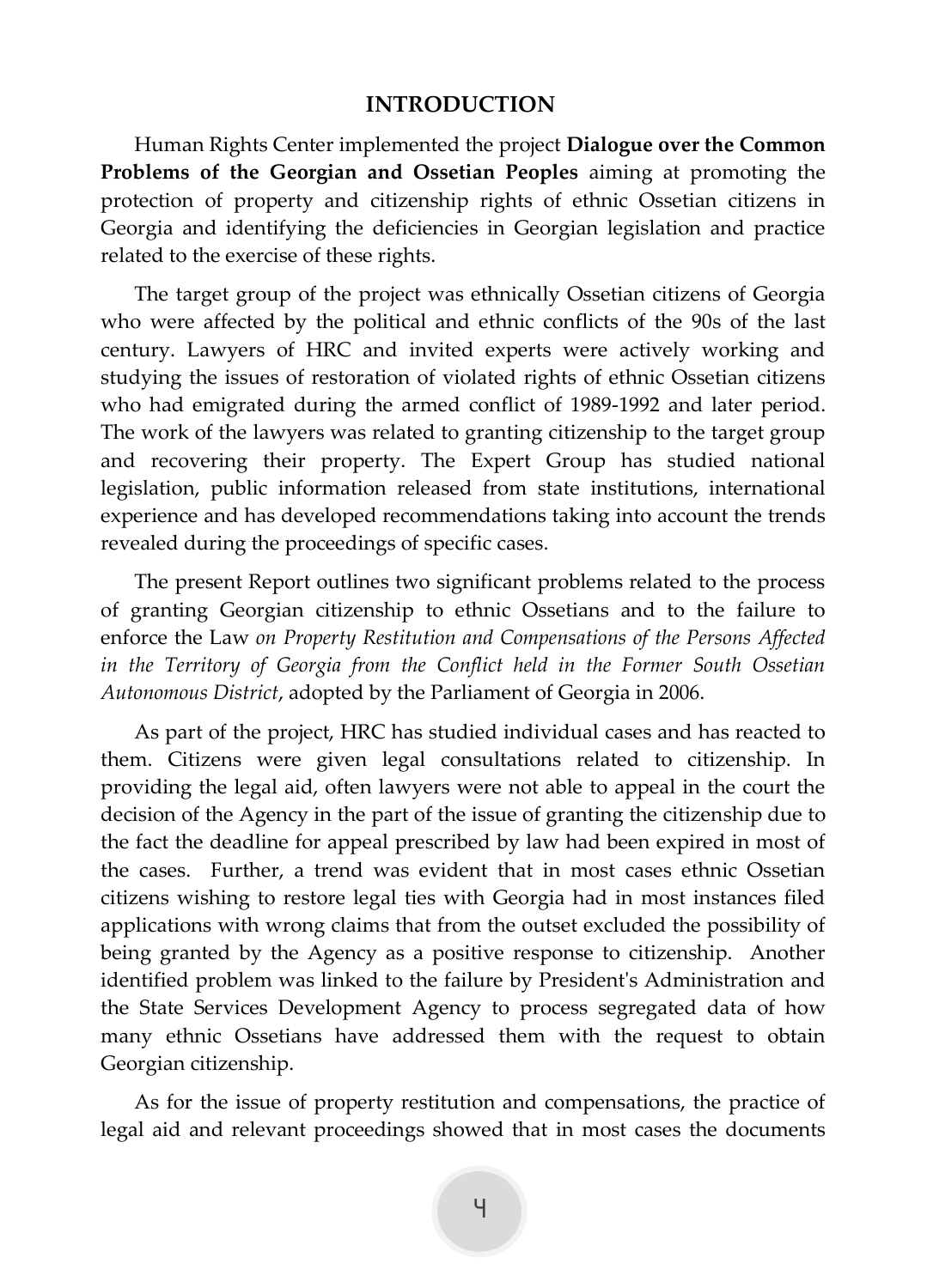related to the property could not be found or have been destroyed. Due to the lack of documents, it was hard for citizens to apply to the court.

Under the Law passed by the Parliament in 2006, the Commission on Compensations and Restitution had to be established. This requirement of the Law has not become operative since the Commission per sue has not been established. In order to find out the detailed information, HRC approached the administration of the Government of Georgia and requested the explanation of the reasons the Commission was not created, but HRC did not receive any response from the Government. Furthermore, the State has virtually no definite information about how many ethnic Ossetians have abandoned their real estate due to the harassment caused by the conflict.

To the problems mentioned in the current Report speaks also the Special Report by the Public Defender of Georgia from 2015 titled Migration and Issues Facing Georgia's Ossetian Community.<sup>1</sup> The research conducted by the Public Defender revealed that some legislative changes and correct practice on the part of administrative bodies would be critically necessary for the restitution of the rights of ethnic Ossetians and the mentioned efforts would promote the fair restoration of the rights of ethnic Ossetian citizens who emigrated in the 90s and the reconciliation process in general.

### **THE CONFLICT OF 1989-1992 AND OUR TIME**

<span id="page-5-0"></span>As a result of the armed conflict and ethnic tensions on the territory of Georgia in 1989-1992<sup>2</sup> , the ethnic Ossetian population living in Georgia faced many challenges and obstacles. Because of the persecution on ethnic grounds, approximately 70,000 ethnic Ossetians had to abandon real estates and find refuge abroad mainly in Russia. Before the conflict in the 90s, 164,055 Ossetians lived in Georgia following the census of 1989, among them 65,232 were living in the Autonomous District of South Ossetia and 98,823 in the rest of Georgia. There were Ossetians living in Tbilisi (33,318), Tskhinvali (31,537), Shida Kartli (32,050), Kakheti (12,441), Mtskheta-Mtianeti (10,309), Rustavi (5,613) and so on. According to the 2002 census, 38,028 ethnic Ossetian population lives in the territory controlled by Georgia, including: Tbilisi - 10,268, Shida Kartli - 13,383,

<sup>1</sup> See Report of the Public Defender -

[https://www.ombudsman.ge/geo/190307023420angarishebi/saqartveloshi-mcxovrebi-osuri-temis-migracia](https://www.ombudsman.ge/geo/190307023420angarishebi/saqartveloshi-mcxovrebi-osuri-temis-migracia-da-moqalaqeobastan-dakavshirebuli-calkeuli-problemebi)[da-moqalaqeobastan-dakavshirebuli-calkeuli-problemebi](https://www.ombudsman.ge/geo/190307023420angarishebi/saqartveloshi-mcxovrebi-osuri-temis-migracia-da-moqalaqeobastan-dakavshirebuli-calkeuli-problemebi)

<sup>2</sup>Human Rights Watch, the Bloodshed in Caucasus: Violations of Human Rights and Humanitarian Law during the South Ossetian conflict, 1992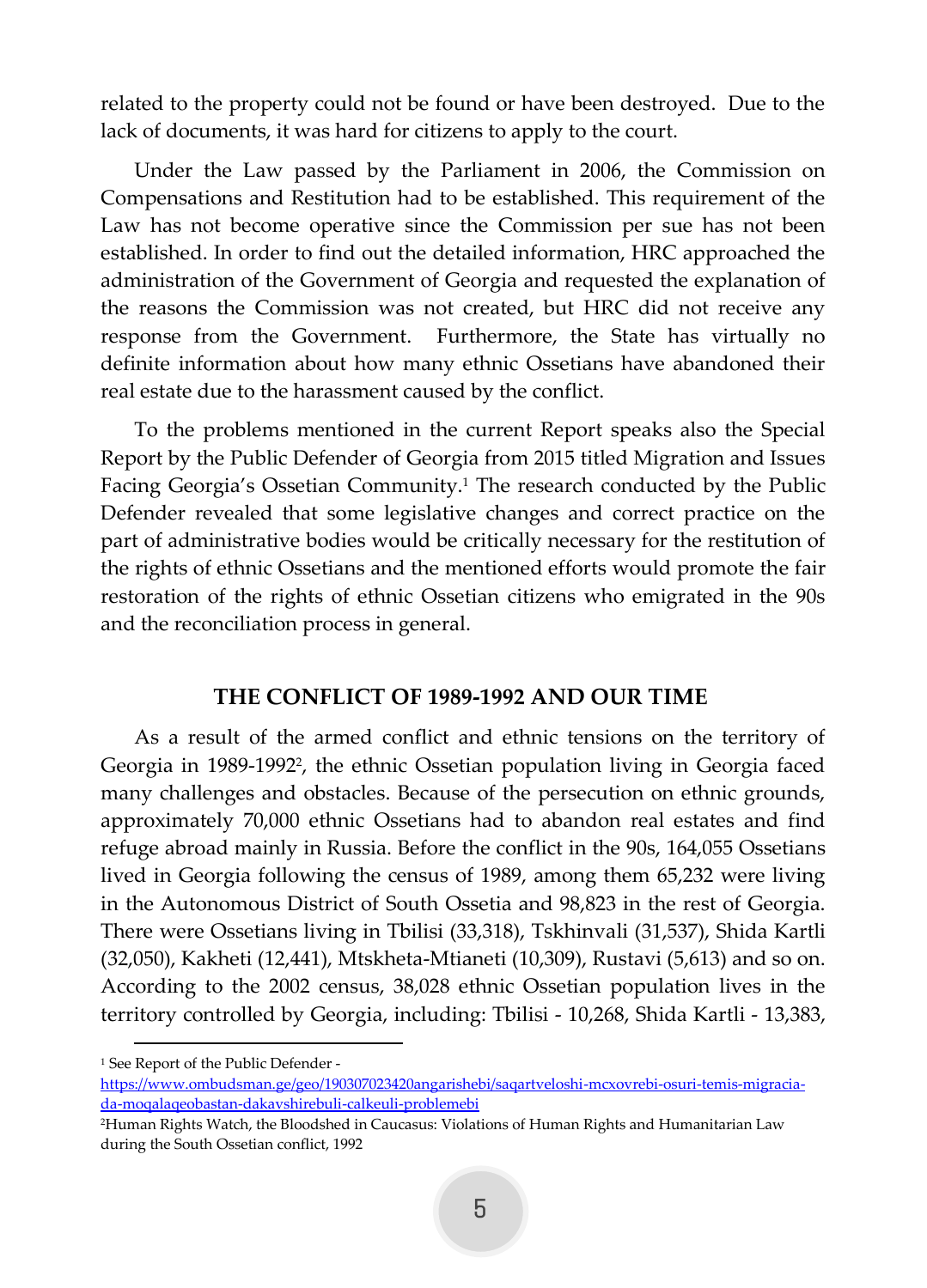Kakheti - 6,109, Mtskheta-Mtianeti - 3,977 and Rustavi - 1,410<sup>3</sup>. Due to the severe socio-economic situation, migration continues. According to the latest data, 14,385 ethnic Ossetian citizens live in Georgia<sup>4</sup> .

Artificial barriers created as a result of the conflict led to the breakup of the ties of blood among the ethnic Ossetian population remaining in Georgia along with many other problems. At the same time, the Ossetians remaining in Georgia are an integral part of the Ossetian society and also are part of the Georgian society. That is why they perceive with pain the gap between the societies.

Part of the Ossetian citizens who have emigrated express their desire to protect property rights through legal means and return to Georgia. One of the cases<sup>5</sup> studied within the Project revealed that as soon as an ethnic Ossetian has taken legal steps in terms of protection of property rights, after having left Georgia temporarily, he/she got on the black list and was denied entrance to Georgia. Unfortunately, this is not a single example. Such cases increase the feeling of injustice among the Ossetian population and exacerbate the challenges existing in terms of the security of the country.

Besides the restoration of property rights, ethnic Ossetian citizens emphasize as the main issue the problem of granting or retaining Georgian citizenship. These people, in turn, can be divided into two categories:

- 1. Those who during the conflict left the territory controlled by Georgia. Such individuals do not have and never had a passport of an independent Georgia.
- 2. Those who have a passport of a citizen of Georgia and at the same time possess the citizenship of another country, the latter being of great importance due to the existing socio-economic background.

The representatives of both categories have a strong emotional bond with Georgia. They perceive Georgia as a homeland and want to link their future with Georgia and for this purpose, they approach the State Services Development Agency.

<sup>3</sup>The results of the first National census of 2002 of the population of Georgia, volume I, State Department of Statistics of Georgia[, http://census.ge/files/2002/geo/I%20tomi.pdf](http://census.ge/files/2002/geo/I%20tomi.pdf) have seen 14.01.2022

<sup>&</sup>lt;sup>4</sup> 2014 census results, National Statistics Office of Georgia; <u>http://census.ge/ge/results/census1/demo</u> is 14.01.2022

<sup>5</sup>Human Rights Center. Cases of RK and NB.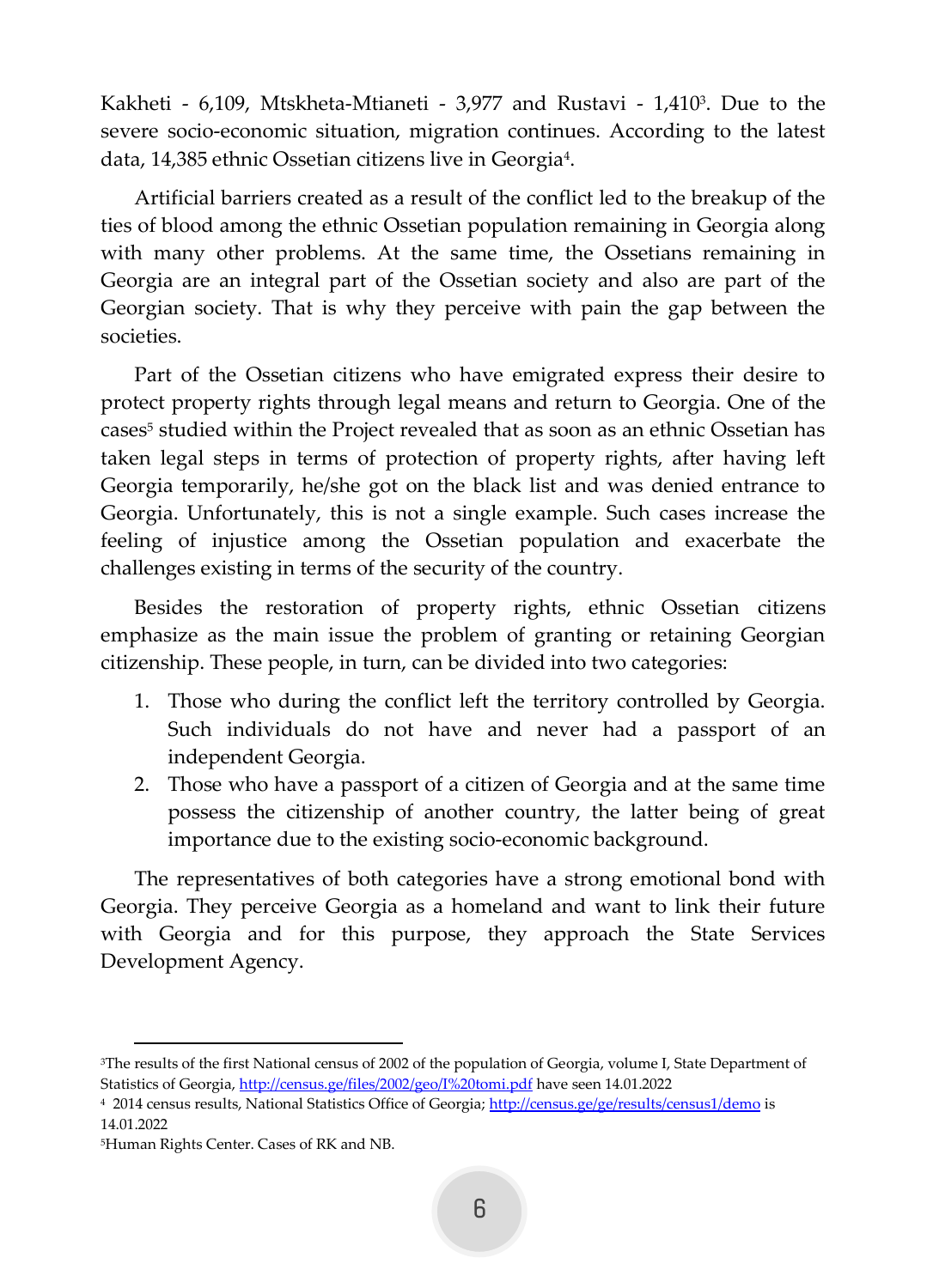From the cases of citizenship retention studied by  $HRC<sub>1</sub>$ <sup>6</sup> we see a gross violation of the amended Article 53 (1) of the Ordinance N 2  $^7$ of the Commission on the Issues of Citizenship, according to which former citizens of Georgia who have lost Georgian citizenship due to the acquisition of the citizenship of another country may apply to the Agency before December 31, 2022, and request Georgian citizenship by way of restoration. Despite the wording of the Ordinance, beneficiaries of HRC were denied in their claims exactly because of applying too late and failing to notify the Agency about acquiring the citizenship of another country.

A compulsory testing component in granting citizenship by way of exception is another challenge that implies passing the exam in the Georgian language, history, and law. Though displaced Ossetians know the Georgian language fluently, it is difficult for them to reveal the knowledge. Getting insufficient points in the testing is the basis for refusing citizenship $^{\rm 8}.$ 

### <span id="page-7-0"></span>**INFORMATION RECEIVED FROM PUBLIC INSTITUTIONS**

To ascertain some issues and to obtain necessary certificates needed for the proceedings, during the implementation of the Project, HRC requested public information from several municipalities of Kakheti. The responses received vary and it seems that municipalities have different approaches and practices of collecting and maintaining statistics.

According to the response received from the Mayor's Office of Telavi Municipality, 250 persons left the village of Jugaani of Telavi Municipality due to the armed conflict between the Georgian and Ossetian population in the former South Ossetian Autonomous District and other regions of Georgia during 1989-1992 and beyond. The property in the village of Jughaani of Telavi Municipality was never abandoned by ethnic Ossetians. They periodically come to see their homes. At the same time, nobody addressed the Mayor's Office or Sakrebulo (City Council) of Telavi Municipality for the restitution of property. Ethnic Ossetian citizens who arrive periodically to Georgia do not have residence permits.

<sup>6</sup> Human Rights Center: cases of MK and NC.

<sup>7</sup> On making amendments to the Ordinance N 2 of the Commission on the Issues of Citizenship from September 4, 2018 approving the Regulation on Hearing and Resolving the Issues of Georgian Citizenship <https://www.matsne.gov.ge/ka/document/view/5177824?publication=0> Seen on: January 26, 2022 <sup>8</sup> HRC, the case of BB.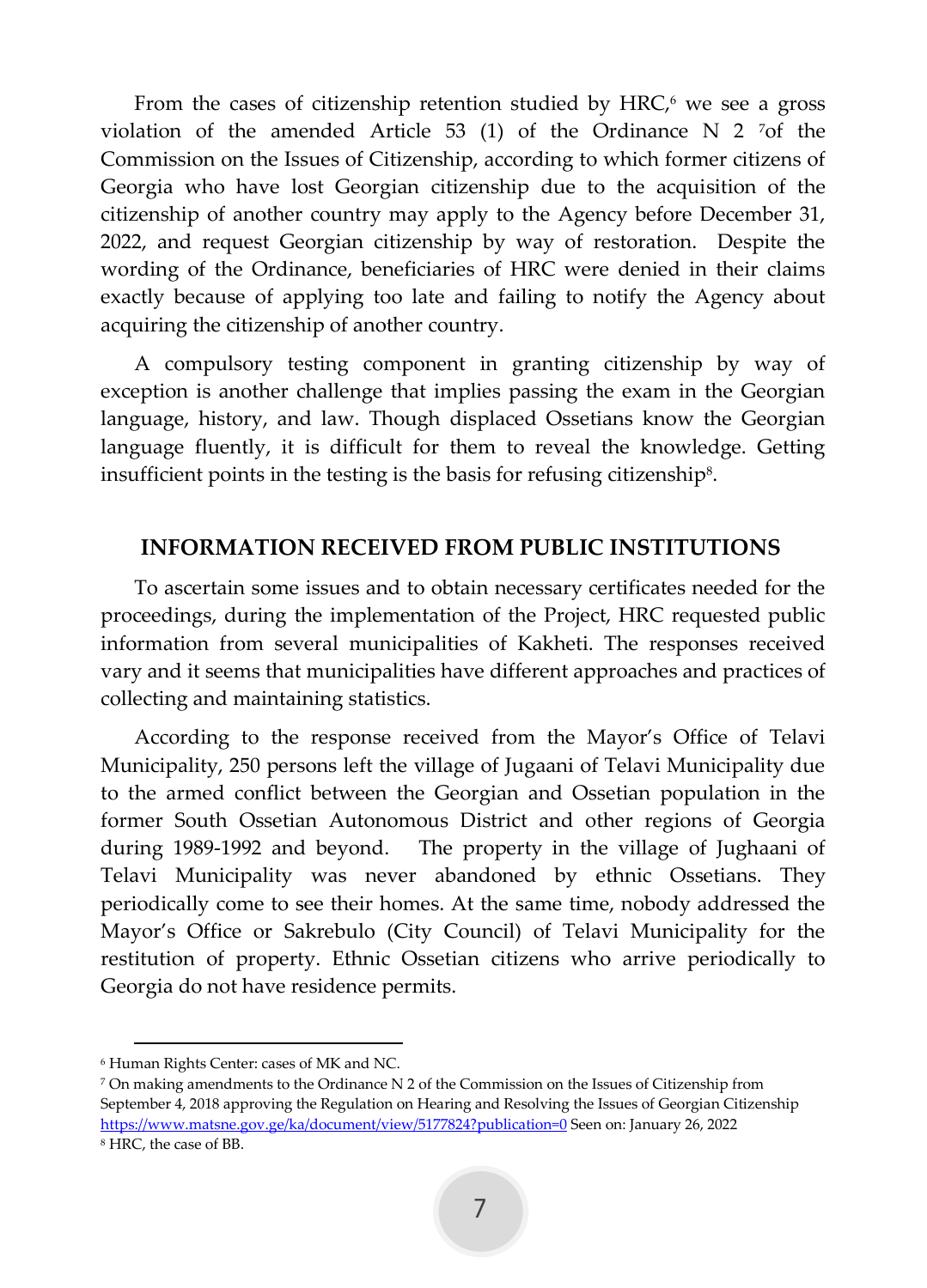According to the response received from Dedoplistskaro Municipality, the Mayor's Office there has no information about how many Ossetian citizens left their property in the municipality during 1989-1992 and later period. No Ossetian citizen has applied to the Mayor's Office of the Municipality to recover their property. The Mayor's Office does not have information about how many ethnic Ossetians have residence permits. Unlike Telavi Municipality, the Mayor's Office of Dedoplistskaro does not process the information concerning these issues. Consequently, in their response letter delivering the requested information, the administrative body advised HRC to refer to the State Services Development Agency.

According to the information received from the Mayor's Office of Akhmeta Municipality, in 1989-1992 (and not only in this period) the migration of ethnic Ossetian population from Akhmeta Municipality mainly to Vladikavkaz, Russia, had a regular character. Most of them voluntarily sold houses they owned, but the part of them who still own houses regularly visit Georgia up to these days. In Akhmeta Municipality (namely in villages: Kutsakhta, Koreti, Tsinubani, Dumasturi, Kvemo Khalatsani, Chachkhriala, Sabue, Argokhi, Pichkhovani, Akhalsheni, Kojori, the fields of Akhshani, Arashenda) lived a total of 823 ethnic Ossetian families, from which 471 families sold residential houses and left the municipality. Currently, 352 families live in the municipality.

According to the Mayor's Office of Sagarejo Municipality, the administrative body has no information about how many Ossetian citizens left their property in Sagarejo Municipality during the conflict of 1989-1992 or later period. The same letter informs us that up to the date no ethnic Ossetian citizen (Georgian citizens or those who have Russian citizenship or residence permit) has approached the Mayor's Office of Sagarejo Municipality claiming the recovery/restitution of the property.

HRC requested public information from the South Ossetian Administration as to how many ethnic Ossetians left Georgia and private property in 1989- 1992. One of the questions was: has anyone approached the Administration claiming the restitution. According to the response letter, the Administration of South Ossetia does not maintain such statistics. The same letter informs us that no person or family has approached the Administration claiming the residence permit and recovery/restitution of the property.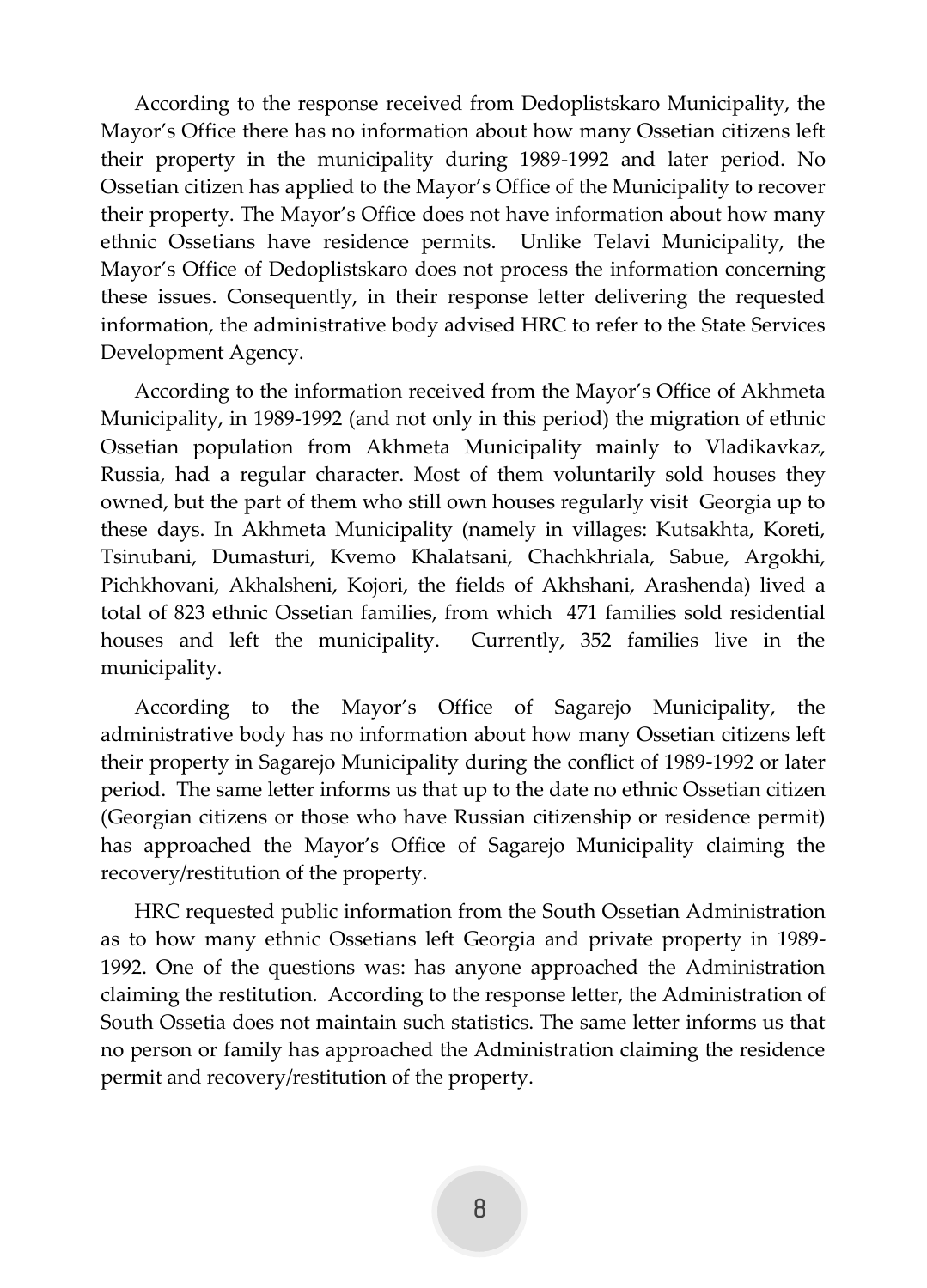HRC addressed also the Administration of the President of Georgia to obtain the information on how many ethnic Ossetians and Russian citizens requested Georgian citizenship and how many from these requests were granted. Further, HRC requested information on how many requests on establishing citizenship were granted and how many were rejected. According to the response letter from the President's Administration, such information is not processed within the Administration. As for the information related to the establishment of citizenship under Article 30<sup>1</sup> of the Organic Law on Citizenship of Georgia, the President's Administration indicated that the administrative proceedings of this issue are within the competence of the State Services Development Agency.

The State Services Development Agency informed HRC that the data on individuals in the electronic base are not processed with ethnicity signs. Within the Project, an additional meeting was held with the representatives of the State Services Development Agency discussing the issues of the state approach to granting/retaining citizenship to ethnic Ossetians affected by the conflict. According to the information obtained, the State does not carry out an exceptional policy against persons affected by the conflict and so the State hears the applications about granting or retaining the citizenship to such individuals under a standard procedure following the Law *on Georgian Citizenship*.

# <span id="page-9-0"></span>**POSSIBILITIES OF RESTORING GEORGIAN CITIZENSHIP TO ETHNIC OSSETIAN POPULATION**

As a result of the conflict in Tskhinvali Region in the 90s of the last century, a significant portion of the ethnic Ossetian population living in the rest of Georgia had to leave their homes and be displaced outside Georgia<sup>9</sup>. Most of them moved to the Russian Federation - to the Republic of North Ossetia, where a large part of them received Russian citizenship. Because of this, they lost their citizenship ties with Georgia but maintained an emotional connection as well as relations with close relatives remaining in Georgia. Nowadays part of them is willing to be citizens of Georgia again. They are trying to use the relevant legal mechanisms to get Georgian citizenship, but in this process, they are faced with different obstacles.

<sup>9</sup> Special Report of the Public Defender of Georgia from 2015 on Migration and Citizenship Issues Facing Georgia's Ossetian Community.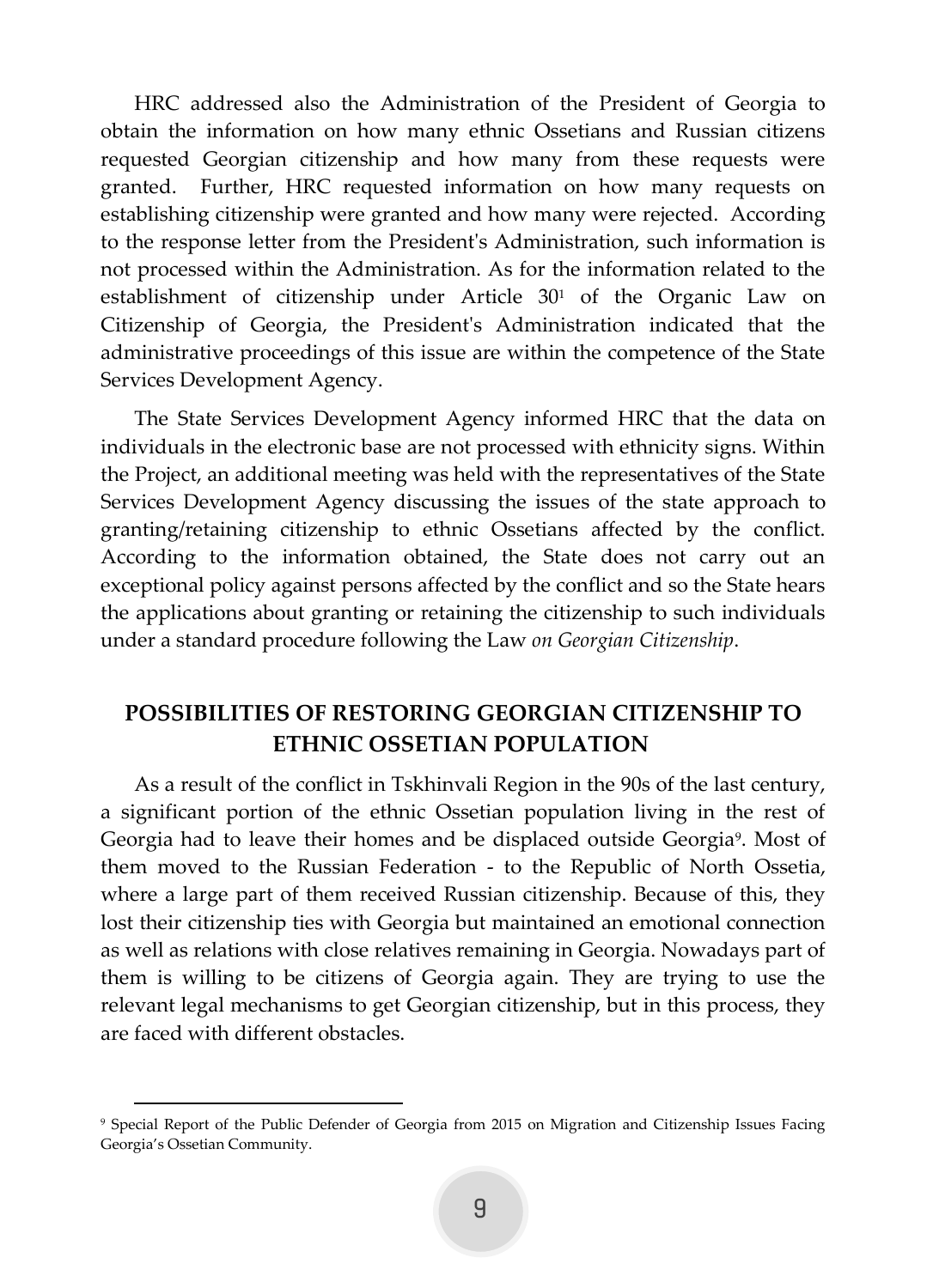The current chapter of the Report reviews the barriers existing in the legislation and practice creating problems in the process of granting citizenship to the ethnic Ossetian population displaced from Georgia.

The Georgian legislation regulates in detail the grounds and procedures for granting citizenship. The law provides for the possibility of acquiring citizenship by birth or through naturalization<sup>10</sup>. The Law distinguishes the following forms of acquiring citizenship through naturalization:

- Granting Georgian citizenship under the regular procedure;
- Granting Georgian citizenship under the simplified procedure;
- Granting Georgian citizenship by way of exception;
- Granting Georgian citizenship by way of restoration <sup>11</sup>.

In the cases where there is a negative opinion issued by relevant authority denying Georgian citizenship to a person through the naturalization as it stems from the interests of Georgian state security and/or public security, the final say on granting the citizenship shall be with the President of Georgia. In such cases, the decision of the President of Georgia must be justified<sup>12</sup>.

For the purposes of the current Report, in order to determine the exact number of ethnic Ossetian population displaced from Georgia, HRC has approached relevant state authorities requesting some public information, but in response, the state authorities stated they do not have such data. Therefore, by the time of drafting the Report, the data could not be specified as to how many persons had to leave the territory of Georgia and what is their citizenship status at the time being. Despite this, based on the practice of legal aid conducted by HRC, as well as various unofficial sources, it is possible to say that most of them live in the Russian Federation and have received citizenship from the Russian Federation. In the absence of Georgian citizenship, they have lost legal ties with Georgia and can not enjoy a number of rights.

Based on the analysis of the Georgian legislation, in the case where an ethnic Ossetian having been displaced from Georgia has received citizenship of another country, decides to acquire Georgian citizenship in parallel with the citizenship of another country, he/she has the opportunity to be granted Georgian citizenship by way of exception.

<sup>10</sup> Constitution of Georgia, Article 32(2).

<sup>11</sup>Organic Law of Georgia on Georgian Citizenship, Article 9 (3).

<sup>12</sup> Ibid, Article 16.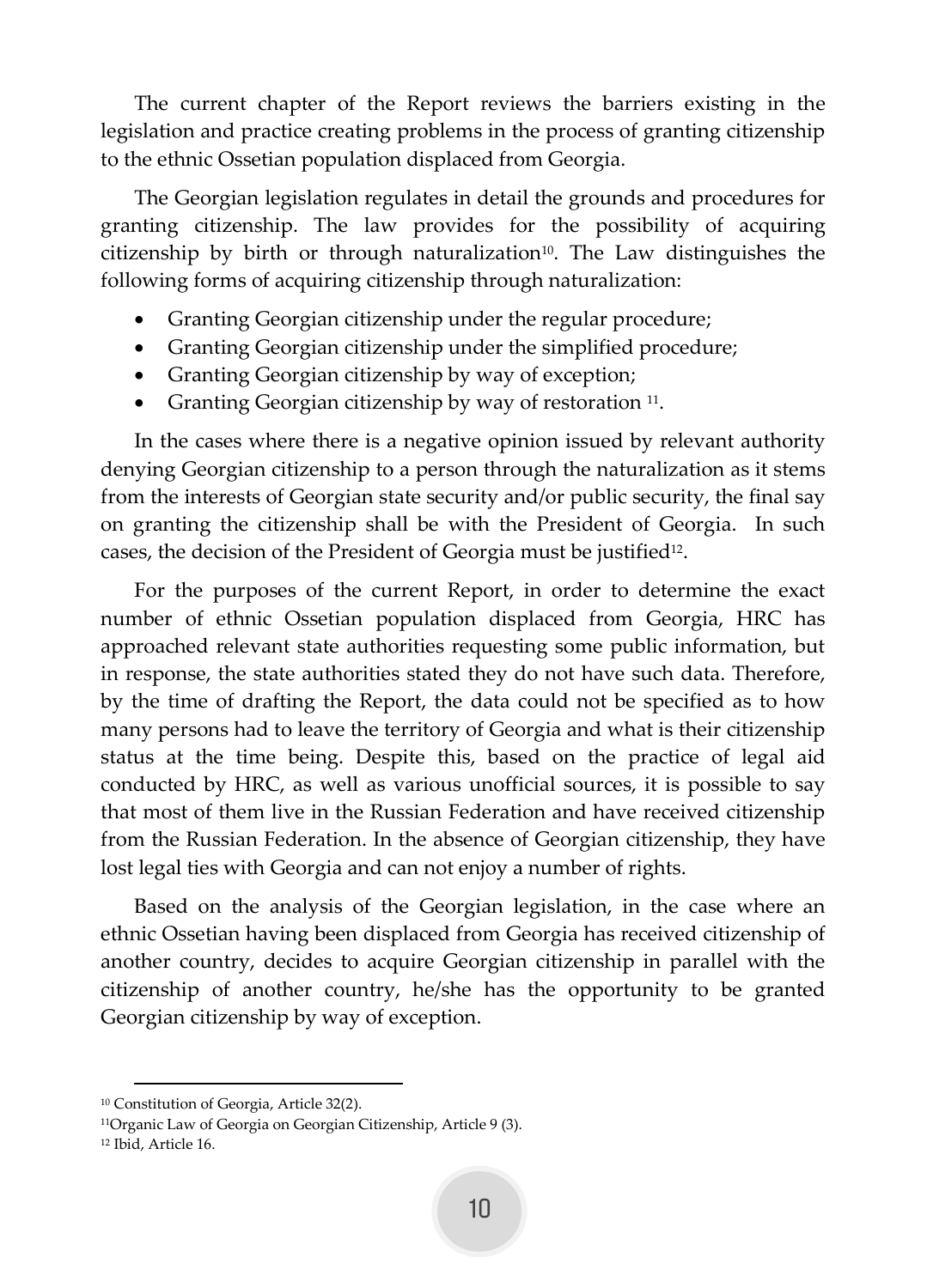To do so, he/she shall apply (in person or through a representative) to the authorized body which is the State Services Development Agency13. The authorized body shall hear the issue of citizenship through the Commission $^{\scriptstyle 14}$ .

After receiving the application, the State Services Development Agency shall apply in 3 days to the Chief Prosecutor's Office of Georgia, the Ministry of Internal Affairs of Georgia, the State Security Service of Georgia, and the Georgian Intelligence Service to identify the grounds for refusing the citizenship through naturalization. In order to retrieve information impeding the renunciation of citizenship, the Agency shall apply to the Ministry of Finance of Georgia and the Ministry of Interior of Georgia. In order to identify the grounds for refusing the retention of Georgian citizenship, the Agency shall apply to the State Security Service of Georgia and the Intelligence Service of Georgia. When the Agency hears the issue of granting Georgian citizenship by way of exception, the Agency shall apply to the Ministry of Economy and Sustainable Development of Georgia or any other competent body as mentioned by the applicant able to prove the fact of investments carried out by the applicant in Georgia<sup>15</sup> .

In granting the citizenship by way of exception, in order to assess the issue of state interests, the Commission shall *inter alia* take into account the following circumstances:

- 1. The citizen of another country perceives Georgia as his/her homeland and he/she or his/her ancestor: A) is a person who lives in occupied territories of Georgia or is displaced from these territories; B) is a person who has emigrated at different times due to political opinions or severe socio-economic conditions;
- 2. A citizen of another country is making or has made investments in Georgia significantly contributing to the development of the Georgian economy;

<sup>13</sup> Article 2 (a) of Ordinance N 2 of the Commission on the Issues of Citizenship from September 4, 2018 approving the Regulation on Hearing and Resolving the Issues of Georgian Citizenship: The Authorized Body means the State Services Development Agency which is a legal entity under public law and operated under the Ministry of Justice of Georgia, further the territorial offices of the Agency, diplomatic representation and consular offices of Georgia acting abroad or Georgian sections established in the diplomatic representations of the third States.

<sup>14</sup>Organic Law of Georgia on Georgian Citizenship, Article 24 (1).

<sup>&</sup>lt;sup>15</sup> Decree N 2 of the Commission on the Issues of Citizenship from September 4, 2018 approving the Regulation on Hearing and Resolving the Issues of Georgian Citizenship, Article 17.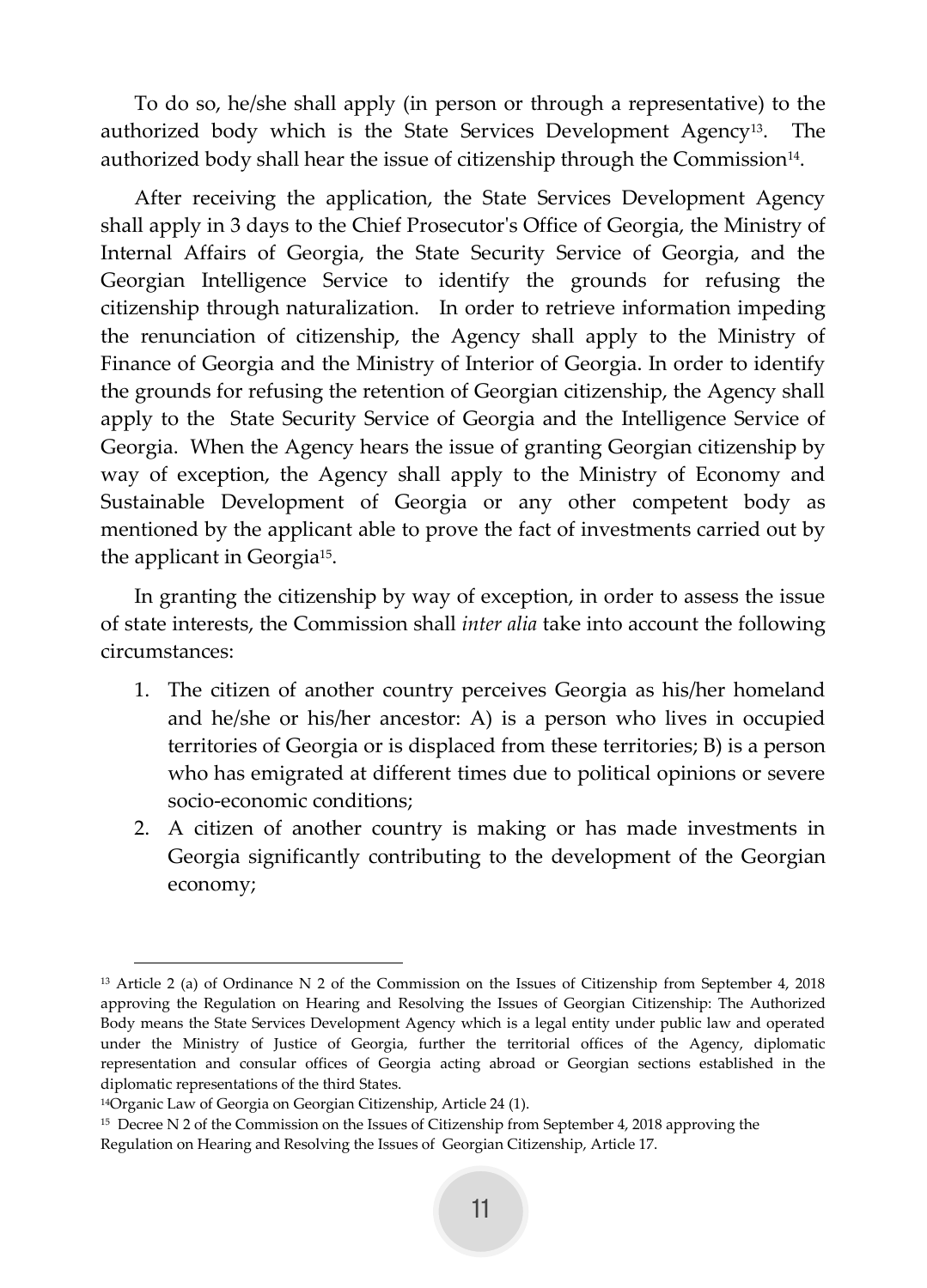3. A citizen of another country is successful in sports, science, and/or arts and wishes to continue his/her career in the name of Georgia.

When making a decision, the Commission may *inter alia* consider the following: Biographical data allowing to assess the citizen of another country, as well as to assess his/her ties with the State of Georgia; further, specific occupation or activities and/or other circumstances or factors that may have significance for assessing in positive or negative terms the availability of special merits of the citizen of another country towards Georgia and/or so assessing the availability of state interests for granting him/her the Georgian citizenship.

In order to assess the expediency of granting Georgian citizenship by way of exception, the Commission may invite a citizen of another country for an interview to establish significant facts. In case of necessity, the interview may be conducted by telephone or means of electronic communication. Further, to establish significant facts, the Commission may invite other persons for an interview, request documents and information from different institutions or organizations, and also demand from the citizenship seeker to furnish such documents<sup>16</sup>.

### **OUTCOMES OF INDIVIDUAL CASES**

<span id="page-12-0"></span>Some of the individual cases processed by HRC within the Project create the perceptions about the attitude and approaches of the State towards the Ossetians who seek to obtain citizenship:

**NT:** Born in Georgia, went to school and university in Georgia. In 1990, NT had to move to the Russian Federation, to Vladikavkaz. Presently, relatives of NT live in Georgia and NT wishes to return to his homeland. In the city of Rustavi NT owns the apartment inherited from the father. In 2018 NT first applied to acquire citizenship by way of exception but was rejected. In September 2021, NT applied a second time, and after having been interviewed NT acquired dual citizenship.

**BB:** Born in Georgia. In 1999, along with the parents, BB had to move to the Russian Federation. BB went to school and university in Vladikavkaz. Currently, BB works at the insurance company. BB speaks Georgian fluently but has difficulties in reading and writing. BB has close relatives in Georgia and has real estate in Batumi inherited from the mother. BB first applied to

<sup>16</sup> Ibid, Article 33.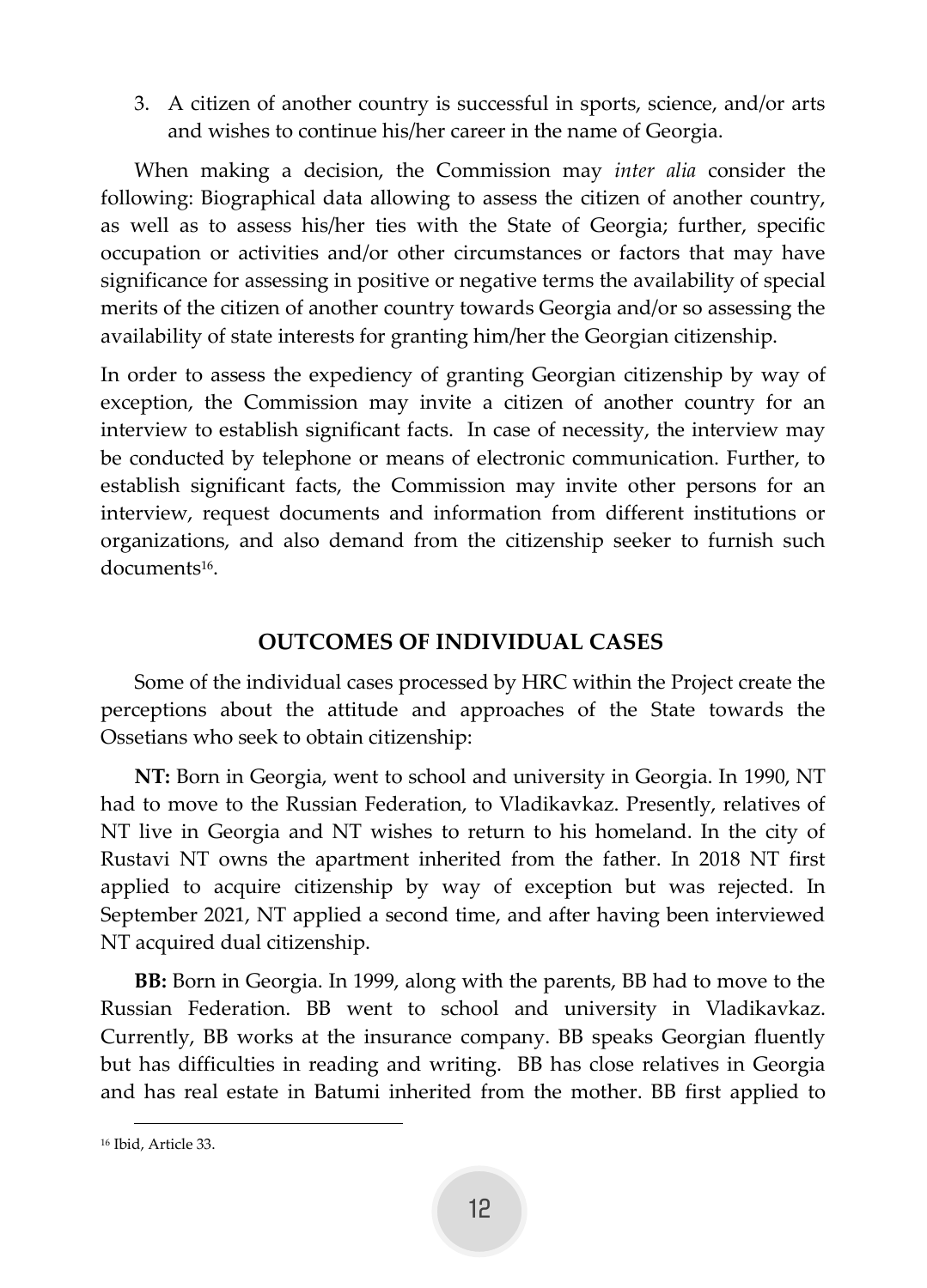acquire citizenship by way of exception, but due to insufficient scores received in the compulsory examination, BB was subject to a negative opinion that became the basis for the refusal of dual citizenship.

**MK:** Born in Georgia. She went to school in Tbilisi. In 1990 MK was enrolled at Tbilisi State University. From the second year of studies, MK had to transfer the documents to Vladikavkaz where MK completed the studies and returned to Georgia. MK's parents are citizens of Georgia. MK owns real estate in Georgia. In 2013, MK moved to Russia for employment where still resides. In 2016 MK received Russian citizenship. In 2021 MK was in Georgia and applied for retaining citizenship. MK was waiting for a long time before her case was resolved, but because of the necessity had to leave for Russia temporarily. Because of this, MK could not appear for the interview, and instead, the agent of MK was there. Despite the exceptions available in the law, the opinion on retaining citizenship was negative because MK has not informed Georgian authorities in advance before acquiring the citizenship of another country.

**MC:** MC was born in Tbilisi, during the events of the 90s MC moved with her parents to Vladikavkaz, where the parents received Russian citizenship. Because of her minority, MC could not acquire citizenship. Afterward, the family returned to Tbilisi, but after the War of 2008, MC moved again to the Russian Federation where they received Russian citizenship. When in the final grade at school, MC took documents to Akhalgori District, the territory not under the control of Georgia. Afterward, MC was enrolled at a university in Moscow and later at the Technical University of Georgia. MC unlawfully holds double citizenship. When MC learned about the citizenship initiative, MC decided to submit an application hoping to retain the citizenship of both countries but was refused. MC is married to a Georgian citizen. MC has a minor child who is a citizen of Georgia and MC sees her own future life in Georgia.

**NJ:** NJ was born in Georgia and went to school in Kareli. NJ received higher education in Tskhinvali. Currently, NJ lives in Kareli. NJ's family members are citizens of Georgia. NJ does not have a passport proving Georgian citizenship. However, he was rejected to acquire Georgian citizenship by way of exception. NJ claims that since having been educated in Tskhinvali, NJ was exerted to psychological pressure at all the interviews.

**LP:** After 2008, LP received citizenship from another country (Russia), however LP never renounced the citizenship of Georgia. In fact, at this stage LP has double citizenship. Stemming from the existing practice, LP is afraid to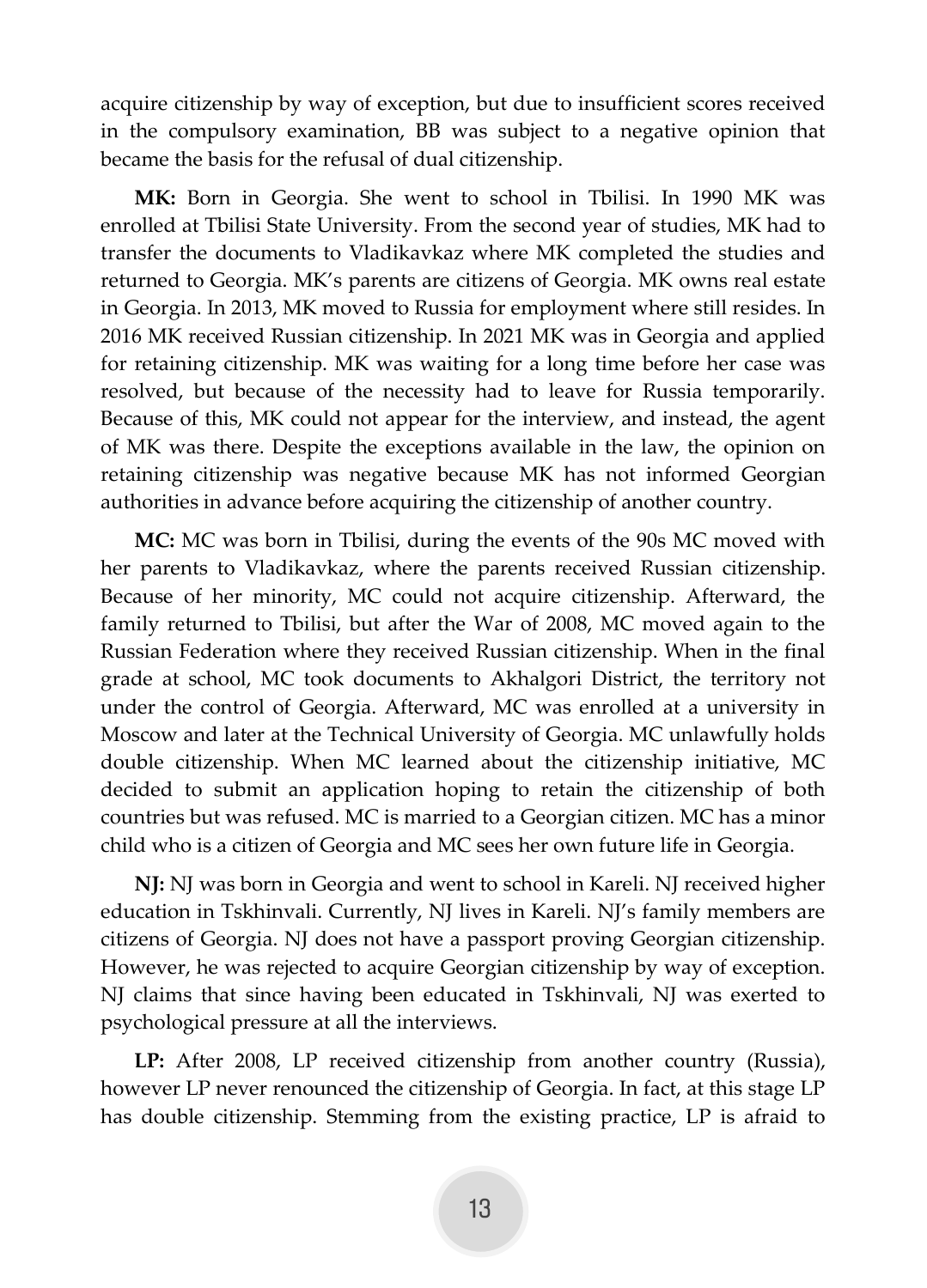apply for Georgian citizenship as he has grounds to expect that would be rejected.

# <span id="page-14-0"></span>**CHALLENGES TO THE PROTECTION OF PROPERTY RIGHTS IN THE GEORGIAN-CONTROLLED TERRITORY**

The majority of the population who had to be displaced from Georgia as a result of the events of 1989-92 was fully involved in local socio-economic relations and had private property. After leaving the permanent residence, they have obstacles both in terms of physically possessing their property and in terms of registration.

The case-law of the European Court of Human Rights is familiar with the formal<sup>17</sup> confiscation of property and de facto expropriation/seizure.

Formal deprivation takes place when by a normative legal act or action the owner has been deprived the ownership over the property and the official status of the owner. Meanwhile, the de facto expropriation takes place when the owner is not formally deprived of the property rights, but his/her ability to use the property rights is restricted to the extent that he/she does not possess and dispose of the property, and cannot benefit from the property.

In practice, against the ethnic Ossetian population, there are both formal as well as de facto deprivation of property. Unfortunately, the situation of this population is not considered as cases needing a special regulation and, as a rule, the persons have to undergo standard procedures provided for by the Georgian legislation to protect their property, which is related to many challenges due to the situation of the population.

### <span id="page-14-1"></span>**PROPERTY RIGHTS UNDER THE GEORGIAN LEGISLATION**

Protection of property rights is a fundamental aspect of the realization of human rights. According to the Constitution of Georgia, property, and inheritance rights are recognized and secured<sup>18</sup>. Property is the legal good of the highest rank, which forms the basis of the system of private property envisaged by the Constitution. The property is an unconditionally protected value, regardless of the price of the property and of the social burden it

<sup>17</sup>In the English language, the epithet 'formal' is used as a synonym for the definition of 'official'.

<sup>18</sup> Article 19(1) of the Constitution of Georgia.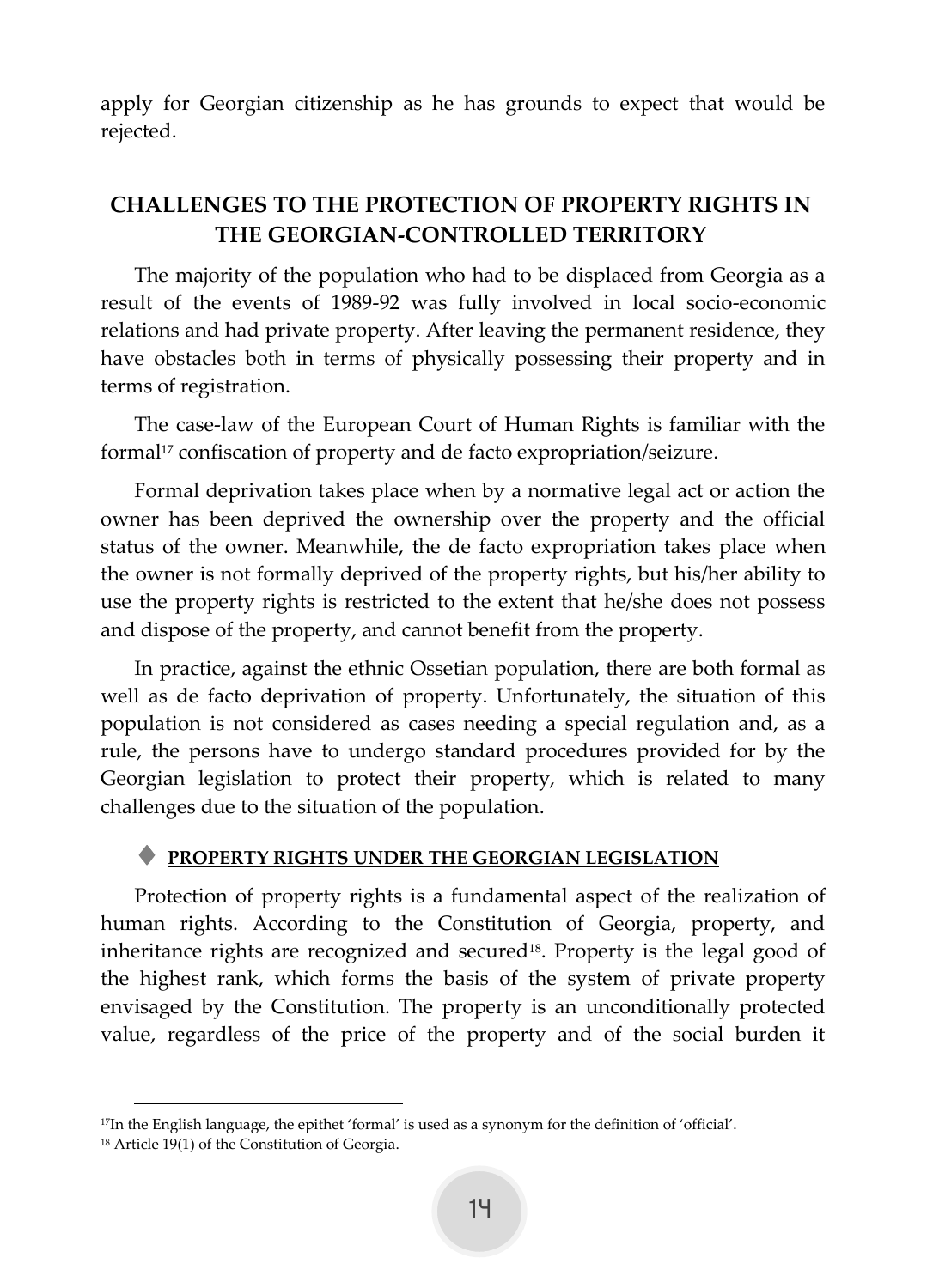carries19. Protection of property rights is the best expression of realization of human rights and represents a fundamental aspect of the realization of rights. According to the interpretation rendered by the Constitutional Georgia, the function of property rights is to ensure that private property is lost as a means to lead one's life independently. This is a constitutional right that represents an integral part of the guarantee of freedom regulated by basic rights. Moreover, property rights are an important aspect of ensuring personal freedom<sup>20</sup>.

### <span id="page-15-0"></span>**REGISTRATION OF TITLE ON IMMOVABLE PROPERTY**

According to the Civil Code of Georgia, immovable things include land parcels along with minerals under the parcels, plants originating on the ground, as well as buildings and structures that are firmly attached to the land<sup>21</sup>. To purchase an immovable thing, it is necessary to conclude a transaction in writing and register the title on the thing subject to the transaction<sup>22</sup>.

Registration of property rights on real things and changes in the registration, further, encumbrances are registered in the Public Registry<sup>23</sup>, the functions of which are carried out in Georgia by the National Agency of Public Registry<sup>24</sup> .

The purpose of the Law of Georgia *on Recognition of Property Rights of the Parcels of Land Possessed (Used) by Natural Persons and Legal Entities under Private*  Law is to recognize the property rights ('recognition of property rights'), to allow, through recognition of property rights, usage of state-owned land resources being in lawful possession (use), as well as state-owned land squatted by natural persons, legal entities under private law, or any other organizational structures provided for by law, and to facilitate land market development.

<sup>19</sup> Judgment N 1/2/411 of the Constitutional Court of Georgia from December 19, 2008, Case 'Rusenergo Service LLC, Patara Kakhi LLC, Gogita JSC, Sole Enterprise 'Farmer' by Givi Abalaki and LLC Energy LLC versus the Parliament of Georgia and the Ministry of Energy of Georgia', II. para 23 (Judgment of the Great Chamber, para 190).

<sup>20</sup> Judgment N1/2/384 of the Constitutional Court of Georgia from July 2, 2007, case 'Citizens of Georgia: Davit Jimsheleishvili, Tariel Gvetadze and Neli Dalalishvili versus the Parliament of Georgia', II-5.

<sup>21</sup>Article 149 of the Civil Code of Georgia.

<sup>22</sup> Ibid, Article 183 (1).

<sup>23</sup> Ibid, Article 311 (1).

<sup>24</sup> Article 1 (1) of the Law of Georgia on the Public Registry.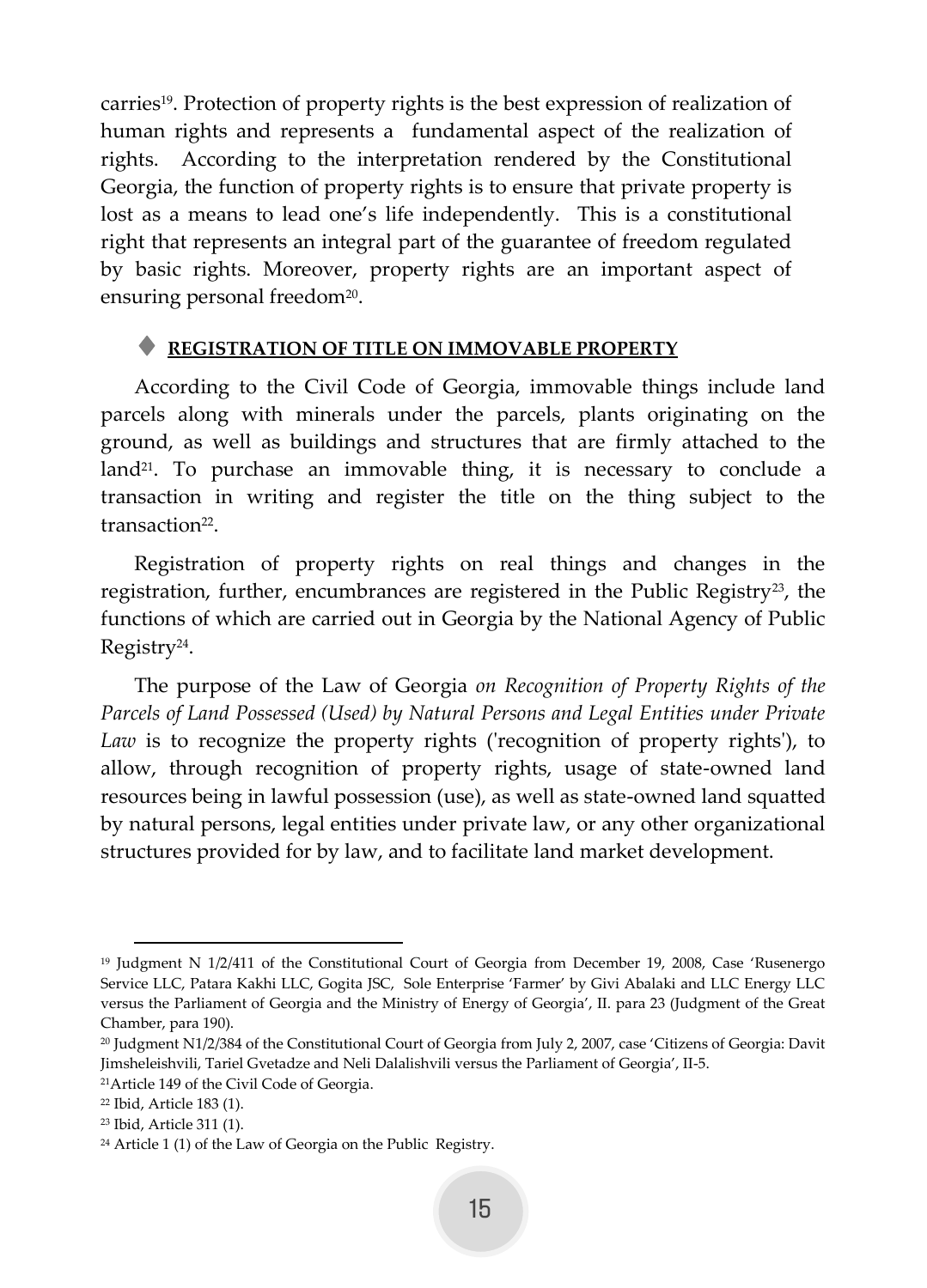Under Article 2 (a) of the same Law, lawfully possessed (used) land means a state-owned agricultural or non-agricultural parcel of land with or without fixed structures built upon it (built, under construction, or destroyed) for which a natural person or a legal entity under private law or any other organizational structure provided for by law had acquired the right to lawful possession (of parcels of land or structures) before this Law entered into force, as well as land squatted before October 4, 2004, and registered in a technical inventory archive.

The legislation determines the list of documents proving a lawful possession (right to use) of land<sup>25</sup> .

At the same time, the legislator allowed that in the absence of documents listed in the relevant normative act, the fact of legitimate ownership of the land plot could be confirmed by 'other documents'<sup>26</sup> .

Squatted land means a squatted state-owned agricultural or nonagricultural parcel of land with a residential house or a non-residential building, as well as a squatted parcel of land adjacent to the parcel of land, owned or lawfully possessed by an interested natural person before the enactment of the Law, as well as, a squatted parcel of land which at the moment of requesting recognition of the property right is not disposed of by the State<sup>27</sup>. The commissions for recognition of the property rights to squatted land existing under the executive bodies of respective municipalities shall be authorized to recognize the property rights to squatted land $^{\scriptscriptstyle 28}$ .

# <span id="page-16-0"></span> **ESTABLISHED RESTRICTIONS ON CITIZENS OF FOREIGN COUNTRIES**

Georgian sources claim that 60,000 ethnic Ossetians were forced to leave South Ossetia and other parts of Georgia as a result of the conflict of 1989-1992, most of whom found shelter in North Ossetia<sup>29</sup>. Consequently, there is a high probability that the majority of them do not have Georgian citizenship. Therefore, current restrictions existing against aliens regarding agricultural

<sup>&</sup>lt;sup>25</sup> Article 2 (1)(c) of Edict N 525 of the President of Georgia from September 15, 2007 approving the Procedure and Samples of Certificates for Recognition of Property Rights of the Parcels of Land Possessed (Used) by Natural Persons and Legal Entities under Private Law.

<sup>&</sup>lt;sup>26</sup>Judgment of the Supreme Court of Georgia of January 31, 2013, Case N δυ-22-22(3-12)

<sup>27</sup> Article 2 (c) of the Law of Georgia on Recognition of Property Rights of the Parcels of Land Possessed (Used) by Natural Persons and Legal Entities under Private Law

<sup>28</sup> Article 4 (1) of the same Law.

<sup>29</sup> Report of the Independent International Fact-Finding Mission on the Conflict in Georgia, 2009, p. 139.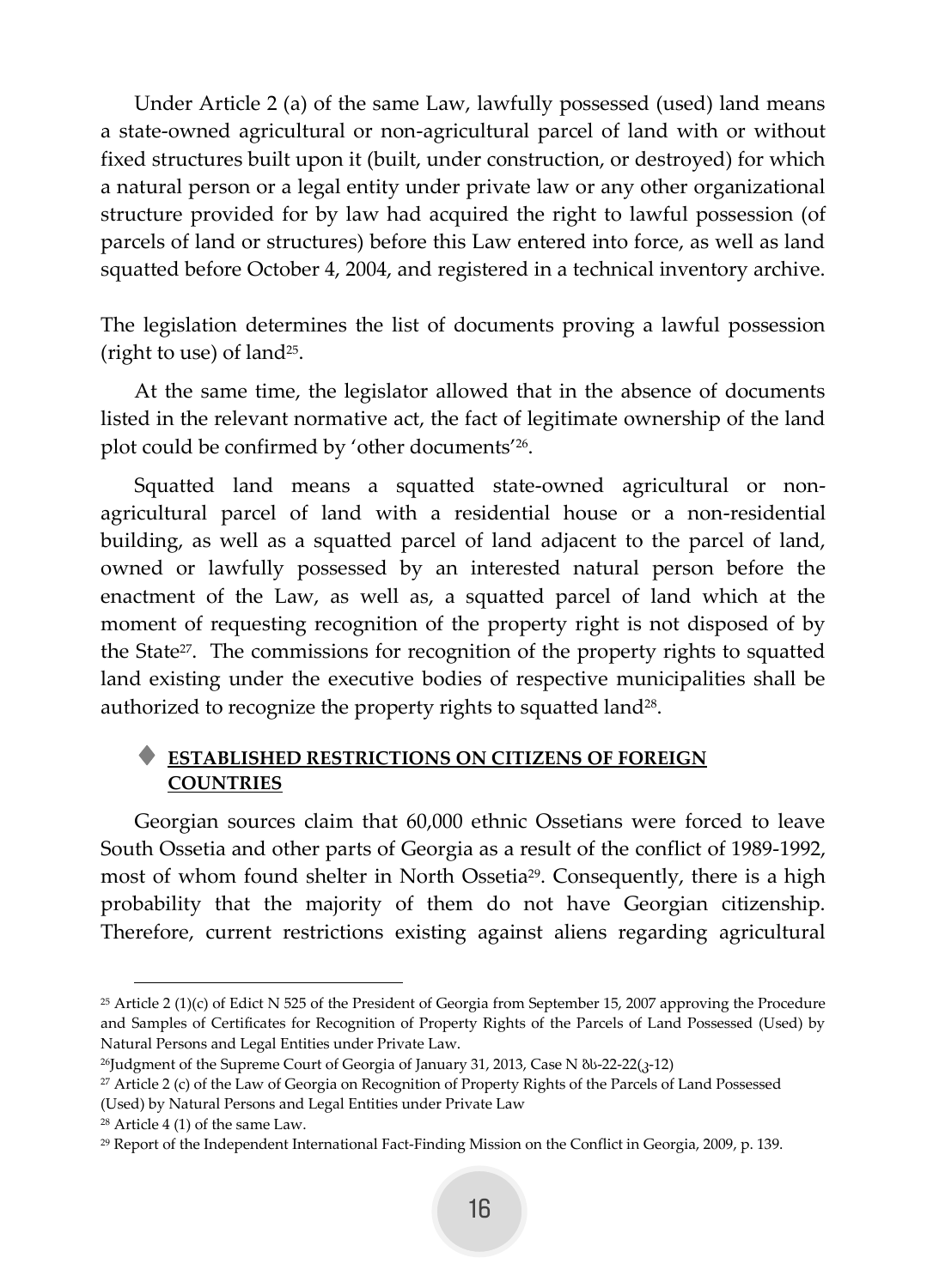lands must have a substantial impact on the protection of their rights. In particular, by the amendments to the Constitution of Georgia introduced in 2018, the rights of ownership of agricultural lands were restricted for aliens. Moreover, to adopt an organic law to envisage the exceptions from the above restrictions, support of at least two-thirds of the full list of the Parliament was made necessary<sup>30</sup>.

### <span id="page-17-0"></span>**CLAIMING PROPERTY BACK FROM ILLEGAL POSSESSION**

The mechanisms for the protection of property rights are provided for by the Civil Code. In particular, an owner may, within the limits of legal or any other contractual restraints, freely possess and use any property (thing), exclude others from using the property, and administer it, unless doing so would violate the rights of neighbors or other third persons or unless such act constitutes an abuse of rights<sup>31</sup>.

Further, the Civil Code provides for other remedies for the protection of property rights, such as filing a demand to recover the property from illegal possession or to make the disturber end the disturbance (prohibitory injunction)<sup>32</sup>. These demands shall be used in such cases when the claimant remains an owner in legal terms meaning he/she has a title on the thing, but the actual deprivation of the thing is exercised through de facto seizure or interference in the free possession and the right of use $^{33}$ .

The owner shall put forward the demand to recover the real thing from illegal possession when the real thing is under the illegal possession and when the rights to possess and use the thing are violated. At such moments, the owner vindicates his/her property against the illegal possession by recovering the property. As for the limitation period of such demands, the Supreme Court of Georgia has interpreted in the number of judgments that the period of limitations does not apply to the vindicatory actions under Article 168 of the Civil Procedure Code<sup>34</sup> .

<sup>30</sup> Article 19 (4) of the Constitution of Georgia.

<sup>31</sup>Article 170 (1) of the Civil Code.

<sup>&</sup>lt;sup>32</sup> Under Article 172 of the Civil Code, an owner may recover a thing from its possessor, except if the possessor had the right to possess it.

<sup>33</sup> Judgment of April 28, 2015 (Case N ას-130-124-2013)

<sup>34</sup>Judgment of the Supreme Court of Georgia, case NºSb-229-229-2018;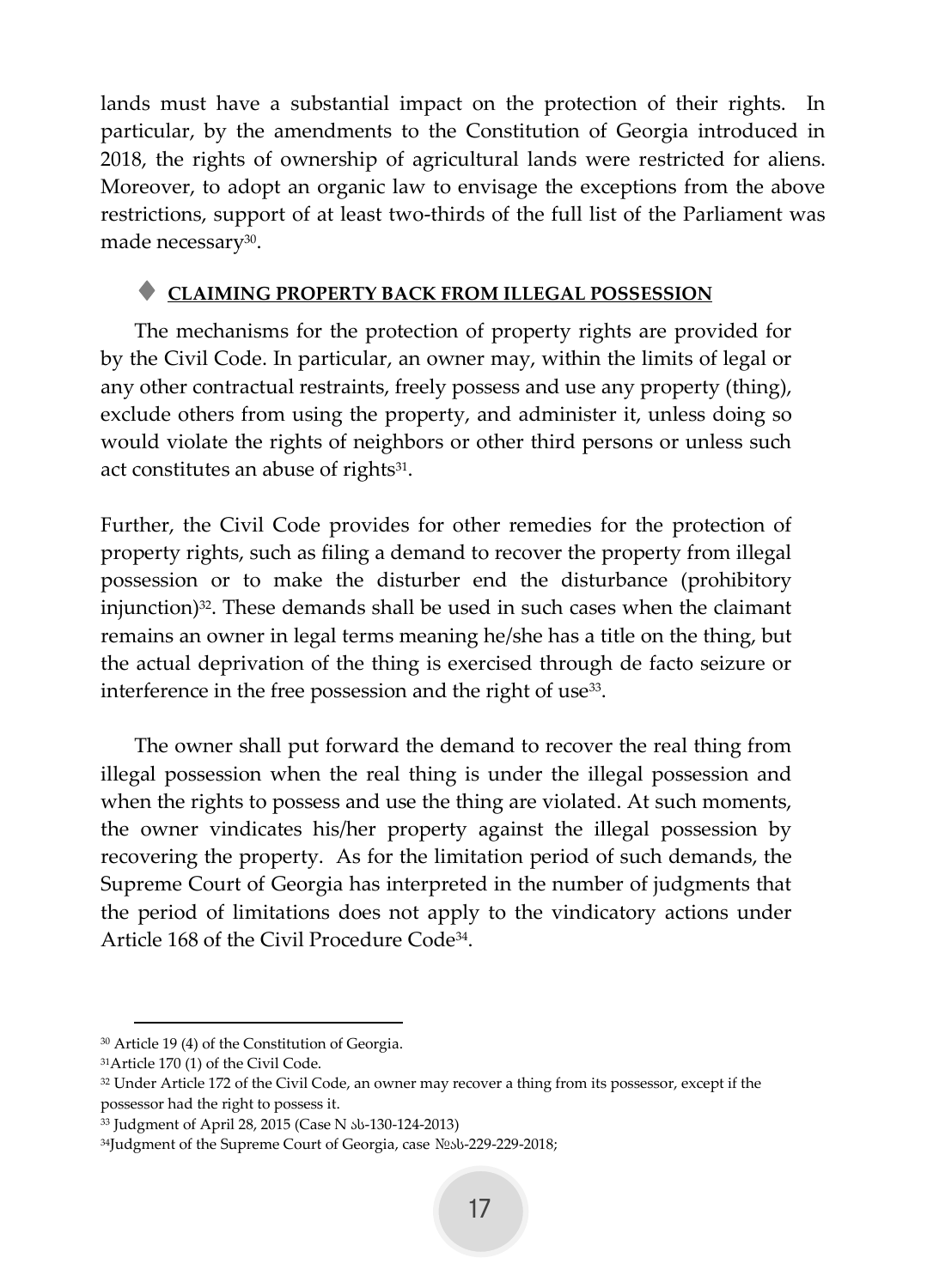### <span id="page-18-0"></span>**THE PRIMACY OF INTERESTS OF A BONA FIDE PURCHASER**

The Civil Code of Georgia provides guarantees for the protection of a bona fide purchaser. Considering the acquirer's interests, the transferor shall be deemed as the owner if he/she is registered with the Public Registry as such, except when the acquirer knew that the transferor was not the owner<sup>35</sup>.

By attaching primacy to good faith, the legislator protects the civil-law transactions as a value and through this protects the respective interests of the participants of the transactions. The acquirer may not be demanded to know such facts that exceed (go beyond) the scope of his/her possibility. In evaluating the good faith, the most important is to assess the possibility by the purchaser to be aware of the facts and not the inquiries made by the purchaser towards the facts, so the subject of the evaluation shall be the awareness of the facts and not the targeted inquiries into the facts.

According to the current legislation, it would be impossible for the real owner to recover his/her apartment no matter how hard he/she tries. The property will remain with a bona fide purchaser. The dispute must be resolved in favor of the bona fide purchaser. The availability of the public registry exempts a bona fide purchaser from excessive responsibilities and risks<sup>36</sup>.

### <span id="page-18-1"></span> **PROBLEMS RELATED TO THE REGISTRATION OF PROPERTY RIGHTS ON REAL ESTATES ABANDONED AS A RESULT OF THE CONFLICT**

Concerning the cases involving the need to recover the property, the proceedings identified as the main problem that the **documents proving the ownership rights on the property** were not available at the relevant state agencies. Mainly the documents to be stored at technical inventory and recordkeeping authorities as well as archives are meant here.

According to the current legislation, to register title on real estate, the person concerned shall submit to the National Agency of Public Registry the documents proving his/her property rights. Such documents are as follows: Information about rural households, lists of distribution of land parcels (implemented since 1993), acts of acceptance and delivery of land parcels, etc.

<sup>35</sup> The Civil Code, Article 185.

<sup>&</sup>lt;sup>36</sup> The recommendations in the field of civil and administrative law as developed as a result of regular meetings of judges in the Supreme Court of Georgia and the uniform practice of the Supreme Court of Georgia on the matters of civil law. [https://www.supremecourt.ge/files/upload-file/pdf/rekomenda](https://www.supremecourt.ge/files/upload-file/pdf/rekomenda-samoqadmin.pdf)[samoqadmin.pdf](https://www.supremecourt.ge/files/upload-file/pdf/rekomenda-samoqadmin.pdf)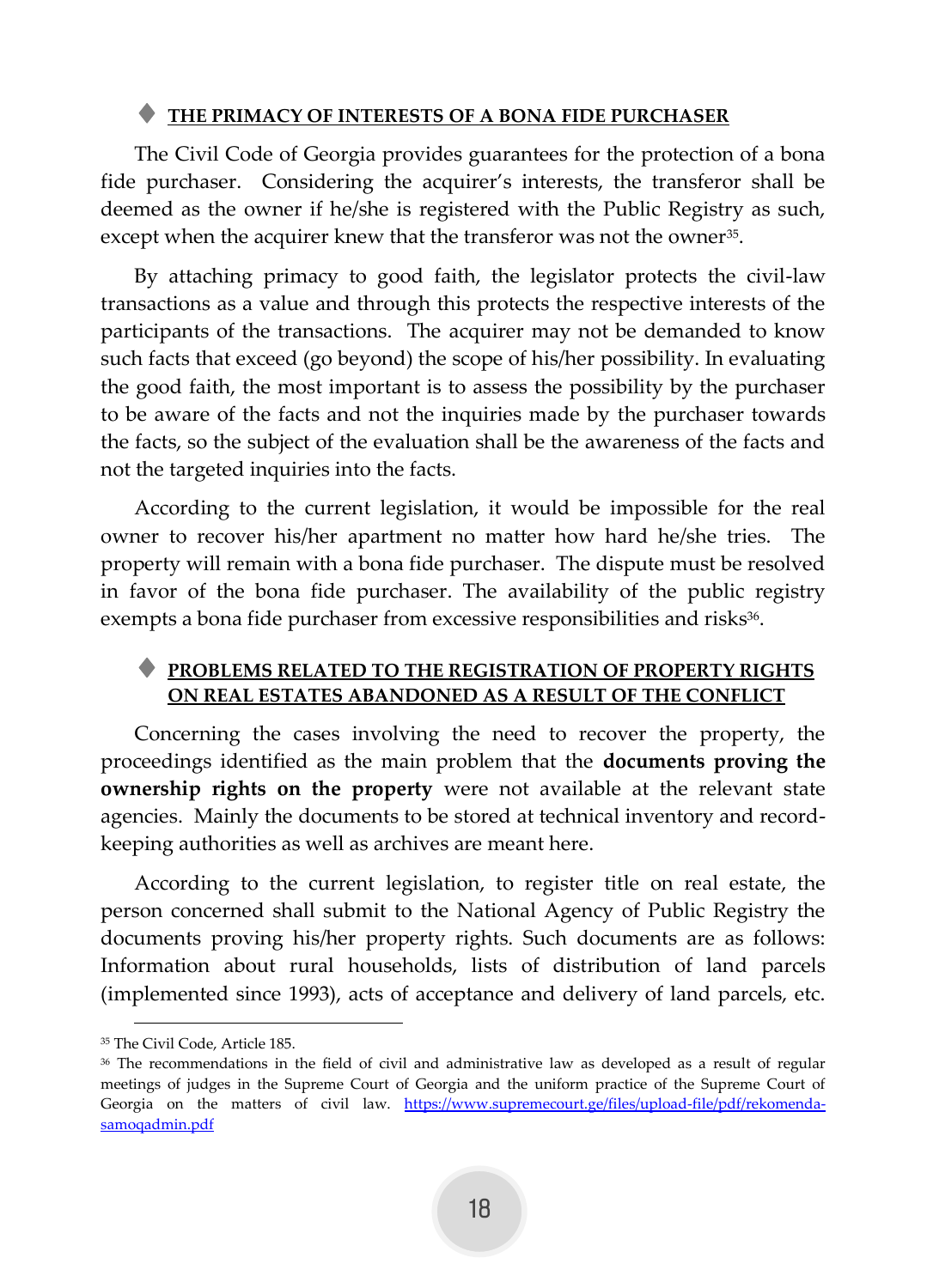There were different sorts of documents needed for registration of property rights on the real estate in the cities and settlements because the delivery of apartments was carried out through contracts and apartment certificates indicating the owners and family members and also the details of the real estate. HRC requested documents both by the details of owners as well as by the addresses of entire residential buildings. As it turned out, in the archive of Khashuri for instance are stored documents only for the years of 1980-2003. Whereas, the real estate documents issued to ethnic Ossetian citizens in the 70s of the last century are not stored in these agencies: they are either destroyed or lost.

Despite requesting the documents of various content and through various means, neither within the records on households nor at technical inventory and record-keeping authorities the **documents proving the ownership of the persons who left Georgia as a result of the conflict could be found.** Since these individuals left the country in the force major situation, they could not take this documentation with them. Those who managed to take some documents with them cannot prove the authenticity of the documents, as a copy of the document must be kept at the relevant state agencies.

**It is rather difficult to identify the current addresses and actual owners of the abandoned properties** so that it would be possible to retrieve the document according to the details of the property. The names and numbering of the streets have been altered. The owners do not have information about the actual possessors or newly registered data of their property. Yet, the identification of the owner has tremendous significance in case a court dispute is initiated so the respondent to be named against whom the lawful possessor (future owner) may have some claims.

**The procedure for retrieving information from the National Archives is problematic.** It is necessary, for the applicant to specify the specific details of the document proving the ownership: Date of issuance, issuing body, persons specified in the document. Based on the fact that ethnic Ossetians could not take the documents with them, they do not have the details the administrative body is asking for. Therefore, even if they exist, it is difficult to find the needed documents.

Under the conditions where the owner does not have the documents proving the ownership of the property rights, **the only alternative way remains to apply to the Recognition Commission** and register the title on a particular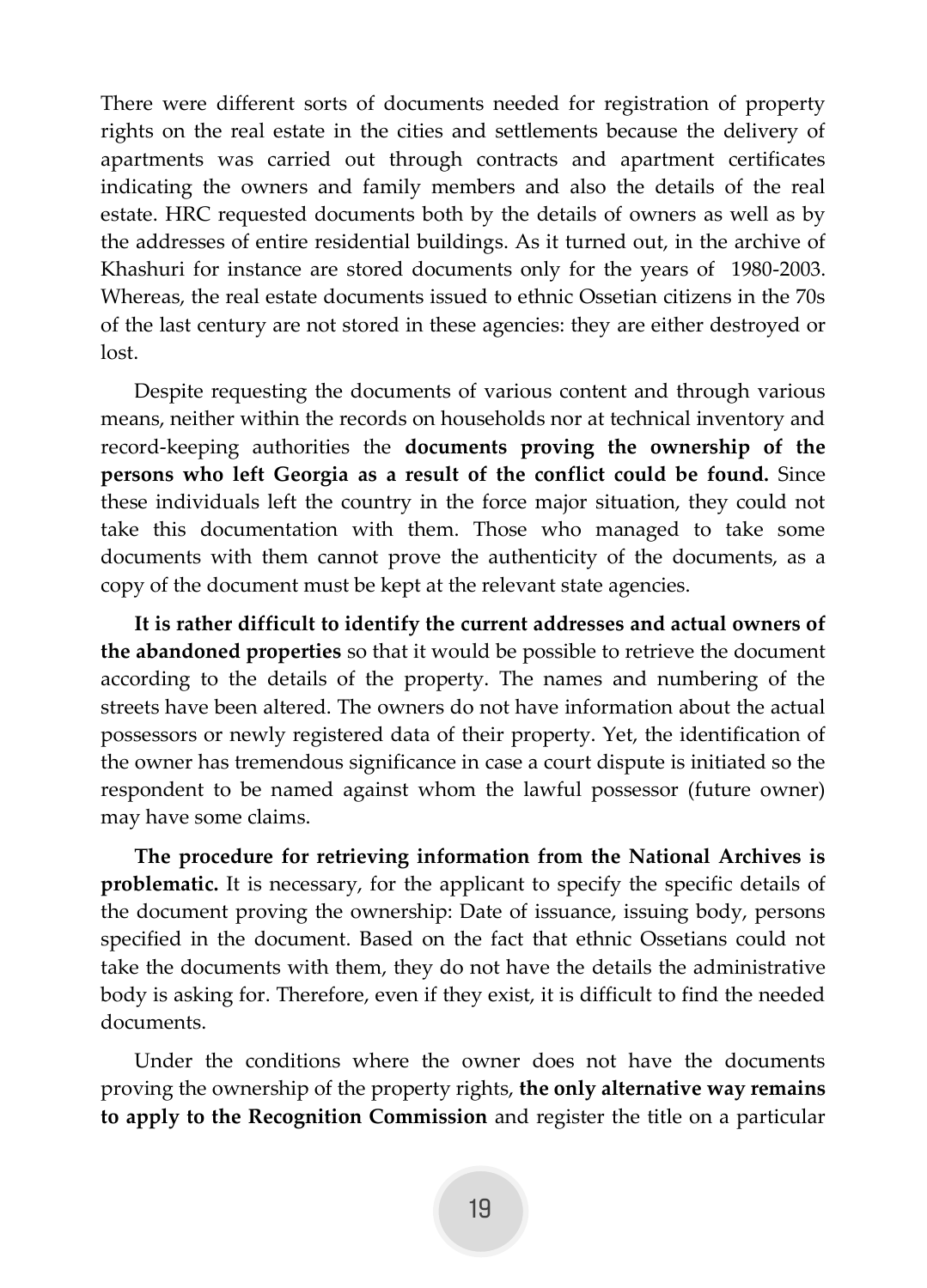immovable property based on the decision of the Commission. For this purpose, the law requires at least two witnesses (neighbors) who would confirm the property right of the applicant over the real estate. The Commission summons the witnesses and applicants to the session and questions them additionally. Ethnic Ossetians residing in the Russian Federation find it difficult to fulfill the procedural requirements as they have to enter Georgia. Yet, the other witnesses who could confirm the fact of living of the owners in particular immovable property are also refugees. Some other factors add to this hardly agreeable situation, namely the fact that Georgians have occupied real estates abandoned by Ossetians and some of the Georgians have registered the title on the property exactly through the Recognition Commission. In such cases, the Commission cannot determine the real owner of some of the real estates.

Even in the cases where the documents proving the property rights are obtained, the next **problem is the issue of determining the inheritance.** As a rule, the documents proving the property rights were issued to the parents (being eligible due to their age) of the persons interested at the moment in the registration of the title. Thus, the lawful possessors (owners) of the real estate left in Georgia in most of the cases were the parents of ethnic Ossetians now living in the Russian Federation and most of the parents are already dead. Consequently, it is necessary to determine the heirs, which is mainly to be done by the Court in the Russian Federation. In the case of several successors, they need to agree among themselves as to who would initiate legal proceedings in Georgia, as it would be rather difficult for them to be involved altogether in the proceedings. After determining the heirs, it is necessary to forward a certified version of the relevant documents to Georgia and translate them. These procedures involve a considerable amount of time and expenses, which in most cases does not worth the efforts as the prospects of recovering the property and the benefits in case of recovery are proportionally low as compared to the costs to be paid.

In most cases, the real estate left by refugees and internally displaced Ossetians has been registered by other persons and then resold several times. Here a **legal issue linked with the institution of bona fide purchaser arises.** According to the Civil Code of Georgia, the records of the Public Registry are considered to be authentic. If a person acquires a real thing from the owner specified in the public register, he/she shall be protected by the law and shall be deemed to be a bona fide purchaser even in the case when it turns out that the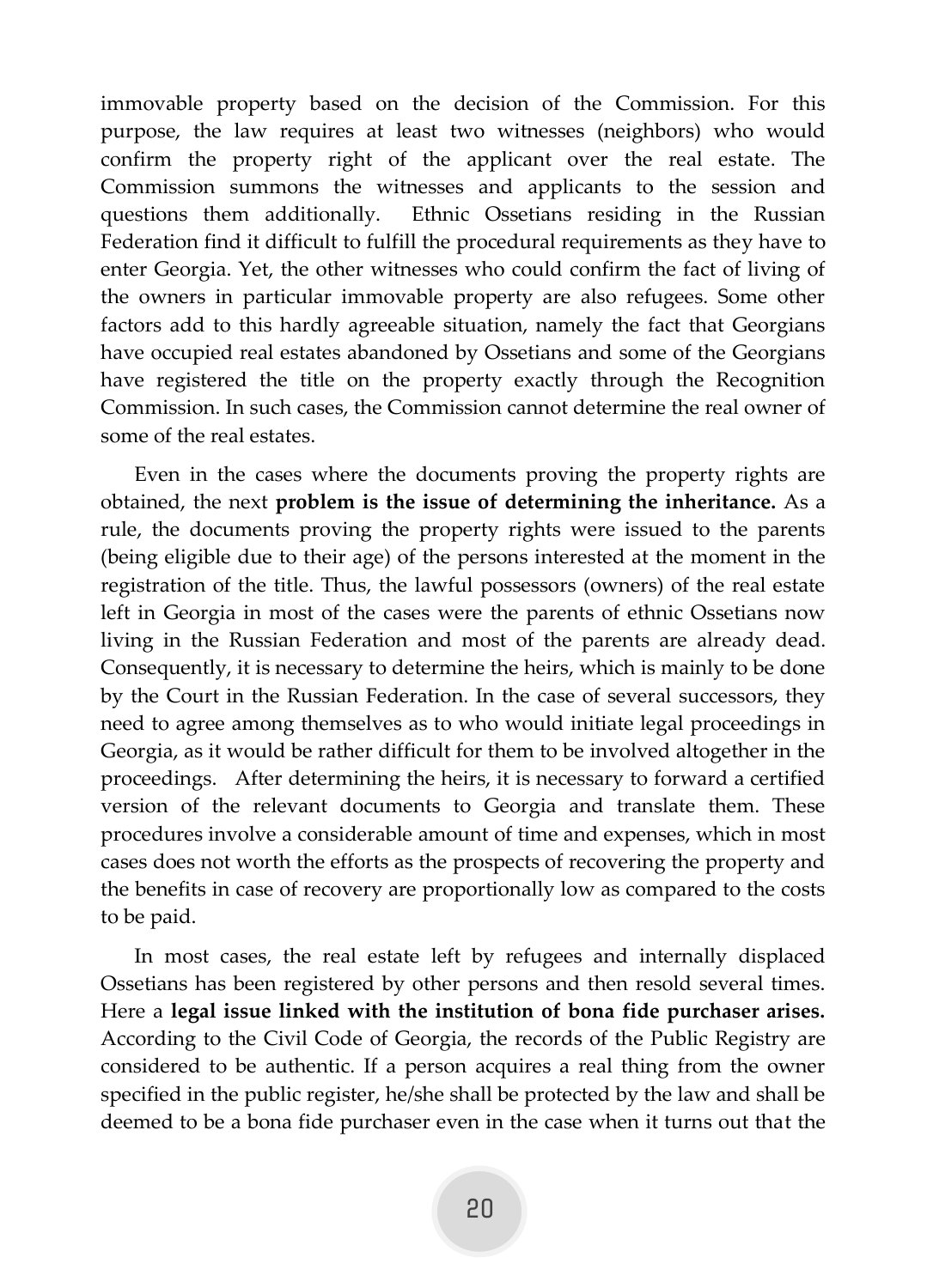seller was not a real owner. Under the Civil Code, the true owner may not sue the bona fide purchaser and may not claim the recovery of the real property. The only chance left to such owners is to claim damages from the transferor of the real estate or the National Agency of the Public Registry. In its turn, **the claim for damages is linked to long legal proceedings,** as primarily it is necessary to appeal against the legal acts and legal grounds for the registration (such as contracts, instruments, etc). As evidenced by the duration of legal proceedings in Georgia, the process may take 3-5 or more years. Only after this procedure establishes that there is a bona fide purchaser and the real owner will not be able to recover the real estate from the bona fide purchaser, the second long process of claiming damages shall commence, which can also last for 3-5 and more years. In sum, the procrastinated process of 6 to 10 years deprives the owner of the abandoned real property of motivations to proceed, while in the case of multiple heirs the motivation would be even miserable.

Where the above problems do not prevent the owner of the abandoned real estate to prove his/her ownership over the property to the court, **it still becomes necessary to have other contentious proceedings for the people living in the property to be evicted.** This process is also time-consuming. Even after the court judgment rules the eviction, the owner is still not able to evict those residing (having encroached) in the property as the eviction proceedings are suspended during the Covid pandemic. However, if not the reason for the pandemic, the eviction proceedings may be further delayed for another year due to the circumstances of the case (there is a sick person, minor, person with disabilities in the household, etc).

Another significant obstacle existing on the legislative (constitutional) level should be mentioned: **Foreign citizens may not own agricultural real property.** Ossetian refugees as a rule have only citizenship of the Russian Federation. Therefore, even if there is perfect documentation, they would not be able to register the title on parcels of agricultural land. Most of the Ossetians lived in rural areas before leaving Georgia and they face the problems of property rights registration.

In the conditions where Georgian citizens living in Georgia have difficulties with registering property rights on their real property, it is even more difficult and in most cases impossible to register property rights on real estates abandoned by displaced ethnic Ossetian during the conflict. Taking into consideration the complexity and duration of the legal proceedings related to the recovery of the destroyed documents and destroyed and/or several times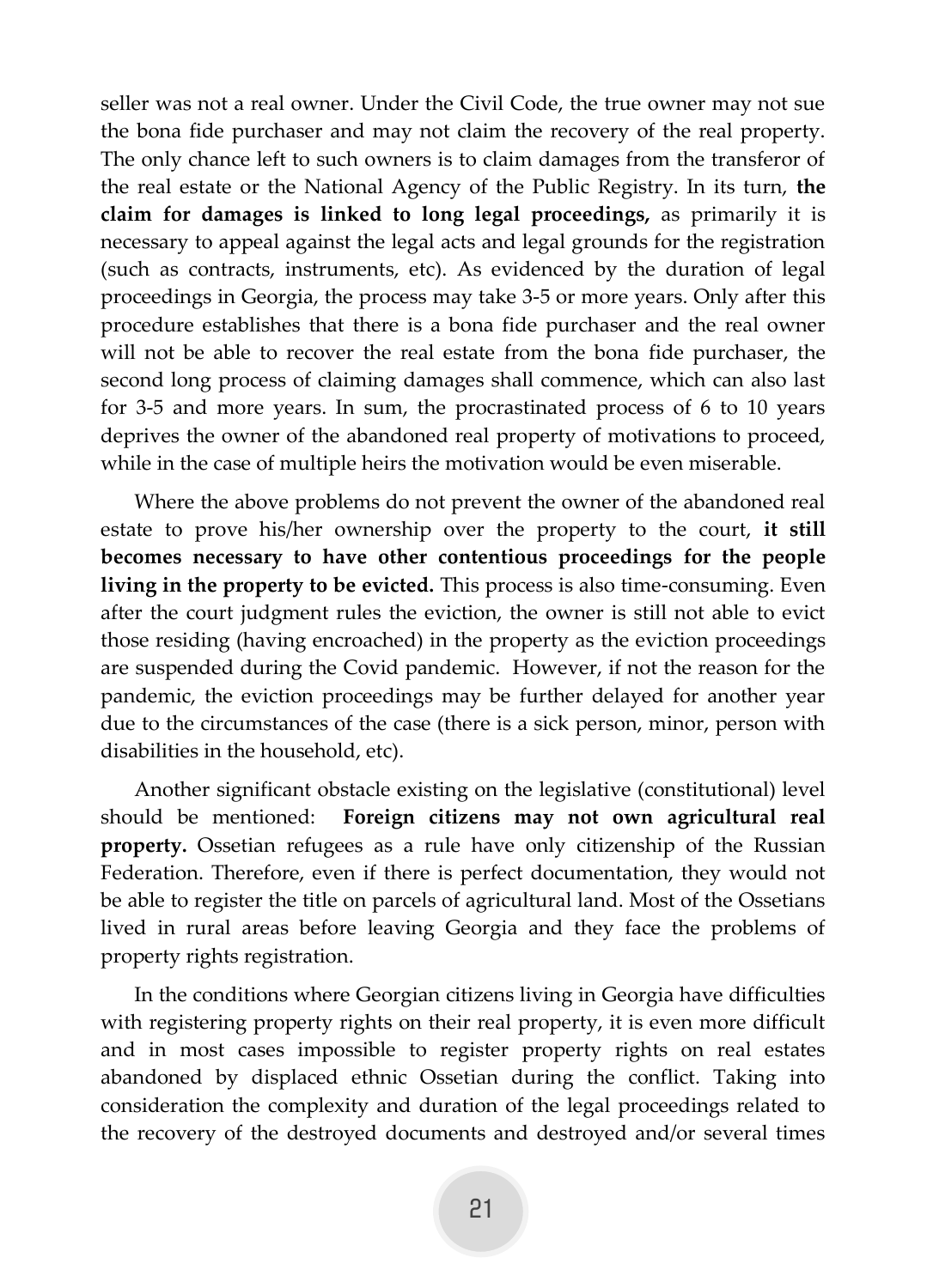resold properties, it is advisable **to set up a restitution commission promptly and the active involvement of local self-government representatives to be taken into consideration when hearing such applications.** Further, specific criteria, procedures, and documents to be submitted must be determined based on which the restitution of the affected Ossetians should be carried out through recovery of the property where possible and where this is not possible through appropriate pecuniary compensations. Moreover, where the restrictions for foreign citizens to register property rights on agricultural land parcels are not lifted, ethnic Ossetians should be granted Georgian citizenship by the simplified procedure to have the possibility to recover the property lost as a result of the conflict.

### <span id="page-22-0"></span>**THE LAW ON PROPERTY RESTITUTION AND COMPENSATIONS**

The State of Georgia has recognized the violated rights of ethnic Ossetian citizens living in Georgia during the conflict in the former South Ossetian Autonomous District in 1990-92 and in December 2006, the Parliament adopted the Law on Property Restitution and Compensations to the Persons Affected from the Conflict in former South Ossetian Autonomous District (hereinafter referred to as 'the Law of Property Restitution and Compensations').

The introduction of the Law mentions that the State of Georgia acknowledges the severe consequences of the conflict in the former South Ossetian Autonomous District of 1989-1992 which caused a gross violation of the rights and freedoms of a significant part of the Georgian population and forced them to be displaced of their dwellings; Further, the State takes responsibility to restore rights of individuals affected from the conflict during 1989-1992 and later periods and align the rights to the standards recognized by international law.

Georgia undertook the obligation to adopt the Law on Property Restitution and Compensations when Georgia was becoming a member of the Council of Europe in 1999. Later, on January 5, 2006, the Report of the Committee on the Honouring of Obligations and Commitments by the Member States of the Council of Europe (Monitoring Committee) mentioned that Georgia had to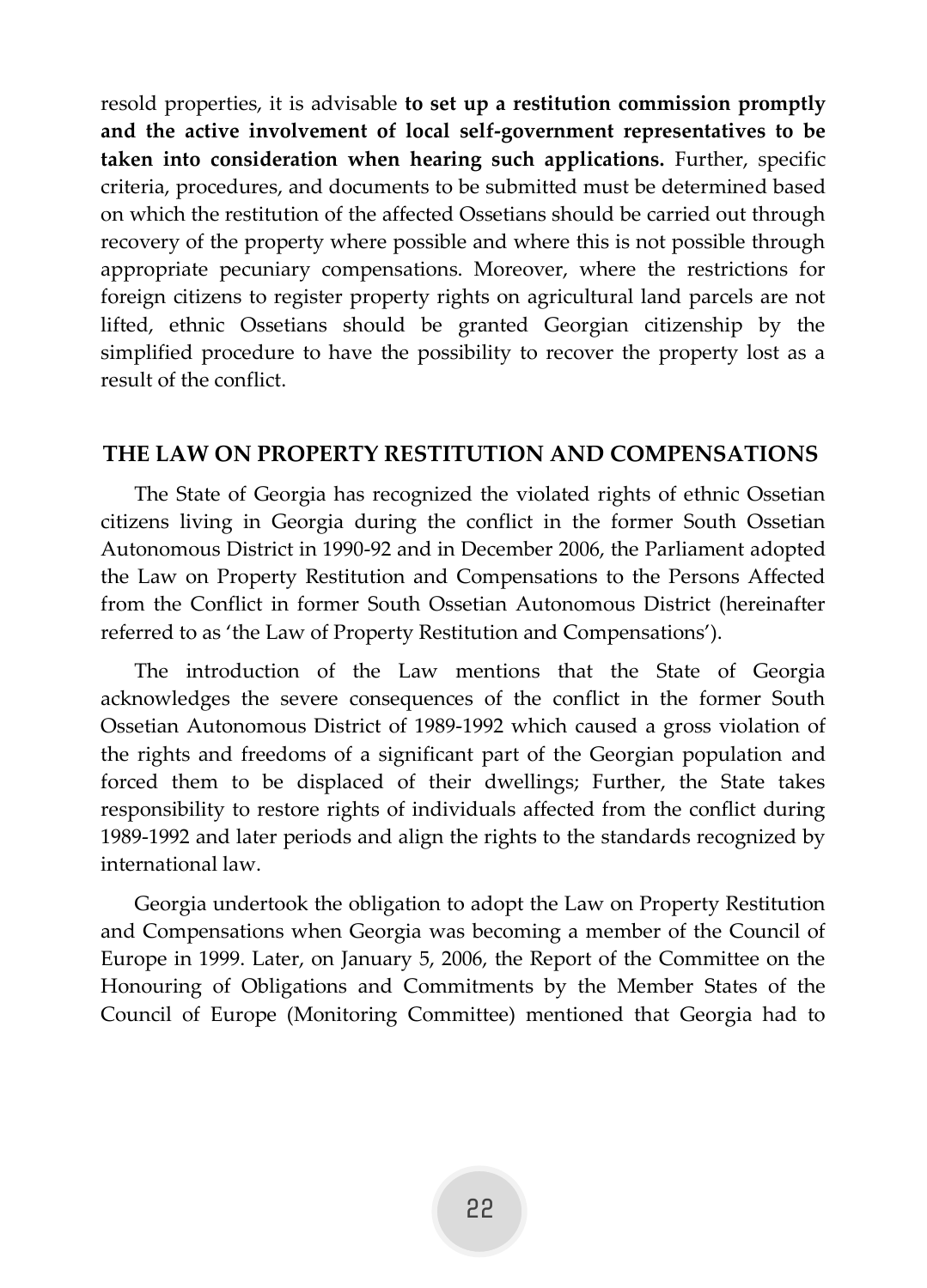align the legislation that would regulate the issue of restoration of property and residence rights of those affected during the conflicts<sup>37</sup>.

### <span id="page-23-0"></span>**WHAT IS THE LAW ABOUT?**

At the beginning of 1990, the ethnic Ossetian population living in different regions of Georgia had suffered harassment because of ethnopolitical conflict in the former Autonomous District of South Ossetia. They were attacked mainly by informal armed formations, including by, as eyewitnesses say, many residents of neighboring villages and districts. By threats and physical force, the ethnic Ossetians had to abandon their houses. There were facts of physical assaults. Several incidents had lethal outcomes. Moreover, citizens of Ossetian nationalities were dismissed from jobs on a large scale in the cities. Despite the lack of immediate evidence, it is hard to believe that such oppressions took place without support from the authorities. As a result, thousands of Ossetians left their permanent residence and moved to Russia (mainly North Ossetia), where collective centers of refugees from Georgia emerged.

According to preliminary data of the Ministry of Justice from 2006, there were approximately 60,000 Ossetian refugees in North Ossetia from Tskhinvali Region and other territories of Georgia. On the other hand, 12,000 Georgians left their homes in the conflict zone (Tskhinvali). According to data from North Ossetia from 2004, the number of registered Ossetians emigrated from Georgia was 19,025 persons. A survey conducted by a UNHCR partner organization in North Ossetia has shown that the vast majority of the population is not going to return to Georgia, which in their opinion is due to the impossibility of recovering their houses and property<sup>38</sup>.

The Law on Property Restitution and Compensations provide for the issues procedures related to the restitution of property meaning the restoration of legal and property status of the persons affected by the conflict.

The Law is an attempt to create a mechanism for restoration of property rights of the victims, on the one hand, and on the other hand, the adoption of the Law was seen as a kind of peace initiative.

Defender, 2015

<sup>37</sup> [Implementation of Resolution 1415 \(2005\) on the honouring of obligations and commitments by Georgia.](chrome-extension:%20//%20Efaidnbnnnibpcajpcglclefindmkaj%20/%20viewer.html?pdfurl=https://rm.coe.int/168008eb89&clen=399993) [Report of the Committee on the Honouring of Obligations and Commitments by Member States of the](chrome-extension:%20//%20Efaidnbnnnibpcajpcglclefindmkaj%20/%20viewer.html?pdfurl=https://rm.coe.int/168008eb89&clen=399993)  [Council of Europe \(Monitoring Committee\).](chrome-extension:%20//%20Efaidnbnnnibpcajpcglclefindmkaj%20/%20viewer.html?pdfurl=https://rm.coe.int/168008eb89&clen=399993) [Document N10779. January 5, 2006. \(](chrome-extension:%20//%20Efaidnbnnnibpcajpcglclefindmkaj%20/%20viewer.html?pdfurl=https://rm.coe.int/168008eb89&clen=399993)Co-rapporteurs: Mr

Mátyás Eörsi, Hungary, and Mr Evgeni Kirilov, Bulgaria <sup>38</sup> Migration and Citizenship Issues Facing Georgia's Ossetian Community: Special Report by the Public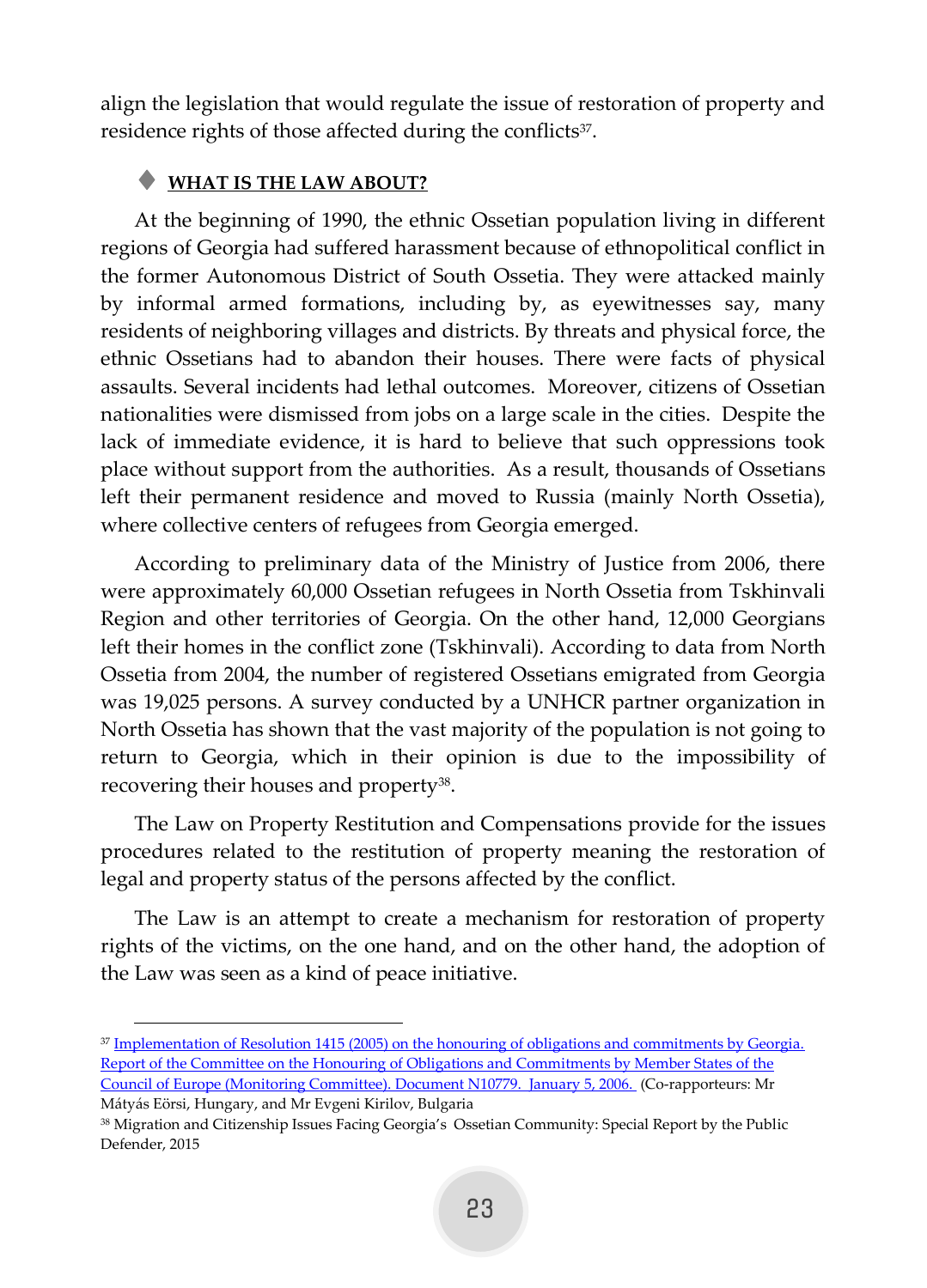### <span id="page-24-0"></span> **THE PROCEDURE FOR STAFFING THE COMMISSION FOR RESTITUTION AND COMPENSATIONS**

The declared aim of the Law is the property restitution of persons affected throughout the territory of Georgia as a result of the conflict in the former South Ossetian Autonomous District, ensuring them with adequate (replaceable) real property or compensations for the property damage<sup>39</sup> .

Based on the goal, the Law envisages staffing the relevant Commission under the parity principle. The Commission consists of 9 members selected from the candidates presented by the Georgian and Ossetian sides parties to the conflict and the candidates nominated under the parity principle by the subject(s) of international law. The Georgian authorities shall appoint 3 members of the Commission nominated by the subject(s) of the International Law and these persons shall staff the Commission from the candidates nominated by the Georgian and Ossetian sides parties to the conflict through an open competition<sup>40</sup>.

Moreover, the Law allows the total number of Commission members to be reduced to 6, provided the subjects of international law nominate only 2 candidates to the Commission<sup>41</sup>.

The structure of the Commission tries to ensure tripartite representation. Under Article 10 (1) of the Law, the Commission shall elect the Chairperson from the members nominated by the subjects of international law, and the Chairperson shall have two deputies. At the same time, the Chairperson and the deputies of the Commission shall be the candidates nominated by the different parties<sup>42</sup>.

Despite the declaration of the parity principle for staffing the Commission, the provisions regulating the competence of the sessions of the Commission fail to provide for the requirement to have the members appointed by all three actors attend the sessions and instead provides for that at least 6 members shall attend the session in order the Commission to be competent to make decisions<sup>43</sup>, and therefore, the session of the Commission may be held with the

<sup>39</sup> Article 1 of th[e Law on Property Restitution and Compensations for those Affected by the Conflict in the](https://matsne.gov.ge/ka/document/view/23050?publication=4#!)  [Former South Ossetian Autonomous District.](https://matsne.gov.ge/ka/document/view/23050?publication=4#!)

<sup>40</sup> Article 9 of the same Law.

<sup>41</sup> Article 9 (4) of the same Law.

<sup>42</sup> Article 10 (3) of the same Law.

<sup>43</sup> In some cases 5 members. Article 16 (1) of the same Law.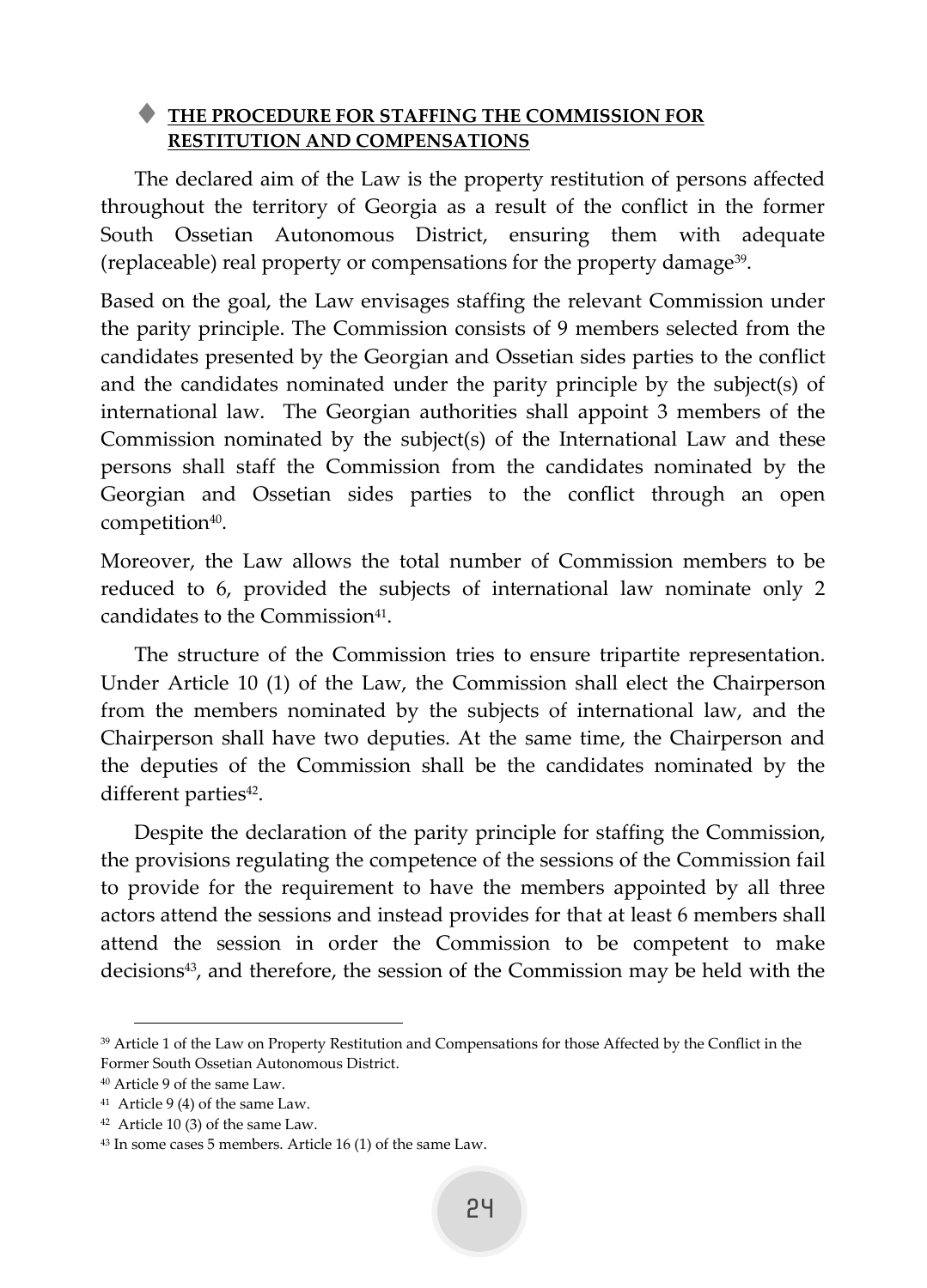participation of the members appointed by only two subjects. Furthermore, the majority of the votes attending the session shall be sufficient for the Commission to make decisions<sup>44</sup>.

### <span id="page-25-0"></span> **HEARING AND ENFORCING THE MATTERS OF PROPERTY RESTITUTION AND COMPENSATIONS**

The Commission on Restitution and Compensations in essence operates as a quasi-judicial authority. Therefore, according to the Law, an application submitted by displaced persons or those affected in property terms by the conflict shall serve as a basis for initiating the proceedings. Thus, the Commission has no authority to proactively examine some of the matters. The Commission shall examine specific cases in the manner established by the Law following the applications submitted by the authorized persons<sup>45</sup>.

The Commission shall hear the cases under the procedure of formal administrative proceedings as provided for by the General Administrative Code of Georgia<sup>46</sup>. Further, the Law envisages a 6-month term for the entire proceedings while for the complicated procedures the term shall be a maximum of 9 months<sup>47</sup>.

The Decision adopted by the Commission in favor of the applicant shall stipulate the grounds, conditions, and procedures for recovering the initial dwelling, ensuring the provision of an adequate (replaceable) dwelling, and paying compensations for the property damage48. It is essential that the Decision of the Commission shall enter into force immediately upon the public announcement<sup>49</sup> and the Commission itself shall issue a writ of execution, while only procedural violations of the Commission can be appealed to the Supreme Court<sup>50</sup>.

Thus, the Commission as a quasi-judicial authority to some extent is integrated into the court system. At the same time, the Commission should have developed into a faster and more efficient body.

<sup>44</sup> Article 16 (3) of the same Law.

<sup>45</sup> Article 24 of the same Law.

<sup>46</sup>Article 27 of the same Law.

 $47$ Article 27 (3)(4) of the same Law.

<sup>48</sup> Article 27 (7) of the same Law.

<sup>49</sup> In case of a standard dispute, parties usually have to go through three court instances in which due to the overburdening of the justice system the cases are not heard within the timeframe specified by the legislation. 50Article 28 (1)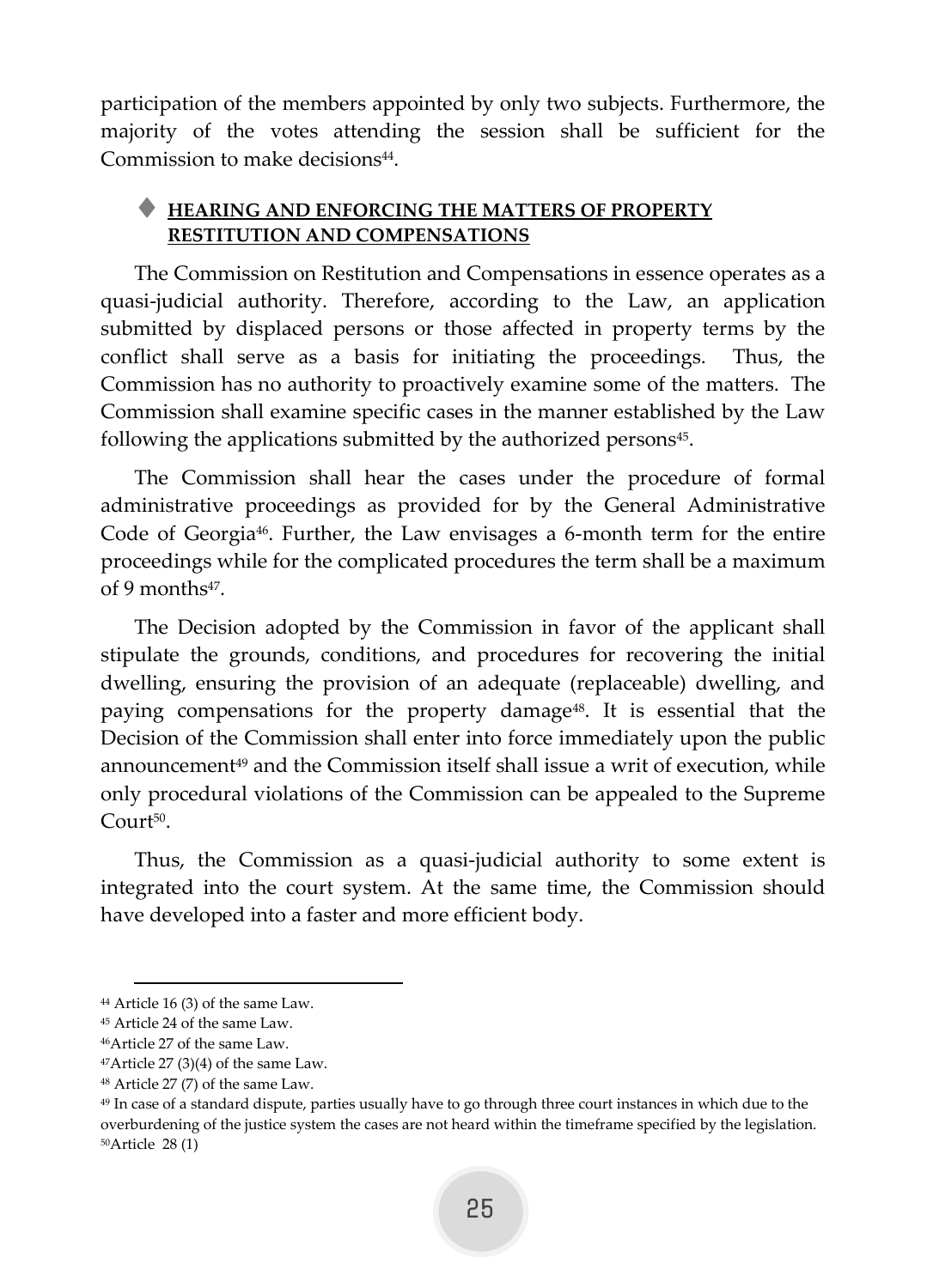In accordance with the Law, after the application of the lawful owner is granted, and where the real property physically is available, the applicant shall manage to recover the property regardless of the good faith of the current possessor (owner). If the property is owned by the State (municipality) or an owner in bad faith, the property shall be immediately recovered, and where there is a bona fide owner, the property shall be returned to the lawful owner provided the current owner is given an adequate real thing or paid adequate pecuniary compensation<sup>51</sup>.

The Law is focused on the restitution of property or alternative housing while envisaging the pecuniary compensation after the former two is not feasible. Furthermore, where necessary, the costs for rehabilitation must be provided depending on the condition of the property<sup>52</sup>. The Decision shall be enforced and the costs of administration of the Commission shall be reimbursed from the funds accumulated to the Commission<sup>53</sup> .

### <span id="page-26-0"></span>**PROBLEMS RELATED TO THE ENFORCEMENT OF THE LAW**

The term 'Georgian and Ossetian sides' created some misunderstanding in the rules of staffing of the Commission. Did this mean that the Ossetian side could be represented by civil society? According to the authors of the draft Law, the Law meant the participation of the non-governmental sector and Tskhinvali de facto authorities in the work of the Commission.

There were two factors after the adoption of the Law holding the enactment of the Law as impossible:

- 1) Since the Restitution Commission had to be staffed by representatives of the Ossetian side, the involvement of the Tskhinvali de-facto authorities in the process was practically nonfeasible.
- 2) The restitution process was linked with considerable amounts of funds. However, neither at the time of the adoption of the Law nor afterward no financial inspection has taken place nor were there attempts of fundraising. After 2006, there was no penny envisaged in the Budget of the country for the above purposes.

 $51$ Article 29 (1)(2) of the same Law.

<sup>52</sup>Article 29 of the same Law.

<sup>53</sup> Article 33.3 of the Law states that the sources of filling the Commission's funds are as follows: the State Budget, grants, donations of the governments of other states, international and non-governmental organizations and / or private individuals, as well as disputed property surrendered by the State and mala fide owners.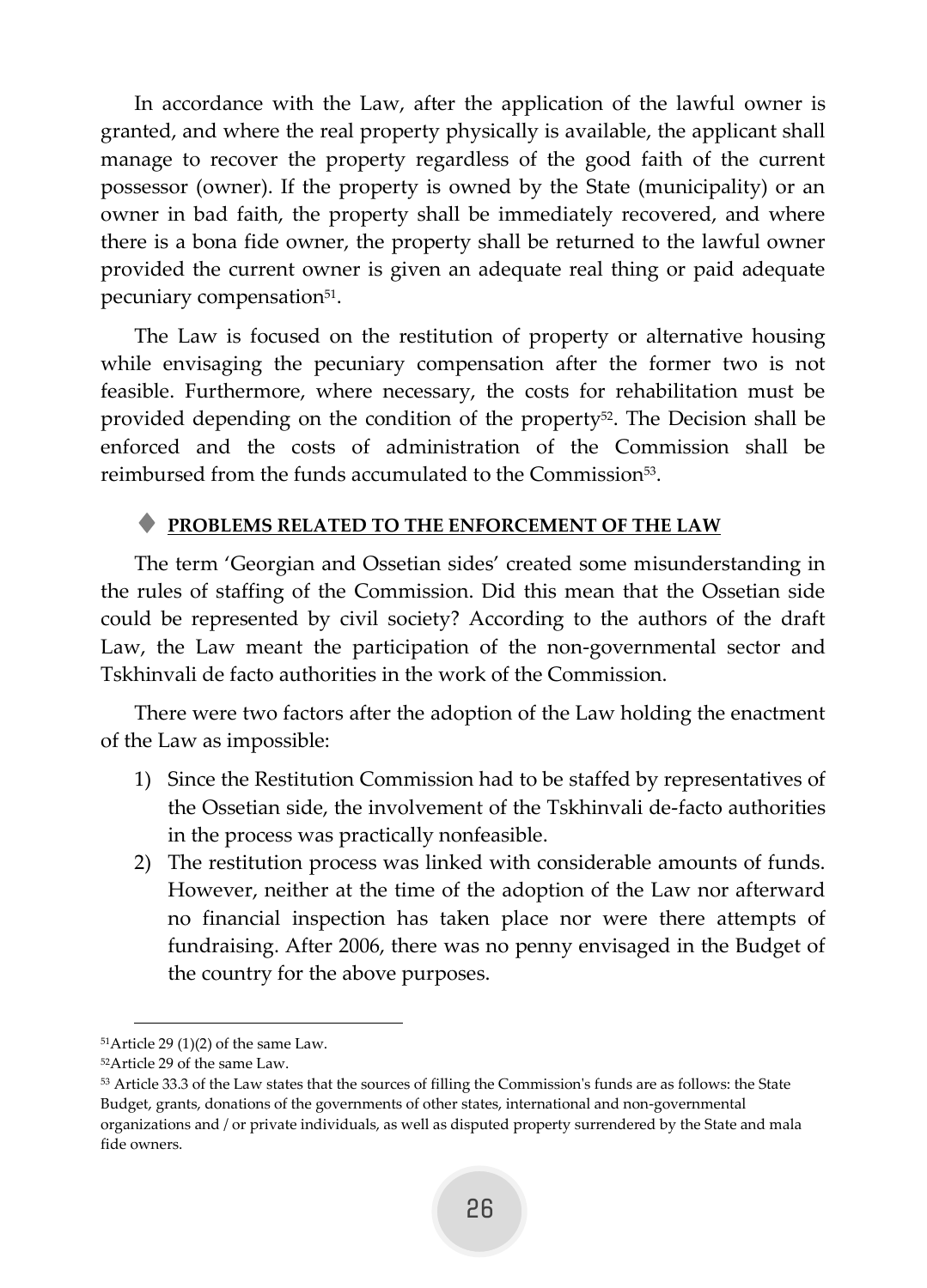Induced from the above statements, we may assume that the Parliament of Georgia has adopted the Law on Property Restitution and Compensations mainly out of the obligations undertaken against the Council of Europe and no government

# <span id="page-27-0"></span>**REVIEW OF INTERNATIONAL PRACTICES RELATED TO RESTITUTION**

To find out the problems and the existing experience of restitution, it is interesting to look into the situation in other post-conflict regions in this regard and understand what steps have been taken to solve these problems.

# **Bosnia and Herzegovina**

At the initial stage of regulating these issues in Bosnia and Herzegovina, *the Agreement for Peace in Bosnia-Herzegovina* i.e. the Dayton Agreement played a crucial role in defining in Annex N 7 the number of issues on the rights of the population, refugees, and IDPs affected by the war. The document sets out certain principles and guarantees:

- Right to return freely in homes/country of origin;
- Right to have restored property of which people were deprived;
- Right to return in safety, without risk of harassment, intimidation, persecution, or discrimination (particularly on account of their ethnic origin, religious belief, or political opinion);
- The obligation of the parties to prevent activities within their territories that would hinder or impede the safe and voluntary return of refugees and displaced persons;
- Take appropriate measures to build confidence;
- Free choice of place of residence;
- Creating favorable, positive conditions for return.

For the implementation of these rights, the Dayton Agreement has established the Commission for Real Property Claims of Displaced Persons and Refugees (CRPC) in Bosnia and Herzegovina. The decisions of the Commission regarding the issues of property restitution for refugees and displaced persons had binding legal force. For the claims related to real property, the Commission used a computerized system, and local competent lawyers taking seat in the Commission in proportion to the national origin. International donor organizations supported the Commission's activities.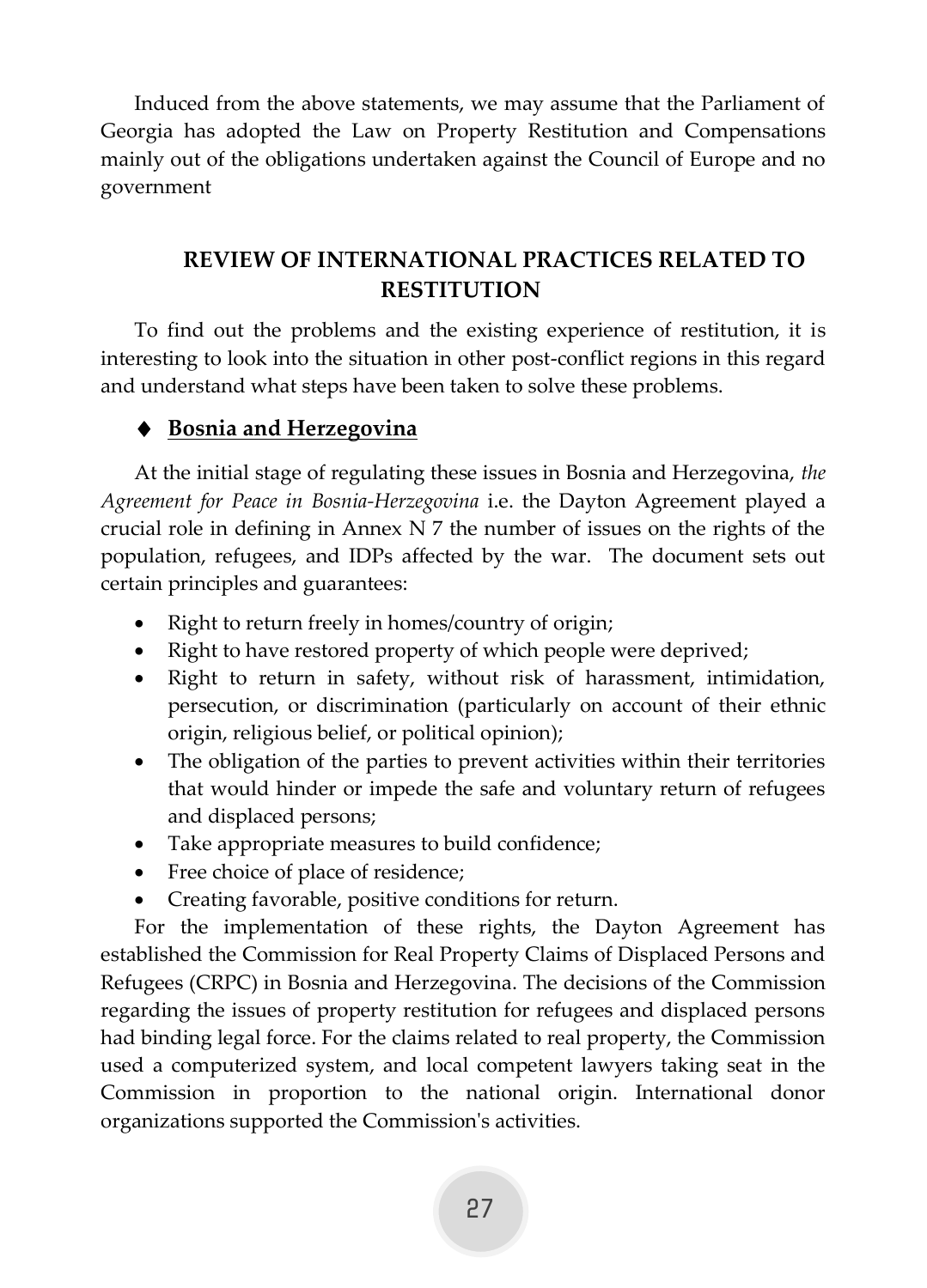The commission worked individually on each claim. Within a month, thousands of decisions were made. After the Dayton Agreement, 250,000 refugees and IDPs returned to Bosnia to their permanent residence.

Even though the implementation of the Agreement was quite difficult and limited, Dayton Accords were important not only for the specific case of Bosnia but also for other post-conflict situations to improve the human rights situation. The UN High Commissioner for Refugees (Gluck) started the implementation of the programs to encourage and support the return process. CRPC developed procedures based on specific criteria. CRPC individually adopted a legal decision within 6 weeks after an application to return to the home of origin was filed by each refugee / displaced person. Under the Dayton Accords, the Commission's resolution was final and binding for the local government.

In sum, after 8 years of work, CRPC received and heard over 240,000 claims concerning 319,000 real properties; adopted more than 311,000 final decisions on property rights; database and integrated computer system on the real property were created; this process contributed to the enforcement of decisions and by the end of 2003, 92% of decisions had been enforced for specific cases.

The activities of CRPC are considered one of the most successful in the restitution of rights. The enormous international aid has played its role. By 2008, about half of the destroyed houses were rebuilt, while the rest were still not rehabilitated, mainly due to lack of funds.

### **Kosovo**

After the end of hostilities, a special UN representative in Kosovo was granted the authority to establish a special institution on property restitution issues. In 1999, a special document was adopted on the creation of the Housing and Property Directorate (HPD) and the Housing and Property Claims Commission (HPCC). Both institutions were ad hoc international institutions under the UN temporary administration in Kosovo.

The practice of property restitution and compensations envisaged the use of the mechanism of general courts, as well as the exceptional and additional mechanisms: HPD had the authority to receive and hear certain types of claims related to the violation of property rights taking place from 1989 to 1999.

By 2006, HPD / HPCC had already heard and resolved the majority of claims on property related to disputed dwelling. HPCC continued to work on a small number of cases.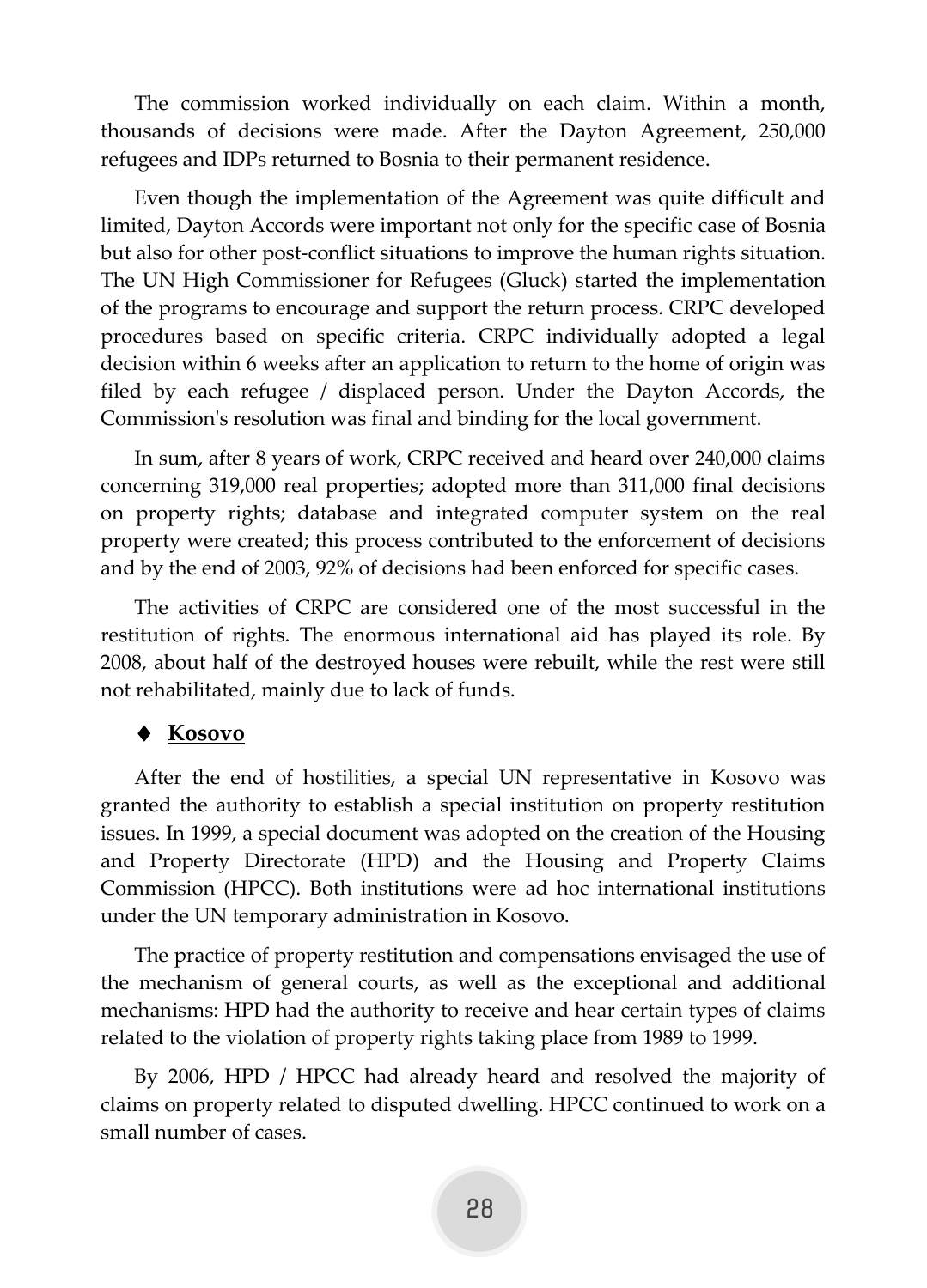HPD could solve the dispute through mediation. If the mediation was unsuccessful, HPD could pass the matter to HPCC authorized to find the final resolution for the matter. Further, HPCC could refer some part of the claim to general courts or administrative bodies.

Another mandate of HPD was to take inventory of abandoned private, state, and public dwellings HPCC was authorized to decide to use or rent the abandoned property for humanitarian purposes and to supervise the process. HPD / HPCC examined claims of natural persons. They were not hearing claims of legal persons.

### **South Africa**

The program of claims concerned the apartheid, racial segregation, and coercive measures lasting for decades in South Africa.

In 1993, the provisional Constitution of South Africa was approved, followed by democratic elections and the adoption of a new Constitution. A special program was soon designed one of the purposes of which was to assess the limited rights of landowners due to racial discrimination. The Parliament created a special Commission on claims related to property rights. The Commission was responsible for mediation and settlement of disputes, hearing the cases, preparing reports on unresolved claims, preparing special reports for the courts to submit additional evidence, restoring land ownership rights, granting alternative and state land ownership rights, and paying compensations. The Restitution Commission for land ownership was set up, and a court of land ownership claims was established.

In several years the Commission was transformed into the State Department of Land issues and became part of the executive power. This body was responsible for the claims related to restitution and land ownership reform. The institution could restore property rights, grant alternative property rights, financial compensations, or combine these various instruments.

The Commission also promoted re-distribution of land, restoration of trust, and reconciliation through the process of restitution and supported other initiatives.

### **Tajikistan**

Problems of restitution in Tajikistan emerged during internal conflicts which began in the yearly 90s have resulted in approximately 60,000 IDPs and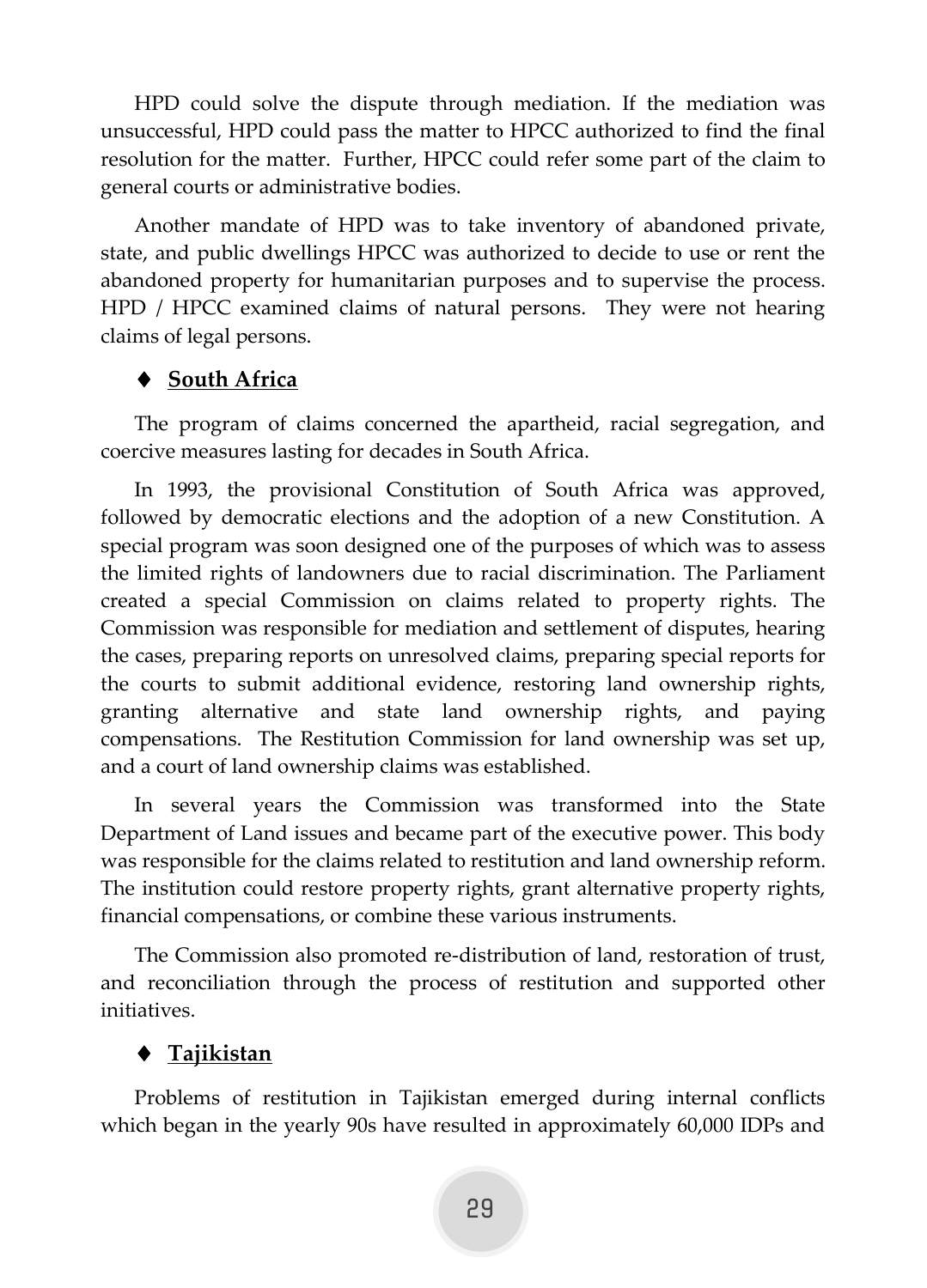refugees moving to Afghanistan, and 500,000 fleeing to the capital Dushanbe or mountainous regions. The large number of homes that have been abandoned by these individuals have often been occupied by the representatives of the opposing group, creating an additional problem for restitution. To ensure the return of property to legitimate owners, the central government has adopted several normative acts. As a result, the main houses were seized of their illegal owners and returned to their legitimate owners. The reason for the relatively easy end of the conflict allegedly was the continuation of the legal system that has survived from the times of Communist rule in this country, where the operation of the legal system was maintained even during the conflicts.

The Government of Tajikistan initiated the law on the return of illegally occupied houses and the special resolution on the process of return of refugees and internally displaced persons of the Republic of Tajikistan to the places of permanent residence and on additional measures for their social and legal protection. These decisions made illegal possessors of the homes of refugees and internally displaced persons promptly abandon the houses. In a few months, virtually all such houses were released and local residents were allowed to return. Even though most of the illegal owners eventually left the places peacefully, active eviction was still needed in some instances. Such claims were fully granted by the courts.

# **Rwanda and Burundi**

There were no peace agreements concluded between Rwanda and Burundi, however, several guidelines developed by the United Nations and other organizations are useful to find out the practice of resolution of property and residence rights. Property disputes created obstacles in the avenue of return, reintegration, and development. Gluck (UNHCR) convinced the governments of both countries to emphasize in every statement that private property would be fully protected and any seizure of houses or land parcels would be brought to end after the return of legitimate owners. Further, the legislation regulated the strictly temporary nature of unlawful occupations of houses and provided that this would be for a limited period and must be allowed for a specified period and permitted by the authorized officials. Moreover, work began to ensure the ways for fair and prompt resolution of the property disputes.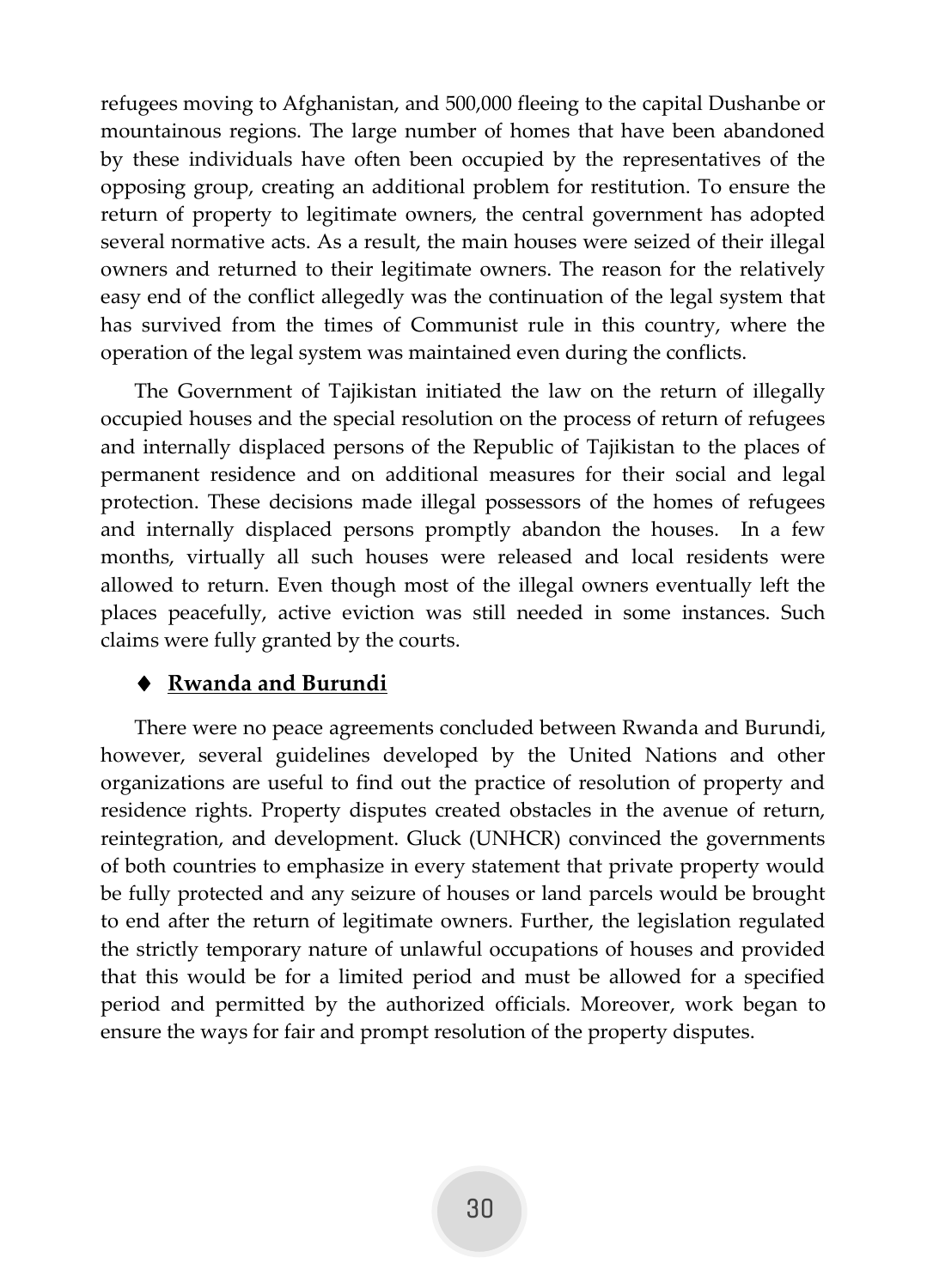# **Cyprus**

### o **The Annan Plan for Cyprus**

In Cyprus in 2004, UN Secretary-General Kofi Annan presented a special plan for the Greek and Turkish parts. The plan contained 6 points related to the Cypriot state arrangement. One chapter of the document concerned the issue of property rights and the relevant program for claims.

A considerable portion of the Plan concerned the creation of internal national structures with authorities to hear all issues related to the realization of property rights of those affected by the conflict.

Under the Plan, an independent body the Cyprus Property Board (CPB) was to be formed which would hear the appeals. CPB would have to work for ten years on the issues of restitution and compensations.

In the Referendum related to the Plan, the Turkish part supported the initiative by 64.9%, and the Greek part opposed by 75%. Other factors were added to this and unfortunately prevented the implementation of the Plan.

#### o **Northern Cyprus**

In addition to Annan Plan, following the judgment of the European Court of Human Rights over *Xenides-Arestis v. Turkey*, the real property Commission was established in Northern Cyprus. The purpose of this initiative was to create an effective internal procedure for hearing the property claims abandoned because of the conflict in Northern Cyprus.

The Commission began to work on the part of Turkish authorities in 2006 hearing the claims about restitution, compensations, or replacement of property. The Commission is focused on granting the claims of legitimate owners. More than 7,000 applications were filed with the Commission and more than 1,200 decisions were rendered through the amicable resolution of the disputes. The Commission also paid compensations to the applicants.

### <span id="page-31-0"></span>**THE EXISTING JUDICIAL SYSTEM OR QUASI-JUDICIAL BODY?**

According to the international experience, two ways of legislative regulation are evident regarding the restitution law: One is within the judicial system, the other is the creation of a special quasi-judicial body – similar to the models found in Bosnia and Herzegovina and elsewhere.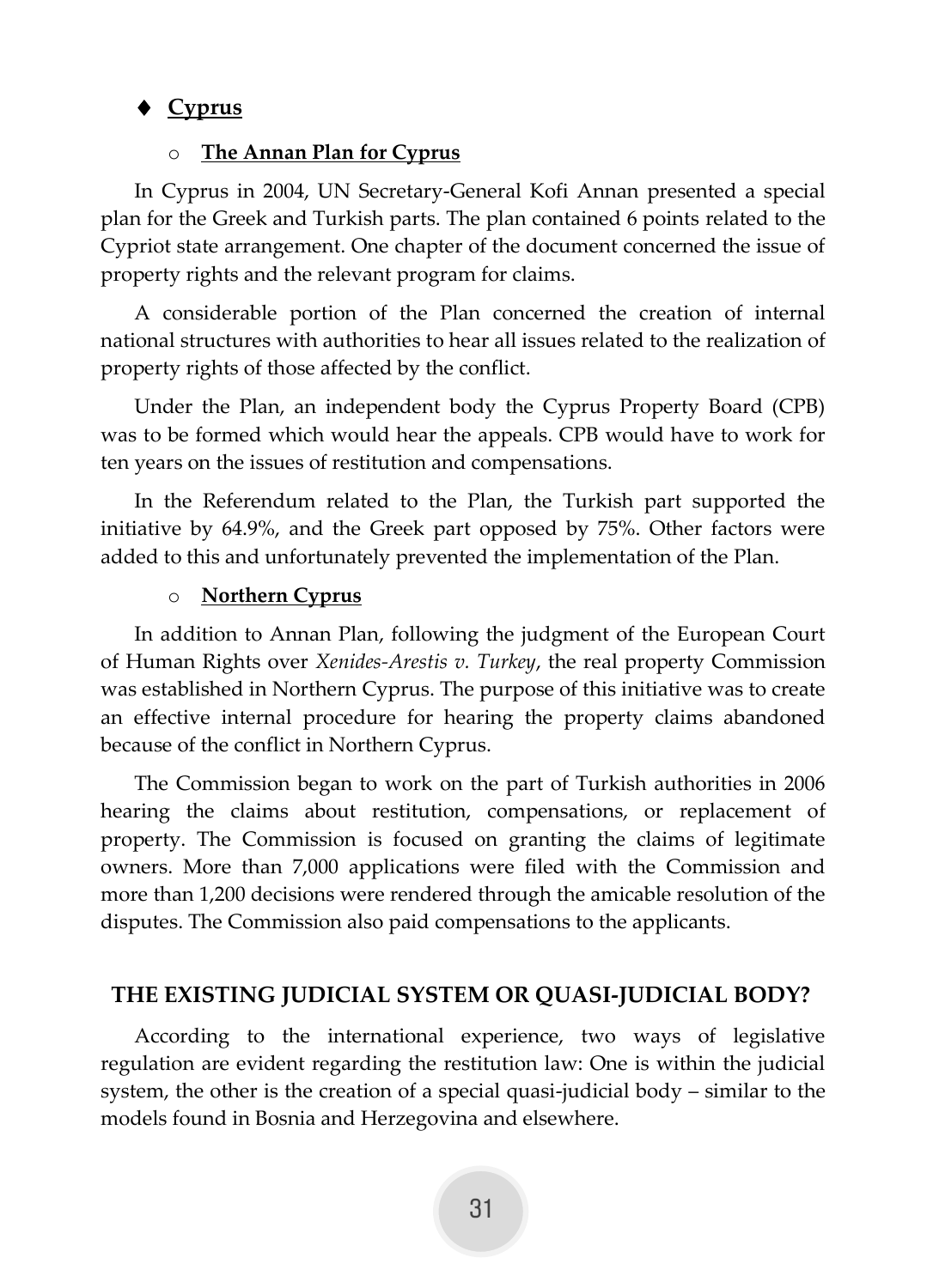Within the judicial system, the problem is that many courts show irregularities on similar sensitive issues or the applicable legislation makes it impossible to hear too many cases. At the same time, solving restitution issues through court procedures would be quite expensive for the population. The case-law of the courts is important for the matter of restitution. However, similar judgments may exist only at one side of the conflict at this point, and even this is a problematic issue in many places.

In Bosnia, the parties were implementing the Dayton Agreement, part of which was the creation of the Commission. The guarantor for the implementation of the Agreement was the International Community, NATO, the European Union, the UN. Similar guarantees do not exist in many conflict situations.

As for the creation of a special commission, the decision of such a commission may in some places be appealed to the court. Therefore, it is necessary to have clear guarantees so the work of the Commission is secured to the extent possible.

In the cases of protracted property disputes, a specific examination of cases for every affected person is required to find a substantial solution. Each affected individual, including returned refugees, IDPs, and secondary residents who live in contested homes, must have the right to testify before an independent and impartial court or other body where they would be heard.

Some aspects of the Tajikistan experience are close to the Georgian situation. One significant difference made it possible to make the problem solved in an easier, less painful manner: Tajikistan has not changed the legal system, unlike Georgia where the entire legal system has changed during the period when the local population became refugees and IDPs. Accordingly, the process of returning and the relevant legal status have not changed in the case of Tajikistan. In the case of Georgia, a more complex approach would be needed in terms of residence and property laws including the need for unitizing restorative justice (as a transitional legal system).

In any case, the practice reveals that it is more effective to create a commission for property claims for a short period, which would be available to all refugees, IDPs, and current owners of disputed dwellings and through which the right to effective remedy would be exercised.

In addition to residence and property problems, physical integration and protection, as well as economic, social, and other security issues affect the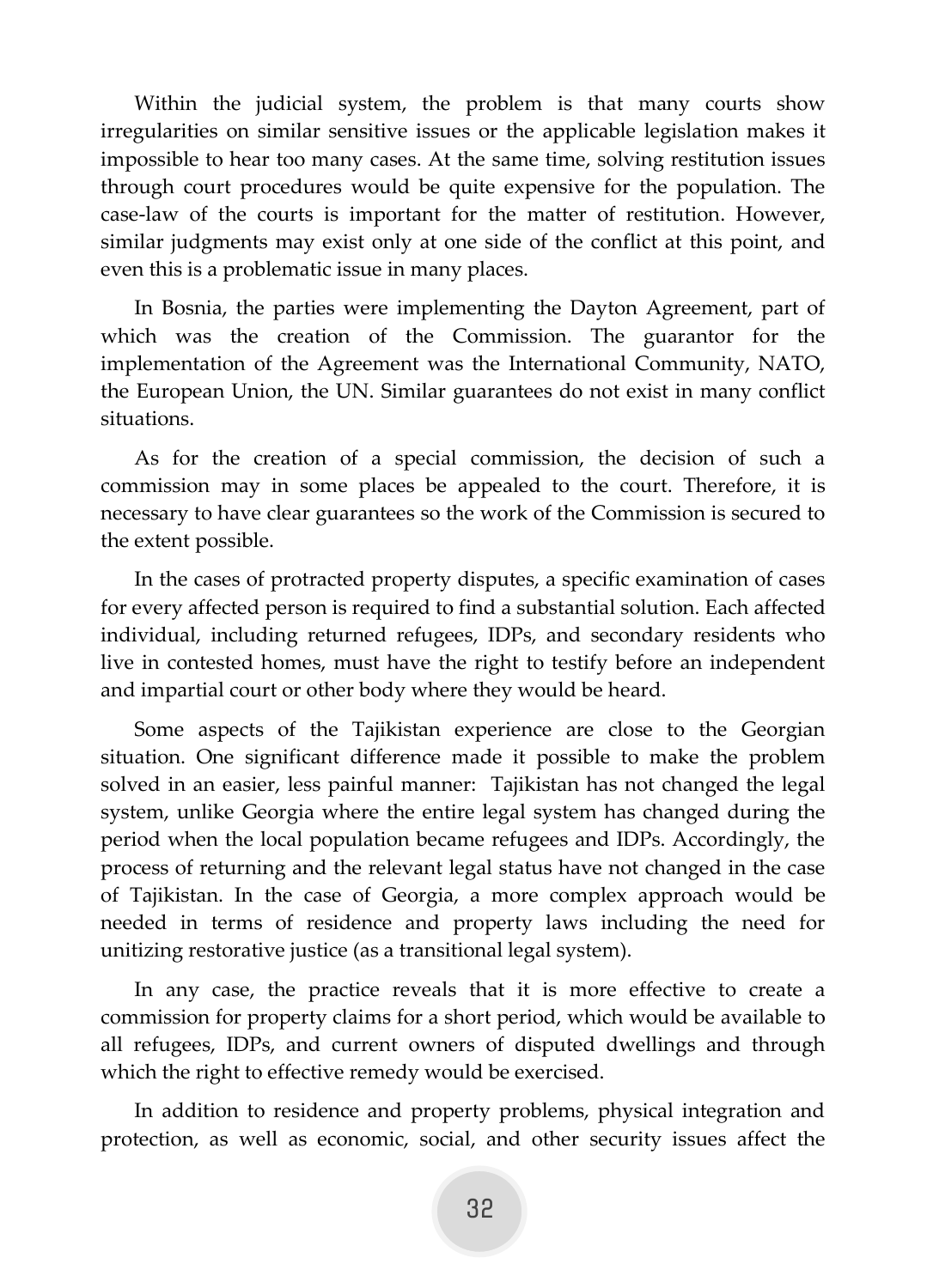return of refugees to their homes of origin. On both sides of the conflict, there are risks, threats, difficult economic and material situations, social problems, problems with school (education), employment, limited access to health care, etc. Lack of trust in the impartiality of the judiciary and the state is a serious problem everywhere. These factors prevent the return process. It is necessary to pay attention to these issues.

*The creation of a new body, its availability, rapidness, and professionalism mean a lot.* Such an independent commission will be able to receive claims, examine matters *and render decisions with a binding force. Similar procedures were implemented in several countries. This mechanism provides justice and agility to the return process.* 

# <span id="page-33-0"></span>**REPATRIATION OF PERSONS DISPLACED FROM GEORGIA IN THE 40S OF THE 20TH CENTURY**

Another issue, which is interesting to discuss in terms of the Georgian experience, is the process of repatriation of persons displaced by the USSR from the Georgian SSR in the 40s of the XX century. Like the obligation to implement the restitution for refugees from 1989-91, Georgia when joining the Council of Europe in 1999 also took the obligation to repatriate the population deported from southern Georgia. To restore historical justice, to establish the principles of decent and voluntary return, and legal regulation of the repatriation process, in 2007, the Parliament of Georgia adopted *the Law on the Repatriation of Persons Involuntarily Displaced by the Former USSR from the Georgian SSR in the 1940s of the XX Century.* The Law defines a group of persons who have the right to receive the status of repatriate; documents that must be presented by those wishing repatriation; procedures and timeframe for hearing the applications for repatriation. After the adoption of the Law, the Government adopted several legal documents for the promotion and regulation of the repatriation process.

In 2014, the Government of Georgia approved by Decree N 1671 the State Strategy on the Repatriation of Involuntarily Displaced Persons by the former USSR from the Georgian SSR in the 40s of the XX Century.

Despite the availability of a proper legislative base and awareness of the State of the need for repatriation, there are many difficulties in various fields, requiring a complex approach.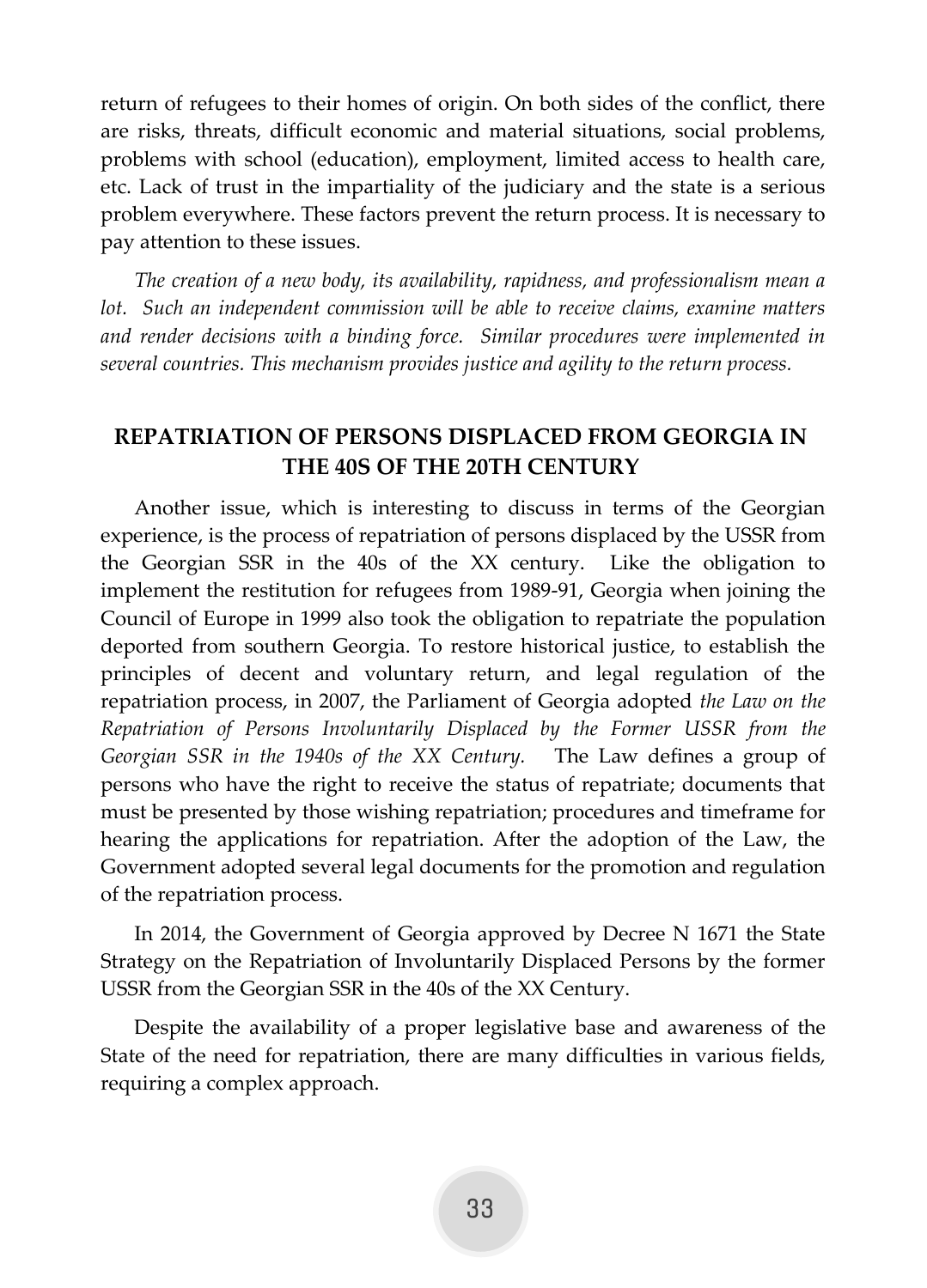The rights and needs of the people who are repatriated and wishing to be repatriated have been described in detail in the reports on human rights and freedoms in Georgia prepared by the Public Defender of Georgia54. A large part of the recommendations of the Public Defender concerning the studies of the Georgian language for repatriates and those wishing to be repatriated, the eradication of the negative perceptions, stereotypes, and phobias in the public, and some other issues have not yet been implemented.

#### **THE SOUTH OSSETIAN ADMINISTRATION**

<span id="page-34-0"></span>One of the effective mechanisms for the enactment of the Law on Restitution and Compensations could have become the South Ossetian Administration.

On November 12, 2006, on the territory of the former South Ossetian Autonomous District, controlled by the Georgian authorities, illegitimate elections for the President of South Ossetia were held in which Dmitry Sanakoyev 'won' who was former Defense Minister of Tskhinvali de facto authorities and subsequently the Prime Minister. According to the campaign office of Dmitry Sanakoyev, Ossetians living in the uncontrolled territory were also actively involved in the elections as they were fed up with living under 'uncertain circumstances'. As Sanakoyev stated: "the status of the Republic of South Ossetia must be defined within united Georgia."

At the same time, on November 12, 2006, de facto separatist authorities also held illegitimate presidential elections in which Eduard Kokoity won. According to the information spread in the media, 41,737 voters participated in the alternative elections, while according to Tskhinvali authorities, 52,443 voters cast their votes in the elections.

After the elections, the South Ossetian alternative government started functioning in the village of Kurta with its Cabinet of Ministers and the President's Administration. A significant portion of key positions in the alternative government was held by ethnic Ossetian citizens, among whom were former high-ranking officials of the separatist government. The alternative government of Dmitry Sanakoyev was governed in their activities by the de

<sup>54</sup>see: The Report of the Public Defender of Georgia on the Situation of Protection of Human Rights and Freedoms in Georgia, 2015, p. 857.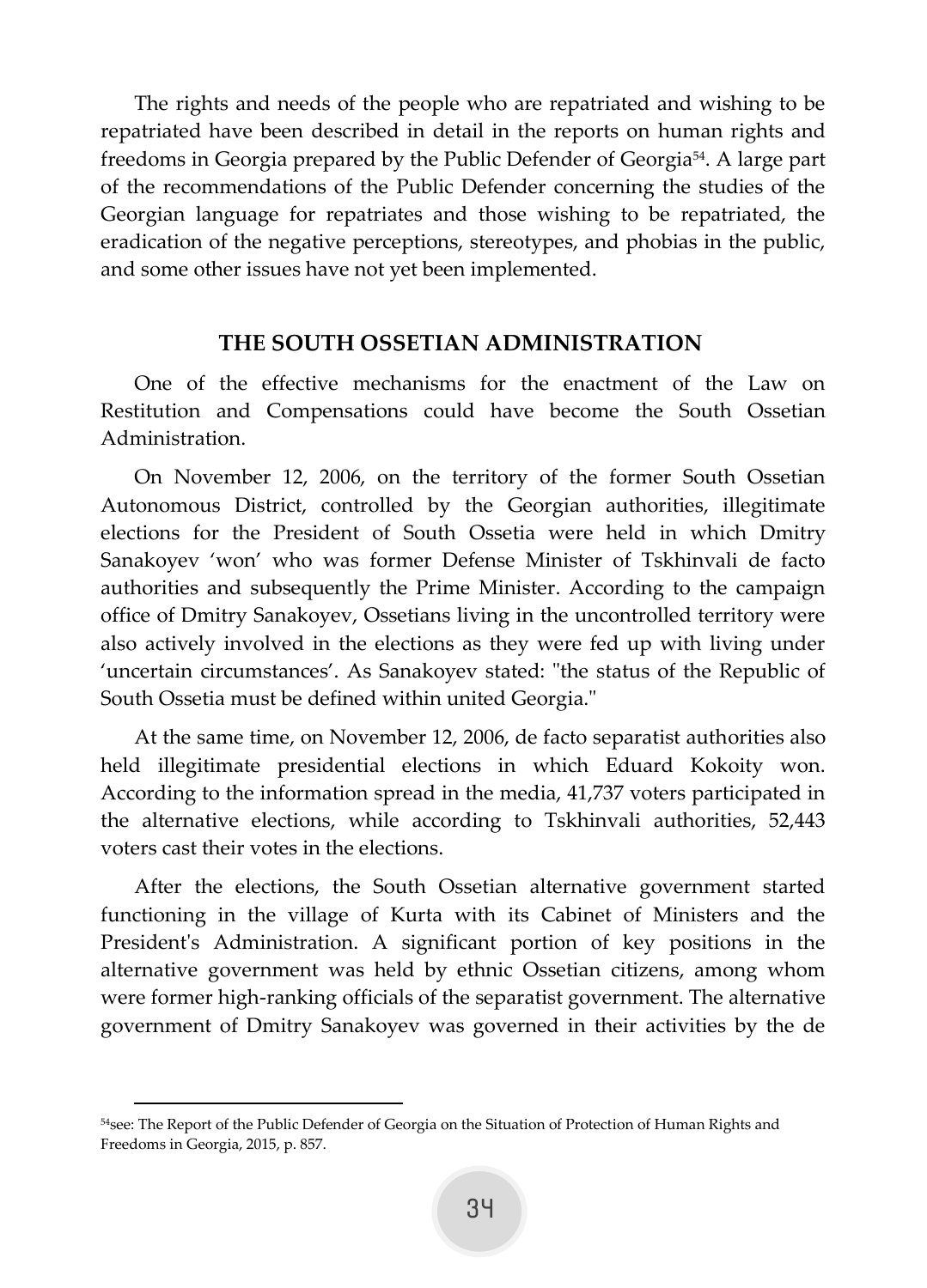facto South Ossetian Constitution and legislative acts. Also, they used the South Ossetian coat of arms and flag as official symbols.

Thus, after November 2006, a new political reality emerged in the region as a result of the establishment of two alternative governing centers in Tskhinvali and Kurta.

The Georgian authorities publicly denied the connection with Dmitry Sanakoyev and alleged alternative elections. However, they 'took the new reality into consideration' and 'had a dialogue' with the new illegitimate formation about the future of the region.

Soon afterward, the Georgian authorities decided to bring the alternative government within the framework of Georgian legislation and created a temporary administrative-territorial unit on the territory of former South Ossetia.

On April 13, 2007, the Parliament of Georgia adopted the Law on Creating Appropriate Conditions for the Peaceful Resolution of the Conflict in the Former South Ossetian Autonomous District which had to "determine the manner and rules for exercising temporary state authorities on the territory of the former South Ossetian Autonomous District until full restoration of Georgian jurisdiction on this territory."

Based on the Law, on May 8, 2007, the Parliament of Georgia adopted the Resolution *on the Creation of a Temporary Administrative-Territorial Unit on the Territory of the Former South Ossetian Autonomous District.* On May 10 of the same year, the Edict of the President of Georgia on the Creation, Procedures, and Scope of Activities of the Administration of the Temporary Administrative-Territorial Unit of the former South Ossetian Autonomous District stipulating that "the structure of the Administration and other issues related to the organization of the Administration shall be determined by the Regulations of the Administration to be approved by the Head of the Administration." Accordingly, Dmitry *Sanakoyev* established the administration of the temporary administrative-territorial unit titled the South Ossetian Administration. The political governing unit until today is called the South Ossetian Administration. As a result, the term 'South Ossetia' acquired legitimate grounds in Georgia.

The Georgian authorities instructed the Administration of Dmitry Sanakoyev to supervise the political, economic, social, and infrastructural issues of the region. The Administration had to discuss and negotiate the possible political status of the region.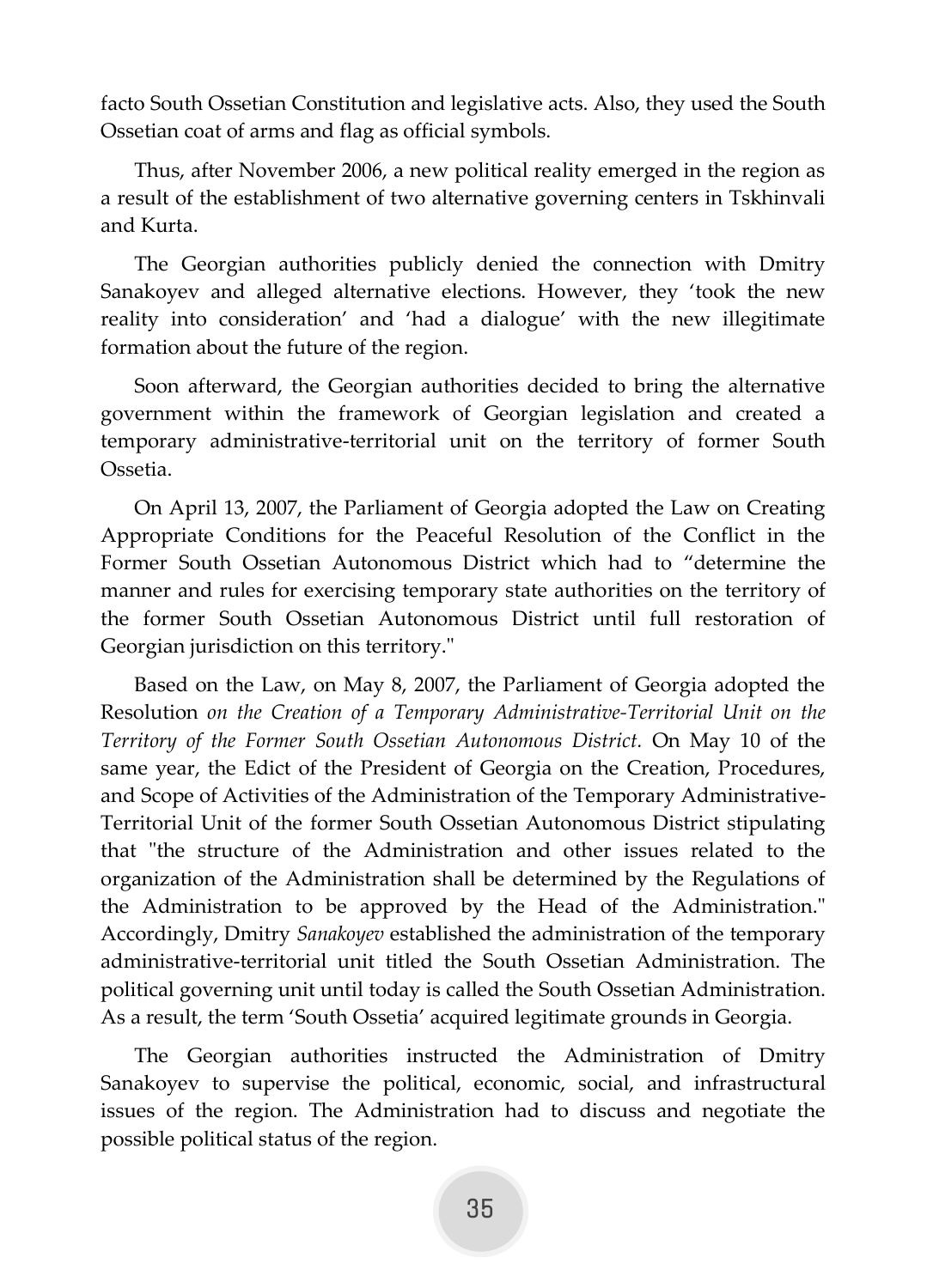According to Vano Khukhunaishvili, then the deputy Chairperson of the Committee on Regional Policy, Self-Government and Mountainous Regions of the Parliament, the Administration should be part of the state bodies of Georgia and their extension and not an independent formation. Besides the Georgian authorities, the Administration had no other source of legitimacy. As Khukhunaishvili stated, the Sanakoyev's Administration will have several main functions. In particular, taking the main role in the peaceful resolution of the conflict, such as the negotiations within the conflict zone with all stakeholders about the future status of the region, and cooperation with the state authorities of Georgia. It should be noted here that the function of the Administration is also to cooperate with international organizations in terms of conflict settlement, develop peace plans and projects for the conflict and ensure the involvement and participation of the population in the process. Building confidence among the population living in the conflict zone, protecting and developing Georgian and Ossetian languages, traditions, and cultural heritage. The Administration is also tasked with the implementation of the Law that deals with the property restitution and compensations of the persons affected by the conflict, and most importantly with the promotion of the return process of displaced persons to the conflict zone<sup>55</sup>.

As evident from the statement by a senior official of the Parliament, the Administration was intended to be involved in the implementation of the Restitution Law. However, in reality, such tasks have not been assigned to the Administration up to date. Further problems stem from the fact that the South Ossetian Administration has no information on the claims for restoring property rights by ethnic Ossetian citizens and does not participate in the process of restitution.

By creating the Administration, the Georgian authorities assumed to gain trust among the Ossetian society and with the support of the community to be able to integrate the region with the rest of Georgia. Further, the activities of the Administration proved that there were not only separatist sentiments in the region but also a significant population loyal to Tbilisi with ethnic Ossetians among them. This approach has gained support from the full Georgian political spectrum as well as the international community. However, the process of integration of society divided by the conflict failed to go through the desired scenario and pace.

<sup>55</sup> A public discussion held at the Heinrich Boell Foundation on 18 April 2007 on the topic: New South Ossetia: the Peace Plan, Strategy, Perspective.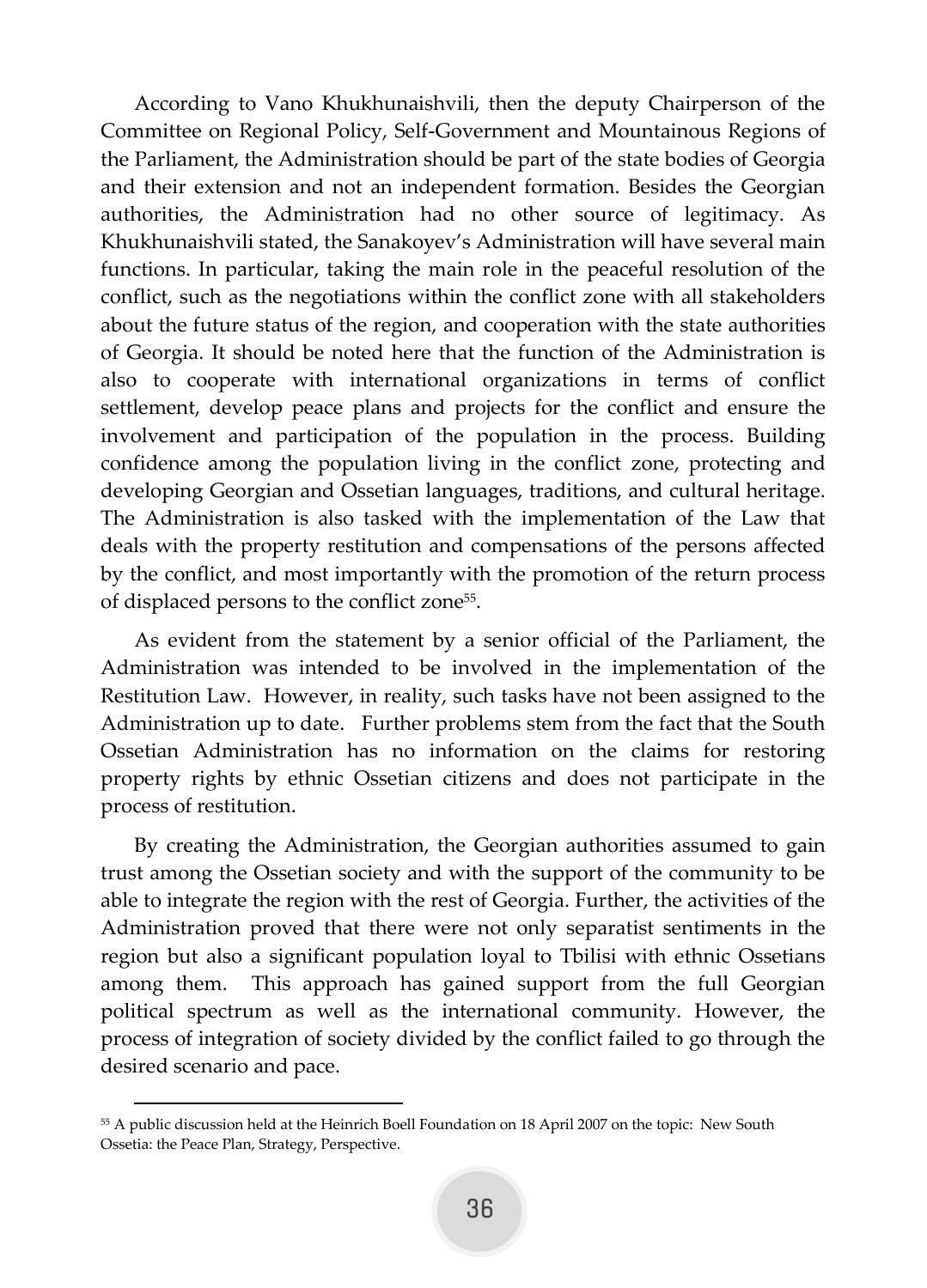The creation of the South Ossetian Administration, on the one hand, has attracted a small part of the Ossetian population who expressed their desire for cooperation and employment, however, on the other hand, the cooperation with the South Ossetian Administration was perceived as an act of treason among a significant part of the Ossetian population living in Tskhinvali Region with such an ideology supported by active propaganda on the part of the separatist government. As a result, the alienation of the Ossetian population was further deepened. This was followed by blocking the roads and the Georgian and Ossetian populations of the region turned out to be isolated from each other.

The War of 2008 and the recognition of the independence of South Ossetia by Russia significantly undermined the very foundation of the South Ossetian Administration on which it was created. Georgia cannot control the territory (a temporary administrative-territorial unit created on the territory of the former South Ossetian Autonomous District) where the South Ossetian Administration was created for the exercise of state authorities.

After the August 2008 War, the South Ossetian Administration moved from Kurta to Tbilisi and is currently implementing educational, cultural, and health programs in the capital of Georgia.

### <span id="page-37-0"></span>**CONCLUSIONS**

The circumstances studied within the Project of HRC show that no government has ever implemented a rehabilitation, restoration of honor, dignity, and property rights of the ethnic Ossetian population affected by the conflict.

The displaced Ossetian population who has not raised political demands and has not participated in armed resistance, still hopes that the State will restore the rights and justice violated as a result of the conflicts.

The State must have the information about how many individuals left Georgia because of the armed conflict between the Georgian and Ossetian population in the former South Ossetian Autonomous District and other regions of Georgia during 1989-1992 and beyond. Moreover, after the relevant amendments are made to the Law on Restitution and Compensations, it is necessary that the Restitution Commission as envisaged by the Law begin working actively.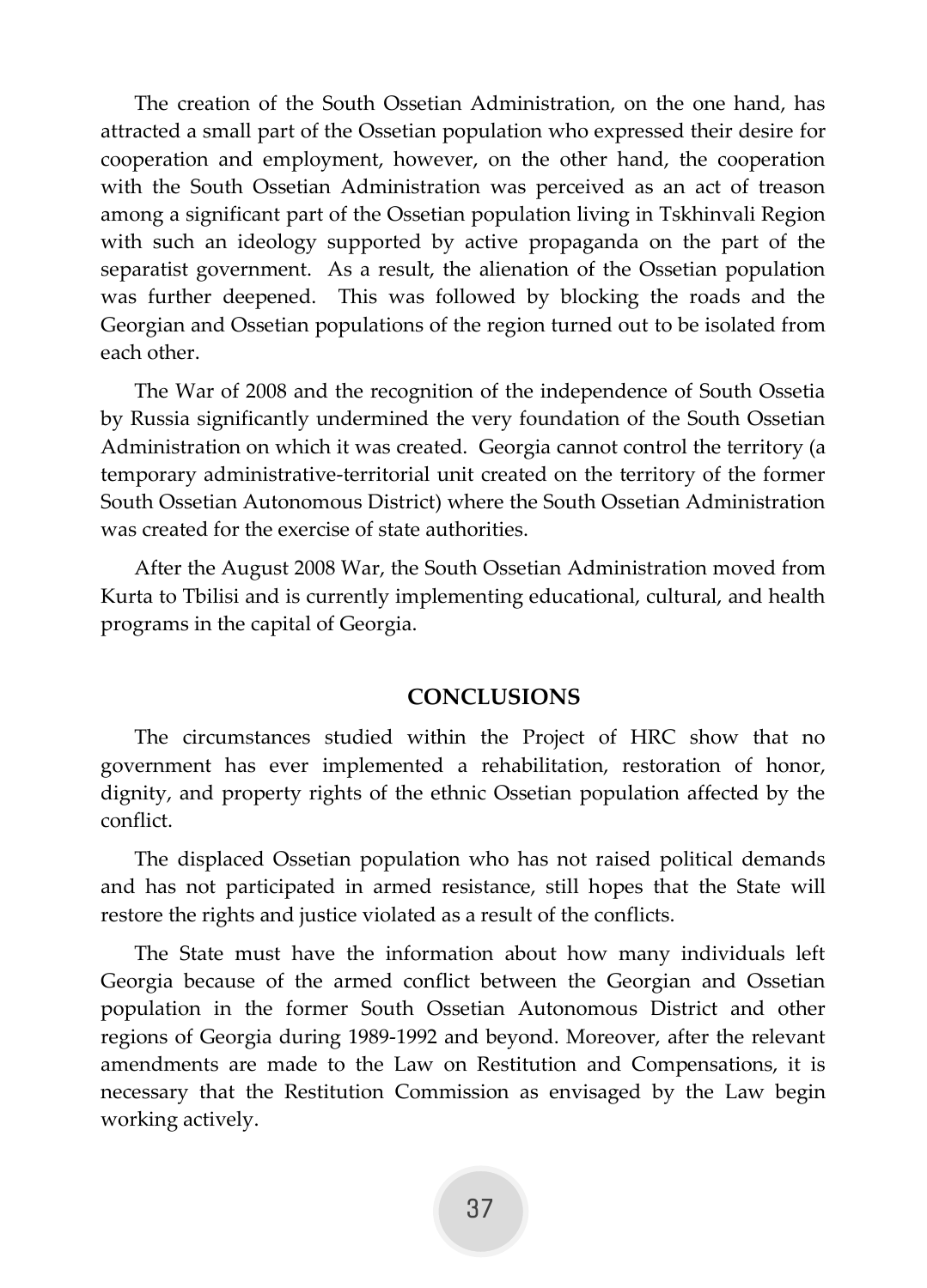Under the requirement of the Law on Restitution and Compensations adopted in 2006, the Commission had to be established to hear the applications for restitution by the persons affected. Up to the date, the Commission has not been created and has not exercised the powers granted by the Law, and because of this, the citizens affected by the conflict are deprived of the efficient mechanism to recover their property or receive appropriate compensations.

Complete restoration of the rights of those affected by the conflict will be practically impossible without restoration of Georgian citizenship to them. Displaced ethnic Ossetian population who have received citizenship of another country is allowed by the Georgian legislation to acquire Georgian citizenship by way of exception under certain procedures and at the same time retain the citizenship of another country. The legislation does not provide for more flexible mechanisms that would take into account the special circumstances of leaving Georgia by this group and would grant them Georgian citizenship under a simplified procedure. In situations where this particular group requests citizenship under the general procedure, the primary basis for refusing them is the negative opinion provided by the State Security Service content of which is classified information. Because of such status, the opinion is not accessible to the persons the issue of whose citizenship is being heard. Consequently, the person is deprived of the possibility to confront and prove the contrary to the facts brought in the negative opinion. Under such regulations, there is a risk of arbitrariness in the acts of the Security Service and unsubstantiated, 'one size fits all' opinions negatively affecting the rights of the ethnic Ossetian population displaced from Georgia.

The President of Georgia may grant Georgian citizenship irrespective of the negative opinion where there is a proper justification, but as a rule, the President does not use these powers.

It is necessary to deem a state interest in granting citizenship to those affected by way of exception.

Unfortunately, as we see the current situation, it is not a state priority interest to restore rights and provide property restitution to those affected by the armed conflict between the Georgian and Ossetian population in the former South Ossetian Autonomous District and other regions of Georgia during 1989- 1992 and beyond.

The authorities must understand that the real and effective implementation of the restitution process, satisfying the fair requirements of refugees and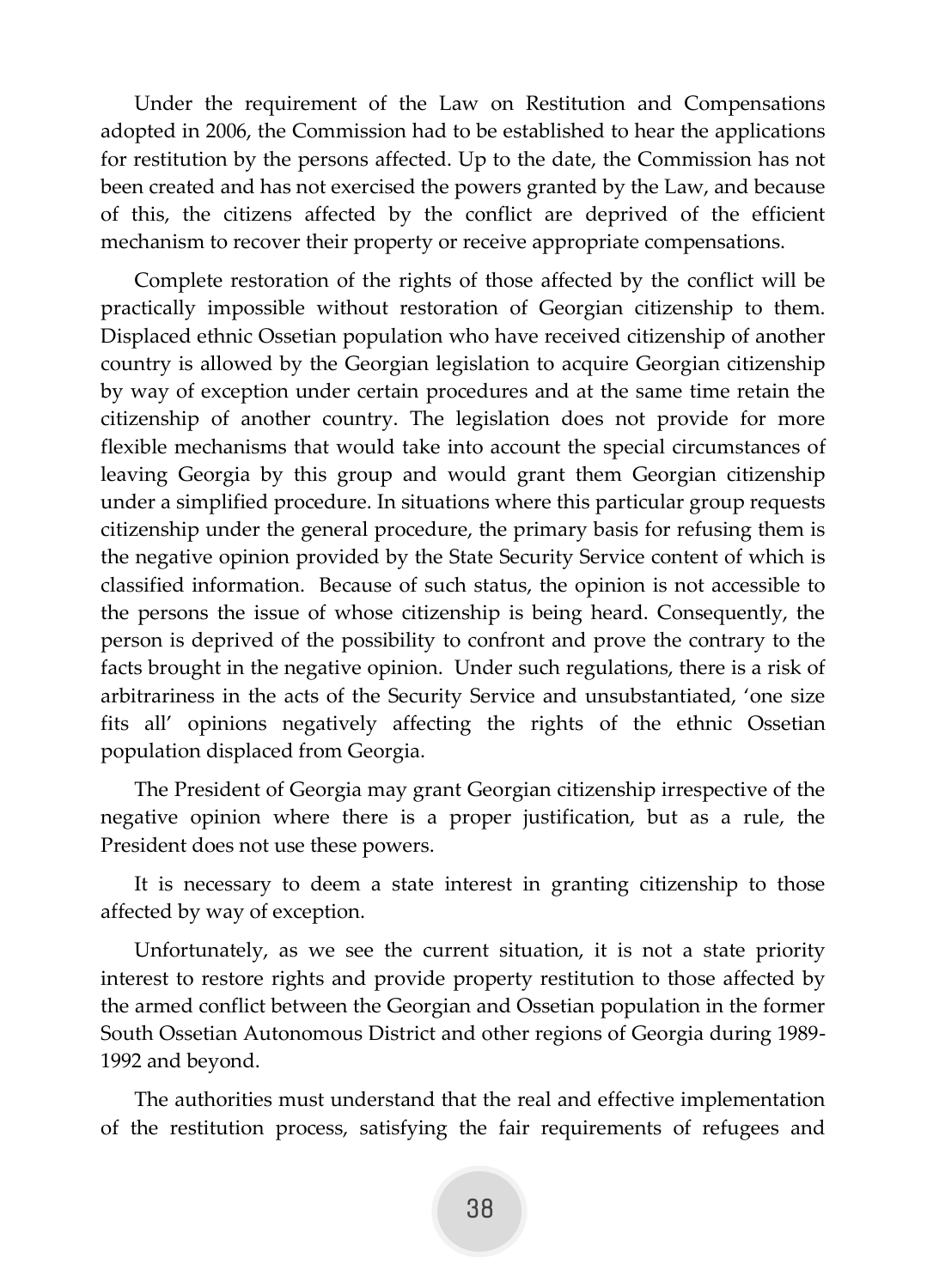people affected by the conflict is important not only for the formal implementation of the obligations taken before the Council of Europe but first and foremost for justice, building confidence between the people, and for reconciliation.

# **RECOMMENDATIONS**

### <span id="page-39-0"></span>**The Parliament of Georgia:**

- To make changes to the Organic Law on Citizenship of Georgia and to determine flexible, simplified procedures for granting citizenship to the ethnic Ossetian population emigrated en masse from Georgia in the 90s.
- To introduce timely changes to the Law on Restitution and Compensations facilitating the creation of the Restitution Commission and its work;
- It is important to amend the Law on Restitution and Compensations in a way to instruct the Government of Georgia to proactively launch the inventory taking of the property abandoned by ethnic Ossetians. Moreover, it is necessary to create statistical data identifying what part of the property is in the state ownership and how many of the property has new possessors/owners.

# **The Government of Georgia:**

- To make the Commission of Restitution and Compensations to be operable in time, and to set a list of specific criteria, procedures, and documents based on which the restitution of property to those affected will be carried out or relevant compensations paid.
- To simplify rules and procedures for obtaining documents related to property rights in state institutions for ethnic Ossetians affected by the conflict.
- To instruct the municipalities to process and maintain statistical data on how many individuals left Georgia and lost property because of the armed conflict between the Georgian and Ossetian population in the former South Ossetian Autonomous District and other regions of Georgia during 1989-1992 and beyond.
- It is necessary to consider as one of the priority issues in the Government's Action Plan the resolution of the matters of